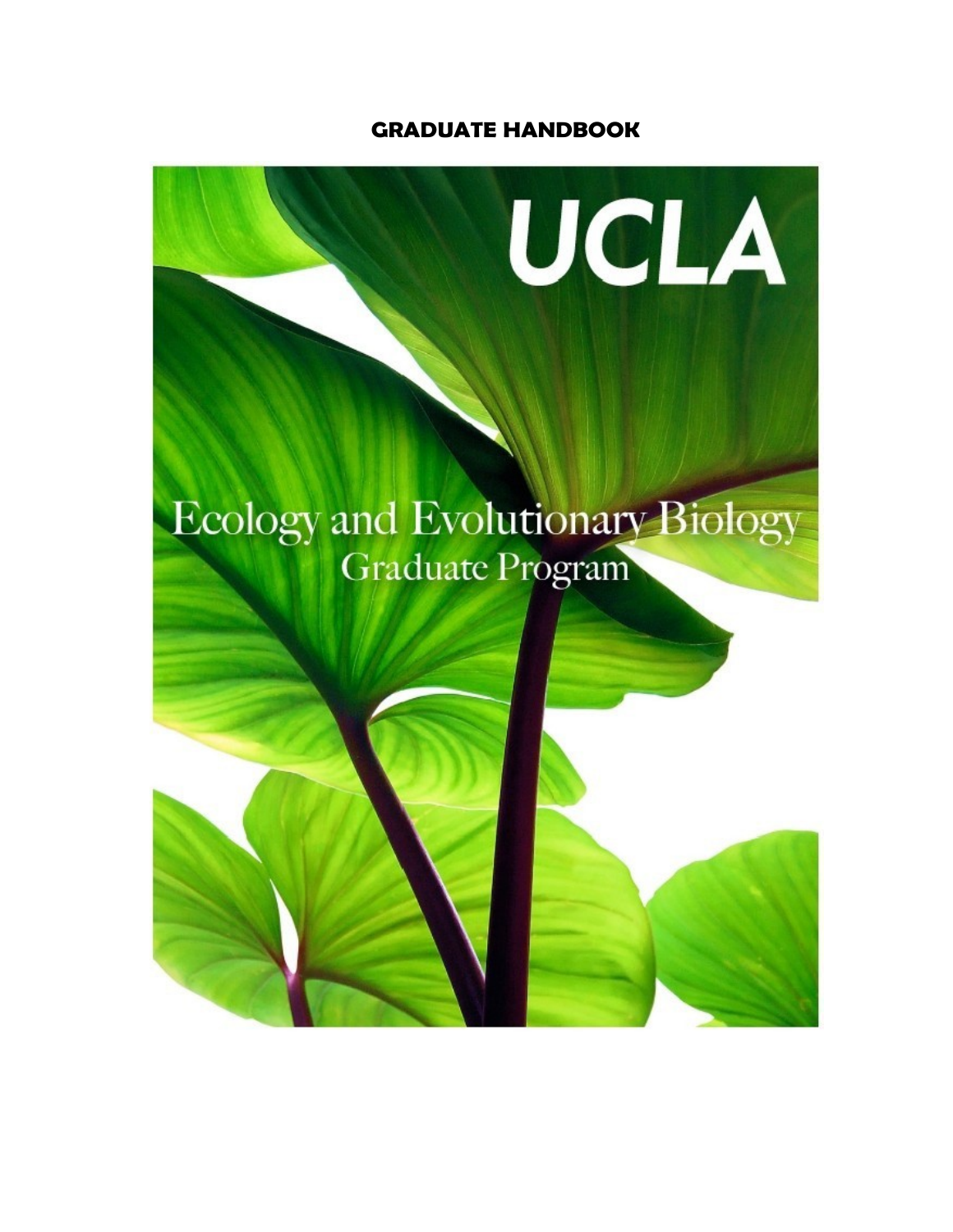# **TABLE OF CONTENTS**

For updated information related to Covid-19, please visit UCLA's central information site here - <https://covid-19.ucla.edu/>

| A. PhD in Biology                                                              |  |  |  |  |
|--------------------------------------------------------------------------------|--|--|--|--|
| <b>B.</b> MS in Biology                                                        |  |  |  |  |
| <b>C.</b> MS in Biology, specializing in the Ecology and Evolution of Medicine |  |  |  |  |
|                                                                                |  |  |  |  |
| A. General Policies and Requirements                                           |  |  |  |  |
| <b>B.</b> Support Opportunities for Graduate Students                          |  |  |  |  |
|                                                                                |  |  |  |  |
|                                                                                |  |  |  |  |
|                                                                                |  |  |  |  |
|                                                                                |  |  |  |  |
|                                                                                |  |  |  |  |
|                                                                                |  |  |  |  |
|                                                                                |  |  |  |  |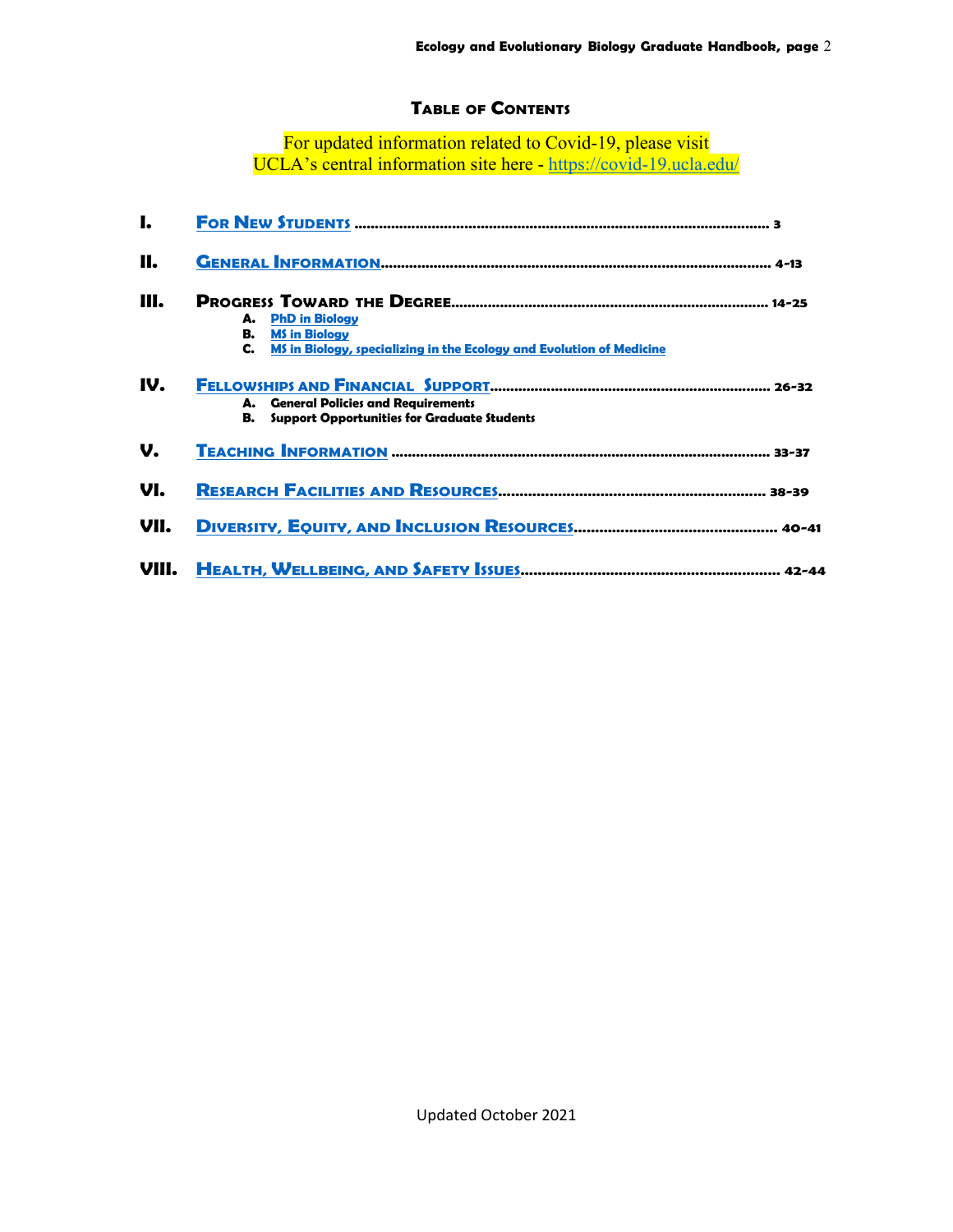# **I. FOR NEW STUDENTS**

Welcome to Ecology and Evolutionary Biology at UCLA! The faculty and your fellow graduate students are pleased to welcome you as a new colleague, and we look forward to productive and exciting research and study with you. Our mission is to provide new knowledge of the ecological and evolutionary processes that produce and sustain life on Earth and to educate the next generation of scholars, professionals, and citizens for the biological, environmental and biotechnological challenges of the future. Our graduate program offers a variety of specializations, within the core areas: ecology and conservation, evolution and genetics, and behavior and organismic biology.

For PhD students, Tessa Villaseñor in Hershey Hall 114 [\(tessav@eeb.ucla.edu](mailto:tessav@eeb.ucla.edu)), is available to help you with any questions you might have.

For MS students, Melissa Carrillo in Hershey Hall 114 [\(mcarrillo@eeb.ucla.edu\)](mailto:mcarrillo@eeb.ucla.edu), is available to help you with any questions you might have.

### <span id="page-2-0"></span>**DEPARTMENTAL ORIENTATION**

The Graduate Student Orientation for the Department of Ecology and Evolutionary Biology is held in late September, just before the beginning of the Fall Quarter.

### **INTERNATIONAL STUDENTS**

The Dashew Center for International Students and Scholars sponsors mandatory workshops in September of each year for new international students. More information is available at [https://www.internationalcenter.ucla.edu/istart](https://www.internationalcenter.ucla.edu/istart-ucla)[ucla](https://www.internationalcenter.ucla.edu/istart-ucla)

# **UCLA NEW GRADUATE STUDENT ORIENTATION & HANDBOOK**

The UCLA New Students' Orientation Handbook contains information regarding University policies, deadlines, and resources for graduate students. You can access the handbook a[t https://grad.ucla.edu/academics/graduate-study/new](https://grad.ucla.edu/academics/graduate-study/new-students-orientation/)[students-orientation/](https://grad.ucla.edu/academics/graduate-study/new-students-orientation/)

The UCLA Graduate Students Association and the UCLA Graduate Student Resource Center sponsor a campus-wide New Graduate Student Orientation each September. This comprehensive orientation provides information to ease your transition into graduate school, introduce you to campus services and involvement opportunities, and show you just how much UCLA has to offer. More information is available at [https://www.gsrc.ucla.edu/Orientation.](https://www.gsrc.ucla.edu/Orientation)

The UCLA Graduate Student Resource Center also sponsors Equity, Inclusion & Diversity Graduate Week. This is an event for *all* graduate students that focuses on issues that are particularly challenging to underrepresented students. New graduate students will have the opportunity to learn about resources, to network, and to get acquainted with the university in a supportive environment. More information is available at<https://gsrc.ucla.edu/equity-diversity-and-inclusion-day>

### **UCLA TA TRAINING CONFERENCE**

Each year the Center for the Advancement of Teaching hosts a campus-wide Teaching Assistant Conference just before the beginning of Fall Quarter. Both new and experienced teaching assistants improve their teaching skills through general sessions, a teaching panel, and hands-on workshops that examine a variety of different aspects of teaching at the undergraduate level. Registration is free and available online through mid-September. More information can be found https://teaching.ucla.edu/gradstudent-programs/ta-workshops/#annual-taconference.

# **UCLA STANDARDS AND PROCEDURES FOR GRADAUTE STUDY**

All policies concerning Graduate Study at UCLA can be found here <http://www.gdnet.ucla.edu/gasaa/library/spfgs.pdf>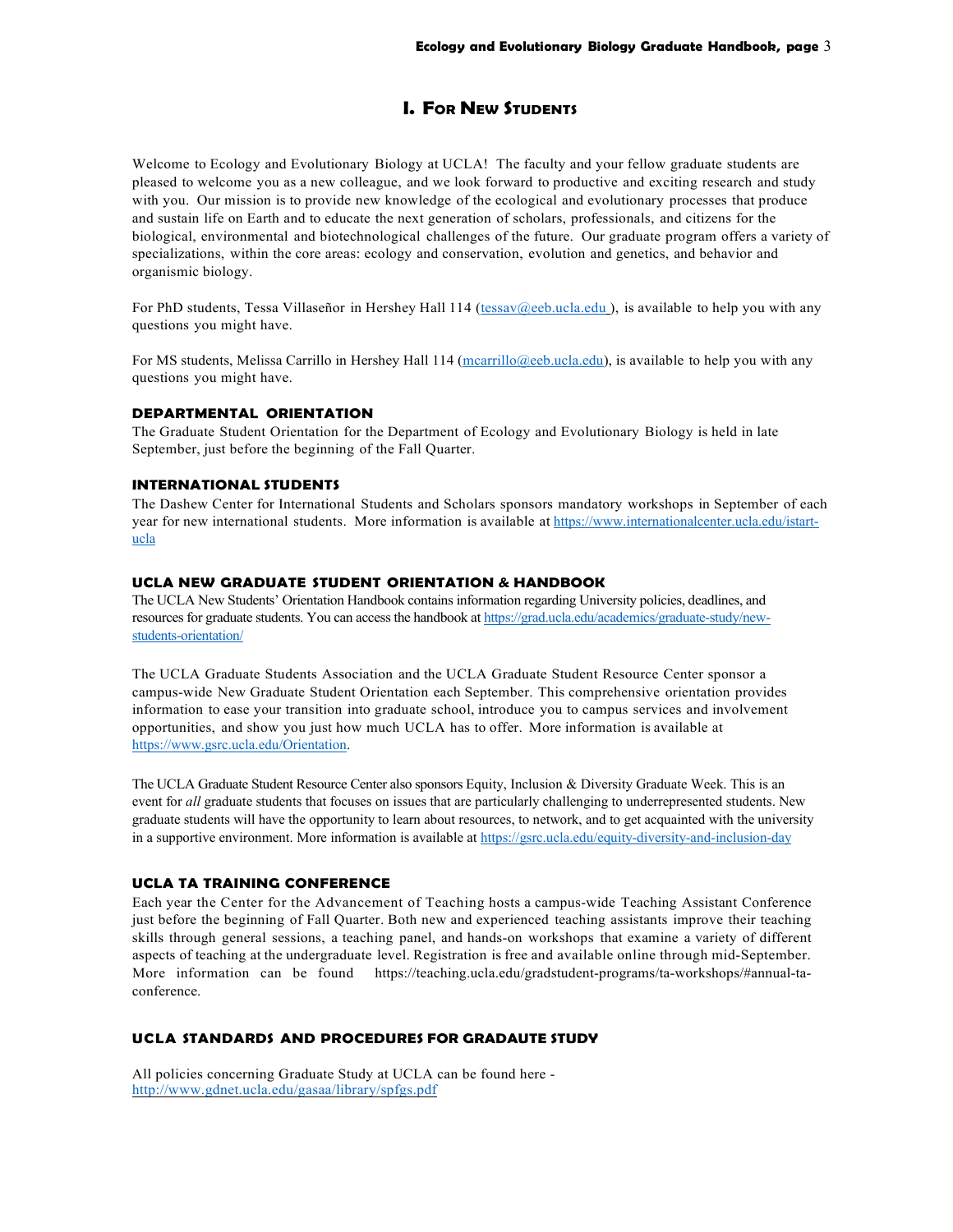# **II. GENERAL INFORMATION**

# <span id="page-3-0"></span>**ADVISING**

Students work with their individual faculty advisers to plan their academic programs. All academic affairs for graduate students in the department are directed by the departmental Faculty Graduate Adviser, Elsa Ordway [\(elsaordway@ucla.edu\)](mailto:elsaordway@ucla.edu) , who is assisted by the Graduate Counselors, Tessa Villaseñor [\(tessav@eeb.ucla.edu\)](mailto:tessav@eeb.ucla.edu) for PhD students, and Melissa Carrillo [\(mcarrillo@eeb.ucla.edu\)](mailto:mcarrillo@eeb.ucla.edu) for MS students, who are located in 114 Hershey Hall.

# **AREAS OF STUDY**

Study consists of coursework and research within the department and within related programs in biochemistry, genetics, geology, microbiology, and molecular biology on campus. Opportunities are also available off-campus for intensive study of marine biology at a marine science center in Fall Quarter, of field biology in Spring Quarter, and of tropical biology through courses offered by the Center for Tropical Research.

#### **AWARDS**

# ACADEMIC SENATE TEACHING AWARDS

Each year the UCLA Academic Senate and its sponsors award over \$66,000 in support for the Distinguished Teaching Awards, awarded to faculty, non-senate instructors, and teaching assistants. For further information about this program, visit https://www.senate.ucla.edu/content/award-opportunities. Nominations for Teaching Assistant awards are due in early March.

### DEPARTMENTALAWARDS

The Department of Ecology and Evolutionary Biology honors graduate students and faculty for research, teaching, and departmental service at an awards ceremony each Spring quarter. A call for nominations will be emailed to students and faculty in late April and awards are announced at a ceremony in early June.

### **BAR ACCOUNT (aka BRUIN BILL or STUDENT ACCOUNT)**

To manage your student account and to generate your fellowship stipend, loan, and other need- and merit-based aid payments, UCLA uses a readily accessible financial system known as BAR (the Billing and Receivables system). The University tracks all of your billing - fees, nonresident tuition, and Student Health Services (Ashe Center) charges and your UCLA aid payments - through your individual BAR account. You can access your Bruin Bill on MyUCLA. **With BAR, any aid funds, including fee remissions, fellowships, training grant payments, loans, and other awards, will automatically apply towards the payment of your fee and tuition bills first.** If any funds remain, they will be issued to you as a credit refund through Bruin Direct (see below). Check with your Graduate Student Affairs Officer if you have questions about your BAR statement, or tuition and fee payments. For more information on the BAR system, go to <https://www.finance.ucla.edu/business-finance-services/student-accounts> All Ashe Student Health Center charge questions should be directed to their billing office at (310) 206-0947.

### **BRUIN CARD**

The BruinCard is the official campus identification for UCLA, and is required for all students, faculty, and staff. It also serves many other functions on campus, such as your library card, recreation card, door access card, etc. The BruinCard Center in room 123, Kerckhoff Hall, is open from 10:00 AM till 2:00 PM, Monday, Wednesday,Friday. You'll need to bring a valid form of identification (driver's license, passport, etc.). Full information about the Bruin Card is available at [www.bruincard.ucla.edu/default.shtml.](http://www.bruincard.ucla.edu/default.shtml)

#### **BRUIN DIRECT: ELECTRONIC DEPOSIT OF FUNDS**

All students who will receive financial awards (stipends, fellowships, loans, aid) are required to sign up for Bruin Direct to have their funding deposited directly into personal bank accounts. You can sign up for Bruin Direct through MyUCLA, which you can access here: [www.gdnet.ucla.edu/gss/library/bdintro.htm.](http://www.gdnet.ucla.edu/gss/library/bdintro.htm) If students do not sign up with Bruin Direct, the initial check will be held for pickup in Murphy Hall; all subsequent checks will automatically be mailed to the recipient's permanent address. **Note Bruin Direct is not the same as employee- related Direct Deposit**. Students who are hired as employees (TAs, GSRs, tutors, readers, etc) and want paid salary (paychecks) to be released electronically to their personal bank accounts must also set up direct deposit within their UCPath payroll portal once hired.

### **BUILDING AND FACILITIES REPAIRS**

Report EEB building and facilities related problems to Humberto Barba, TLSB 1005, [hbarba@lifesci.ucla.edu](mailto:hbarba@lifesci.ucla.edu) , (310) 825-4179. For evenings, weekends, or holidays: contact the UCLA Facilities Trouble Desk at 310-825- 9236.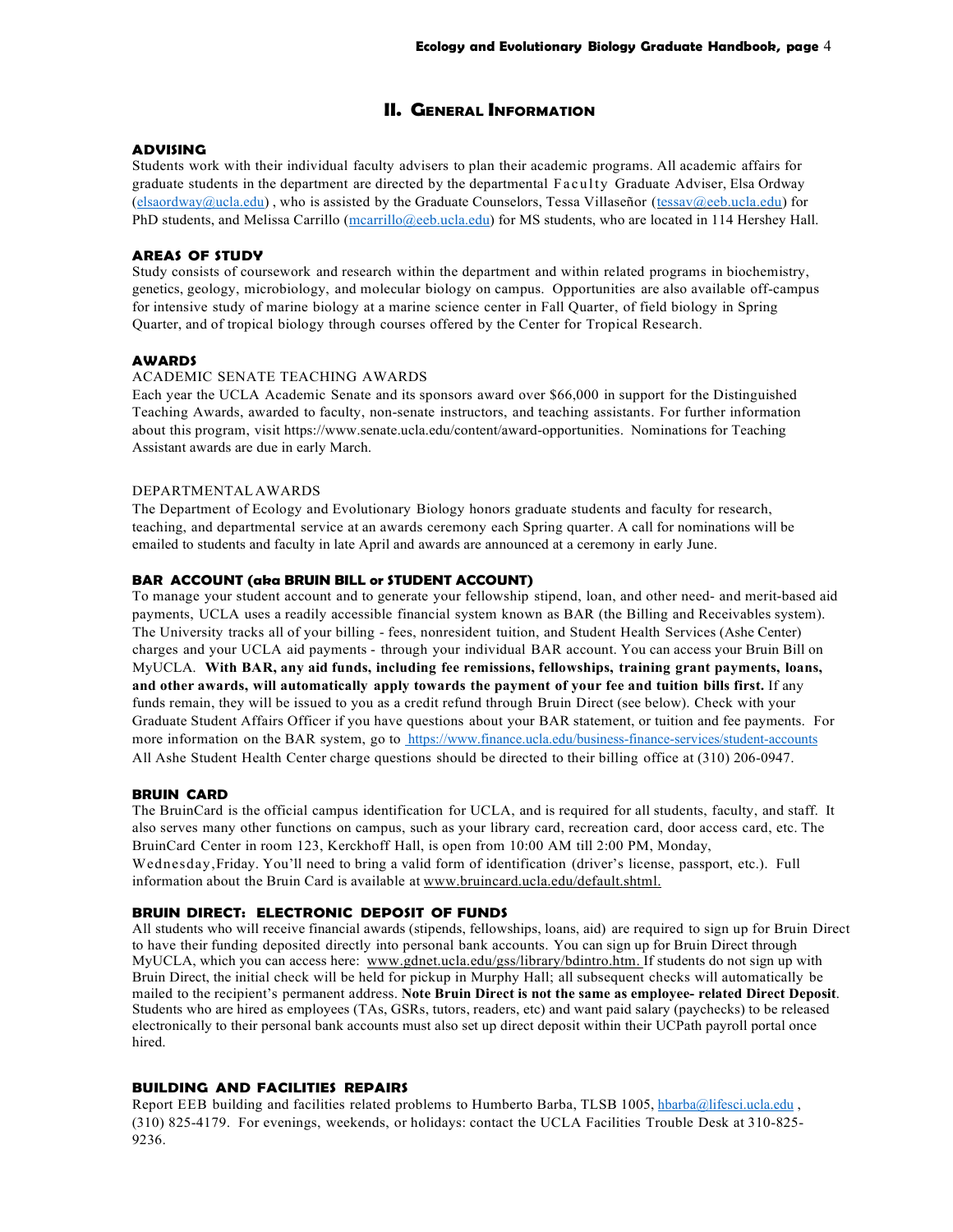### **COUNSELING & PSYCHOLOGICAL SERVICES (CAPS)**

Counseling and Psychological Services (CAPS) is a multidisciplinary student mental health center for the UCLA campus. CAPS supports the academic and student development missions of the University and the Division of Student Affairs, and they're here to support your mental health needs as you pursue your academic goals. They offer an array of counseling, psychiatric, and wellness services designed to foster the development of healthy well-being necessary for success in a complex global environment. CAPS is located in the John Wooden Center West (the CAPS entrance faces the Intramural Field and Drake Stadium), and is open M-F, 8:00 A.M. to 5:00 P.M., except for University holidays. More information on Counseling and Psychological Services can be found at <http://www.counseling.ucla.edu/>

The CAPS 24/7 Crisis Counseling number is (310) 825-0768. STUDENTS EXPERIENCING AN EMERGENCY SITUATION WHEN CAPS IS CLOSED SHOULD GO TO THE UCLA HOSPITAL EMERGENCY ROOM.

### **CENTER FOR ACCESSIBLE EDUCATION (CAE)**

The UCLA Center for Accessible Education (CAE) facilitates academic accommodations for regularly enrolled, matriculating students with documented permanent and temporary disabilities. Accommodations are designed to promote successful engagement in the UCLA academic experience.

If you are interested in receiving disability-based academic accommodations, you may schedule an appointment to meet with an intake counselor in order to determine your eligibility for services. CAE is committed to ensuring all UCLA students can participate fully in the numerous educational opportunities on campus. Find more information here[, http://www.cae.ucla.edu/.](http://www.cae.ucla.edu/)

### **EMAIL ADDRESS & CHANGES OF ADDRESS**

Students are responsible for updating their mailing address and/or e-mail on their MyUCLA portal. Any changes should be entered immediately. EEB utilizes an internal email list serve [eeb-grad@lists.ucla.edu](mailto:eeb-grad@lists.ucla.edu) for all official communication for graduate students. Please notify your Graduate Counselor of changes to your UCLA email address to ensure you receive important department and University communications.

#### **COVID-19**

Please visit **[https://covid-19.ucla.edu](https://covid-19.ucla.edu/)** for updated policies and procedures.

### **COMPUTING**

- BRUIN ONLINE: Bruin OnLine (BOL) is a collection of services that provides UCLA students, faculty, and staff with e-mail, web hosting services, and network connectivity, including wireless, **free software and support.** In order to use Bruin OnLine services, you must have a BOL account. For further information, see [www.bol.ucla.edu/.](http://www.bol.ucla.edu/)
- HELP DESK & DESKTOP SUPPORT: Contact the Life Sciences Computing (LSC) HelpDesk at (310-825 1000) o[r helpdesk@lifesci.ucla.edu](mailto:helpdesk@lifesci.ucla.edu%20t) to request service or report problems.
- E-MAIL ACCOUNT: As a UCLA faculty, student or staff member you can open a Bruin On-Line email account;see Bruin Online information above. If you have any questions, please contact the HelpDesk at 310-825-1000 or [helpdesk@lifesci.ucla.edu,](mailto:helpdesk@lifesci.ucla.edu) or go to the Life Science Computing web site at [http://www.lsc.ucla.edu/html/helpdesk/email/who.php.](http://www.lsc.ucla.edu/html/helpdesk/email/who.php) When creating a UCLA email address, please do not use a period (.) in the name portion:
	- non-example [joe.bruin@ucla.edu](mailto:joe.bruin@ucla.edu)
	- example: [joebruin@ucla.edu](mailto:joebruin@ucla.edu)
- WEB SITES: For creation, design and maintenance of departmental web sites for instructional, research and administrative information, see Grant Alkin in Hershey Hall 206 [\(galkin@ucla.edu,](mailto:(galkin@ucla.edu) 310-206-1748).
- NETWORKING: Life Sciences Computing manages the infrastructure (i.e., access, upgrades, security) of the Life Sciences network as well as many centralized, shared resources including departmental email servers, remote computing access, Internet connectivity, numerous file and application servers, and the main administrative web server. In short, LSC supports everything "behind the wall" that user workstations connect to. LSC also manages the Helpdesk, which acts as a single point of contact for all users. If you require any computer related services within the Life Sciences Computing network, please contact the HelpDesk at 310-825-1000 or at [helpdesk@lifesci.ucla.edu.](mailto:helpdesk@lifesci.ucla.edu)

#### **CONFERENCE ROOMS**

**TLSB 1000 (10 people), 1020, 2100, 4100, 5100 (15 people), or 1100 (30 people), Life Sciences 2320/2328, and Hershey Hall rooms 164 & 168 (10-12 people)**

All of our conference/event space reservations should be made via this reservation system: [https://booked.lifesci.ucla.edu/T](https://booked.lifesci.ucla.edu/)he system overall is very intuitive but below is a quick explanation as to how users can proceed with making reservation requests.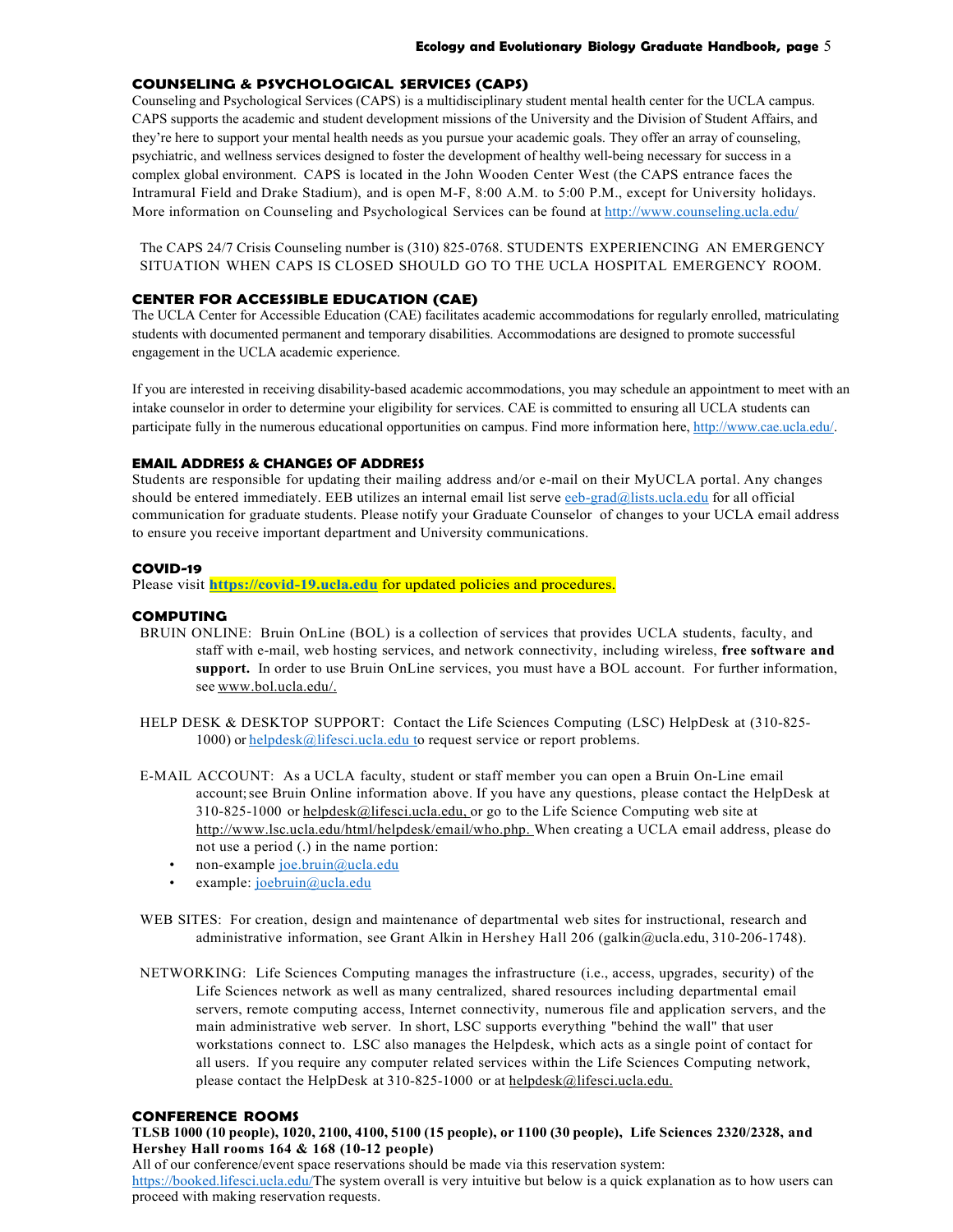- If you have a specific space in mind...
	- o While on the main page, you will see a list of available spaces and when you find the space you are interested in click the green "reserve" button
	- o Then, proceed with filling out the form
- If you have a specific time in mind...
	- o Use the "Schedule" button at the top
	- o Then click the "Find a Time" and fill out the form accordingly, which requires a date and time

Notes about the spaces:

- Space is reserved on a "first come, first serve" basis but the BioAdmin unit does reserve the right to make changes in order to make accommodations on the basis of equity.
- Lab Meetings can only be requested on a quarterly basis and are currently accepting "Lab Meeting" reservations for the Fall 2021 and Winter 2022 quarters. We will begin to accept request for lab meetings at the beginning of the previous quarter (i.e. since Fall 2021 starts next week we are now accepting Winter 2022).
- If cleaning is required after your event, a Facility Service Request (FSR) should be submitted with your request.
	- o Cleaning is required if your event will have food
	- o Cleaning is required if your event will produce trash
	- o If there is food at your event, all food must be removed from the space
	- o If space is left unmaintained, we reserve the right to process an FSR that will be charged to your department
	- o FSR should be submitted into the FSR system 6-2 weeks (2 weeks the very latest) prior to your event

General Rules

- o As this is a recently renovated space, we would like these efforts as best possible. Please do not use tape on the walls, easels will be available for use instead.
- o Set-up and clean-up for your event HAS TO BE included in your reservation.

#### **COPYING/PRINTING (for poster printing see Illustrations and Graphics)**

Students: Copiers, printers, scanners, and computers can be accessed in our Bio Admin Group computing lab in Hershey Hall 150. Graduate students can print 250 b&w pages **free each quarter** at the Graduate Student Resource Center, located in SAC B-11.

TAs/Employees: Two additional black and white copiers are located in Life Sciences 3201 and are available to our department's faculty, staff, instructors and teaching assistants who are authorized to make copies. PIN numbers (copy codes) for instructional copying are issued to instructors and by the Graduate Counselors, Tessa and Melissa. Instructional PINs are issued for the current quarter only. There is no charge for instructional copying, but the PIN is required to allow us to control the usage of the machines; they are not available to the general public. Copying must be for university business only and not for personal use.

# **COURSE ENROLLMENT**

Each student must enroll in at least 12 units each quarter to status as a registered student. First enroll in any didactic courses you plan to take, and then make up the difference with research units. Students who have not yet advanced to candidacy should enroll in their mentor's 596 section. Those students who have advanced to candidacy enroll in 599 units, which designate "Dissertation Research." To find your mentor's 596 or 599 enrollment numbers to register for research units each quarter, go to the registrar's Schedule of Classes web site at <https://sa.ucla.edu/ro/public/soc>. Select the current term and your home department, and then scroll down to find your mentor's enrollment number. **Students must enroll in classes by Friday of the second week of classes each term.** Failure to do so will indicate to the University that you are not a full-time student, and may result in a \$50 late fine levied by the registrar's office, being dropped from classes, and the cancelling of fellowship funds and academic apprenticeship employment (TAs, GSRs, etc). This deadline as well as others is listed on the registrar's calendar at

[http://www.gdnet.ucla.edu/asis/deadlines/default.asp.](http://www.gdnet.ucla.edu/asis/deadlines/default.asp) Consult your Graduate SAO, Tessa or Melissa, if you need more information on the courses you are to take. Note that students must be enrolled in at least four units before financial aid checks can be disbursed, and students employed as graduate student researchers must be enrolled in at least 12 units to obtain full fee remissions.

### **COURSE NUMERATION AT UCLA**

**100s** – Upper division undergraduate level courses (up to 8 units are applicable toward degree if letter graded)

- **200s** Graduate level courses (applicable toward degree) **EEB 296** – Graduate seminars, in EEB this is often a weekly lab meeting **EEB 297** – Graduate seminars/ special topics
- **300s**  Specialized teacher training courses (not applicable toward degree)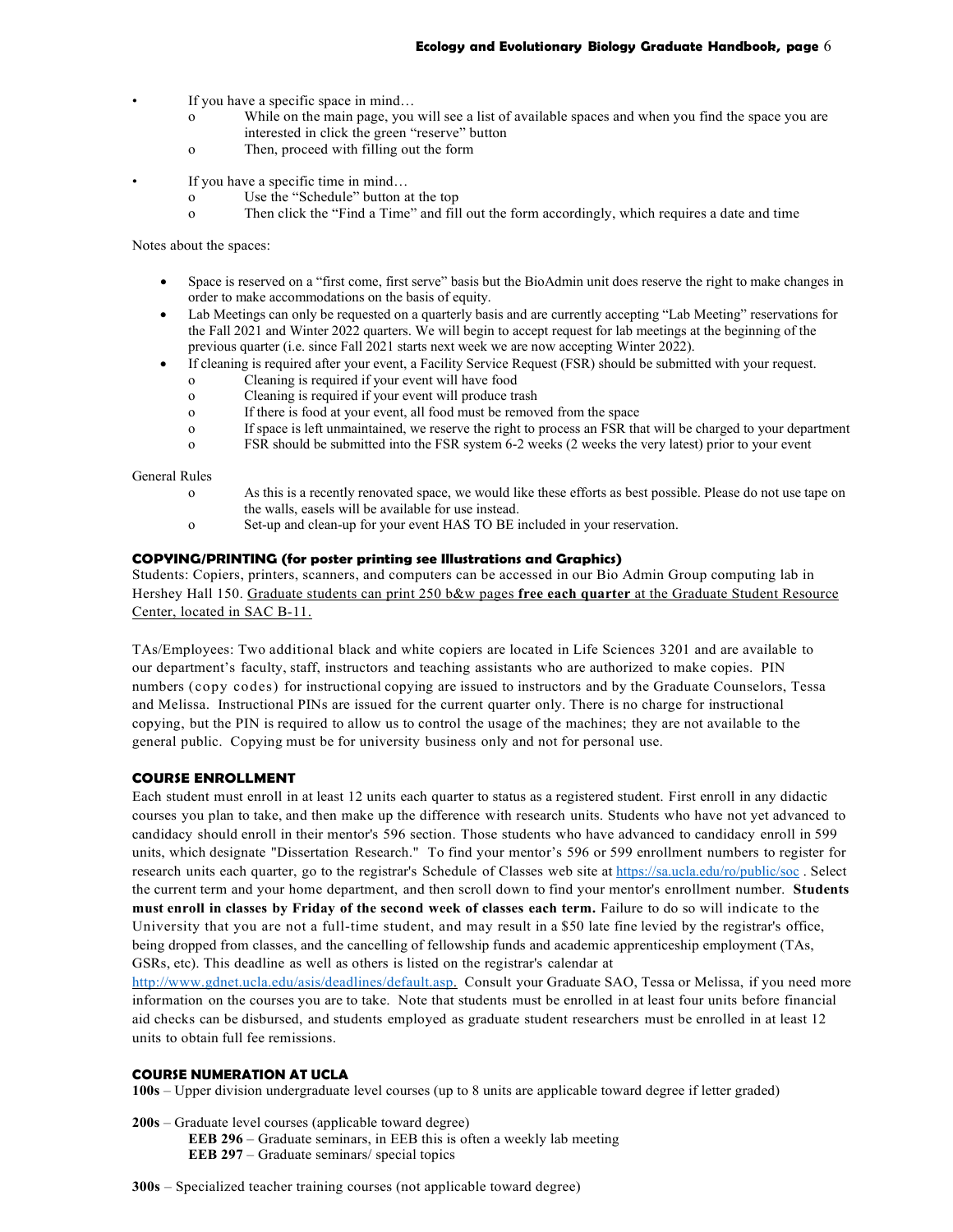**LS or EEB 375** is a four-unit course to be enrolled in each time you serve as a teaching assistant. This provides credit for your TA experience and space on your study list. Students enroll in the section assigned to the instructor of the class for which they are TAing.

**400s** – Professional courses (not applicable toward degree)

**LS 495** is the departmental TA training course. It must be taken before or during the first quarter you TA. There is only one section.

**500s –** Individual Study and Research (up to 8 units are applicable toward degree if letter graded)

**EEB 596** is graduate research for students who have not yet advanced to candidacy. Students enroll in the section assigned to their research advisor.

**EEB 597** is graduate research for students preparing for MA Comprehensive Exams or PhD. Qualifying Exams. Not all research advisors use this number; check with your advisor. Students enroll in the section assigned to your research advisor. **NOTE: These units are not eligible for 596/8/9 research funds.**

**EEB 599** is PhD Dissertation Research and Writing, for students who have advanced to candidacy.

### **DEADLINES (Term Calendar & Graduate Deadlines)**

The Academic Calendar can be found here - <https://www.registrar.ucla.edu/Term-Calendar>

Graduate Division publishes deadlines specific to graduate students here <https://grad.ucla.edu/academics/calendar/>

### **FAXES**

There is one fax machine located in the mailroom in Life Sciences 3102 . The fax number is (310) 206-3987. Please record the phone number you are faxing to on the sheet next to the fax machine. These fax machines should be only utilized for departmental business, sending, and receiving.

# **FILING FEE (special status to use when filing a thesis and not enrolling in courses)**

Filing Fee is intended for students who are in good academic standing and who have completed all degree requirements except for filing their dissertation or thesis, submitting their capstone project, or taking their comprehensive exam, and who do not want to register (and pay fees) for an academic quarter or summer session. Graduate students who meet the criteria below can apply for a Filing Fee and pay a nominal fee of \$188 in lieu of standard tuition and registration fees. **During the Filing Fee Usage Period, a student may no longer: take courses, be employed by UCLA, receive financial support, or access certain campus services** (for a full list of suspended and continued services, go here[: https://grad.ucla.edu/academics/graduate](https://grad.ucla.edu/academics/graduate-study/filing-fee-application/)[study/filing-fee-application/\)](https://grad.ucla.edu/academics/graduate-study/filing-fee-application/).

If a student has completed, while registered, all requirements for a degree except for the filing of the thesis/dissertation, or master's comprehensive examination or submission of the master's capstone project, the student may be eligible to pay a Filing Fee during the quarter in which the degree is to be awarded instead of registering. Four conditions must be satisfied to be eligible for this fee:

- 1. All formal requirements for the degree, except for filing the thesis/dissertation and/or taking the master's comprehensive/doctoral final oral examination or submitting the master's comprehensive capstone project, must be completed before the first day of classes;
- 2. Since last being registered and up to the first day of classes, the combined use of University facilities and faculty time must not exceed 12 hours;
- 3. During the quarter in question, the thesis/dissertation committee suggested only stylistic and/or typographical changes in the thesis/dissertation OR, in the case of master's comprehensive examinations OR, in the case of master's capstone projects, the faculty only graded the final comprehensive project; and
- 4. The student must have been registered in the previous academic term.

To establish eligibility to pay the Filing Fee, please first consult with your Student Affairs Officer, Tessa or Melissa. To submit a Filing Fee application all the above requirements have been met. If the filing of a thesis or dissertation is involved, the thesis/doctoral committee members must also approve. The online form can be found here [https://grad.ucla.edu/academics/graduate-study/filing-fee-application/.](https://grad.ucla.edu/academics/graduate-study/filing-fee-application/)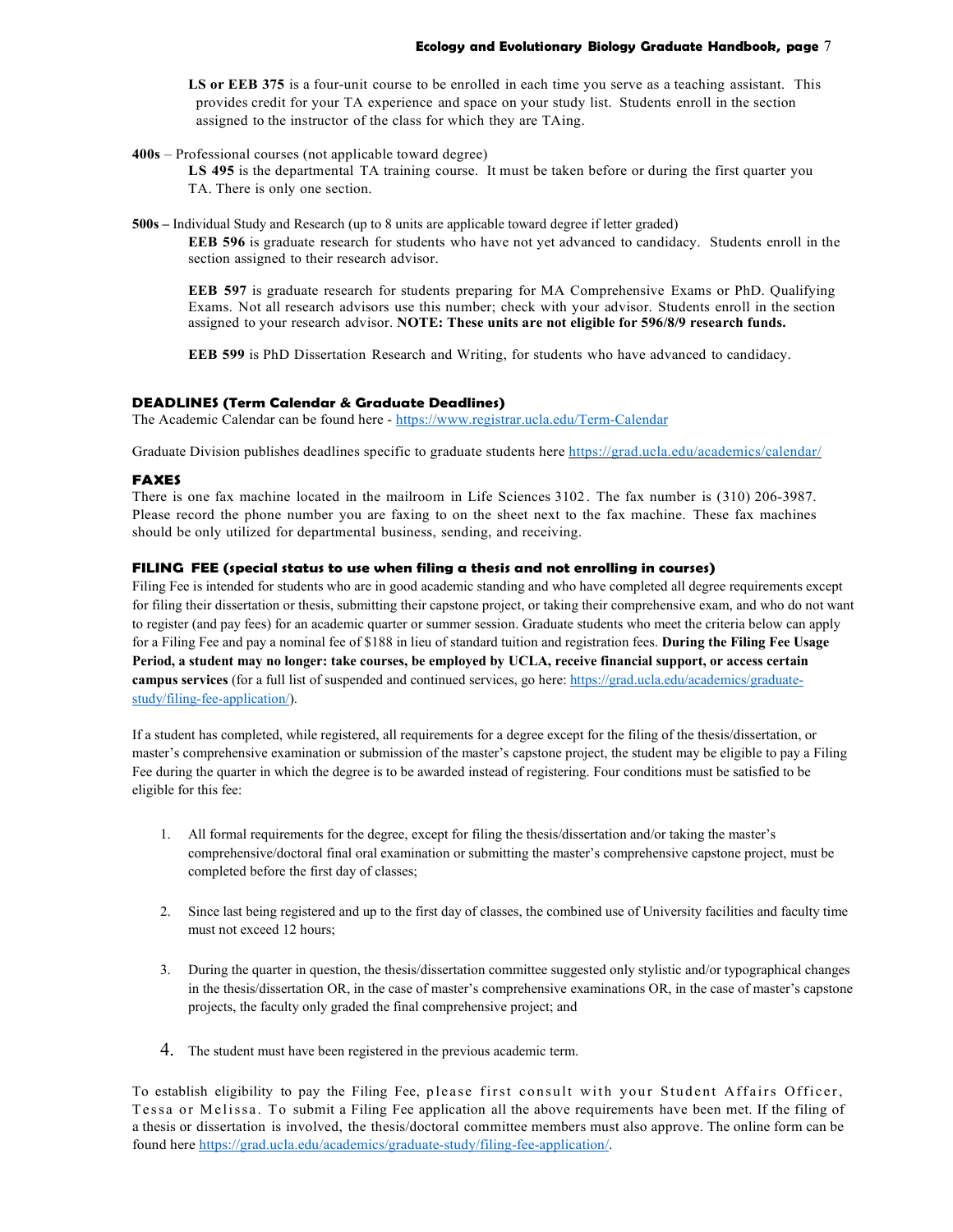#### **GENERAL CATALOG**

The General Catalog can be found here [https://catalog.registrar.ucla.edu.](https://catalog.registrar.ucla.edu/) The UCLA General Catalog is produced in hard copy format once every two years. A General Catalog is mailed to every faculty member at that time only. If you need a copy in the interim, you can purchase one at either the general campus bookstore at the UCLA Store.

Prerequisites and other course information can change as often as each quarter. For the most updated course information, please visit:<https://www.registrar.ucla.edu/Academics/Course-Descriptions>

# **GRADUATE DIVISION FORMS**

All Graduate Division forms, including the common forms listed below, can be found here,

[https://grad.ucla.edu/campus-resources/forms/.](https://grad.ucla.edu/campus-resources/forms/) Please contact your Graduate SAO, Tessa or Melissa, about obtaining departmental signatures if required.

- o Authorization to work above 50%
- o BruinDirect deposit
- o Childbirth Accommodation Funding Petition
- o Childcare Reimbursement Program (TAs, ASEs and GSRs)
- o Filing your thesis or dissertation
- o Filing Fee Application (will not be available in paper form after Fall 2017)
- o Financial Statement
- o In Absentia Request
- o Leave of Absence Request
- o Nomination of Doctoral Committee / Reconstitution of Doctoral Committee
- o Registration and Enrollment Petitions
- o TA Advance Loan Application
- o Tax Information & Forms for Fellowship Recipients
- o UAW Local 2865 Membership Election Form

#### **GRADUATE STUDY: PROGRAM OVERVIEWS**

For an overview of the UCLA graduate degree experience, please visit the following websites:

The Master's experience: **<https://grad.ucla.edu/academics/masters-studies/>** The Doctoral experience: **<https://grad.ucla.edu/academics/doctoral-studies/>**

### **GRADUATE STUDY: STANDARDS AND PROCEDURES AT UCLA (Listed twice in handbook)**

All policies concerning Graduate Study at UCLA can be found here <http://www.gdnet.ucla.edu/gasaa/library/spfgs.pdf>

### **HOUSING INFORMATION**

Housing information for graduate students can be found on the UCLA Housing website at <https://portal.housing.ucla.edu/content/housing-single-graduate-students-and-students-families>

Located on the Southwest Campus at Weyburn and Veteran Avenues, **Weyburn Terrace** is within walking distance of the main campus, Westwood Village, and major bus transportation. These apartments are available to new and current full-time single graduate students. **University Apartments** offers housing designed especially to meet the needs of families, married students, graduate students, and students with same-sex domestic partners. **Five complexes are located in the Palms-Mar Vista** area, approximately five miles from UCLA, and one complex is located in Westwood Village. To be eligible, applicants must be full- time UCLA students or postdoctoral appointees at the time of move-in (postdoctoral appointees have the lowest priority); provide copies of marriage and/or children's birth certificates if applicable within three business days of submitting your housing application; provide a copy of the California Declaration of Domestic Partnership (CDDP) if applicable within three business days of submitting your housing application.

Current students can submit an application for graduate housing at any time.

### **ILLUSTRATIONS AND GRAPHICS**

The Bio Admin Group Computing Lab (Hershey Hall 150) provides output of large posters and poster titles in sizes up to 42 inches by any length (\$17 per linear foot). The standard charge for a poster is \$68. Windows and Macintosh files are supported, including PowerPoint, InDesign, PageMaker, Publisher, and Photoshop. High quality portraits for faculty, graduate students, and staff can be requested. Equipment: HP 800PS (large format poster printer) and 2 scanners. Forms of payment: cash, check, or a P39 form. HP 800PS: \$17 per linear foot. Staff contact: Hershey Hall 150, (310) 206-0185[, illustration@lifesci.ucla.edu.](mailto:illustration@lifesci.ucla.edu)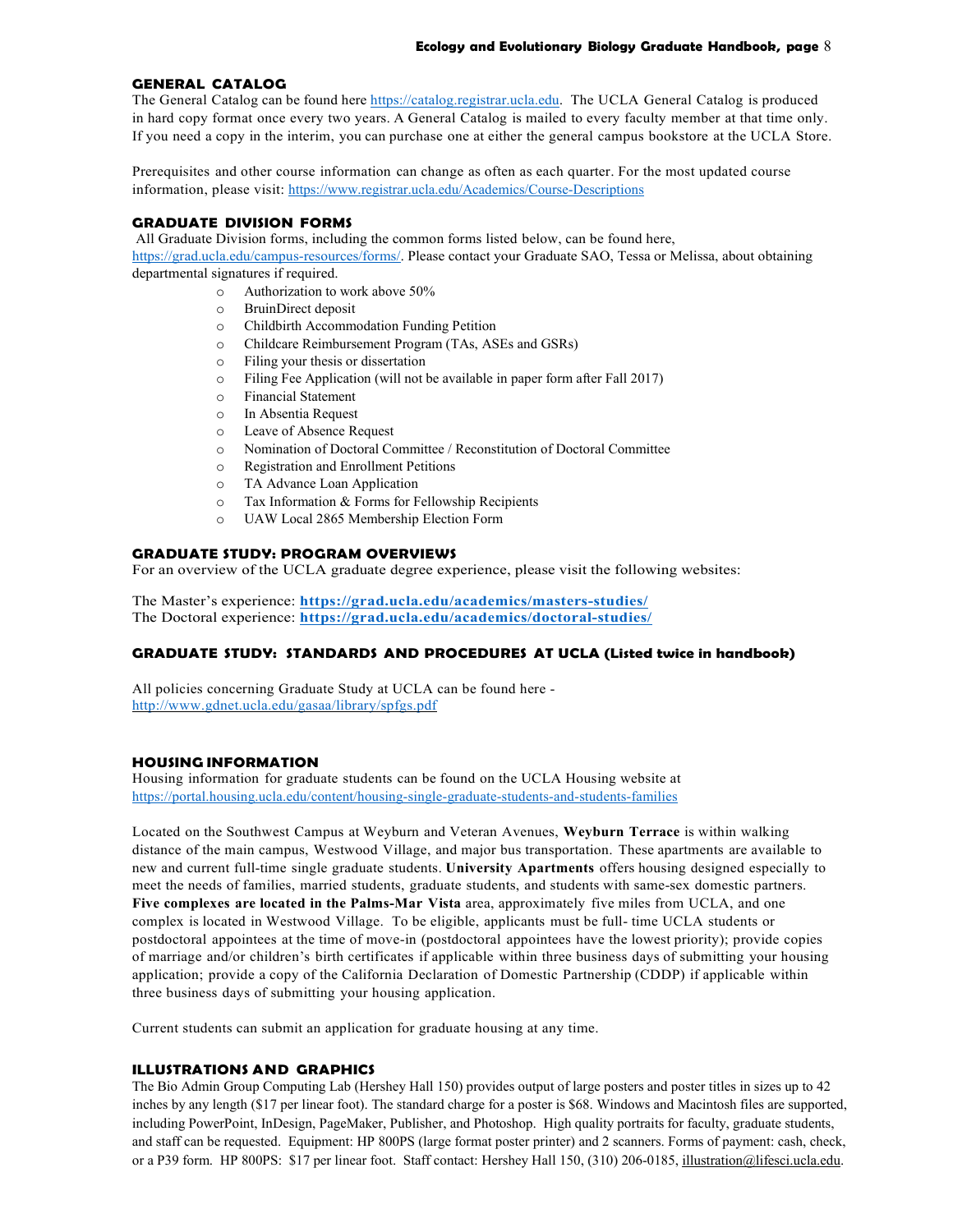### **IN ABSENTIA REGISTRATION**

This status allows for a full-time registered student who has an academic need to conduct research **outside** of CA to enroll for a term for a minimum of 8 units and only be charged 15% of tuition and student service fees, not including the UCShip fee. Students must be in good academic standing (3.0 cumulative GPA) to apply, PhD students must have advanced to candidacy, and MS students must have completed one academic year. Please consult with your Graduate Counselor before applying.

Complete details and application can be found here [https://grad.ucla.edu/academics/graduate-study/in-absentia](https://grad.ucla.edu/academics/graduate-study/in-absentia-registration-petition-for-graduate-students/)[registration-petition-for-graduate-students/](https://grad.ucla.edu/academics/graduate-study/in-absentia-registration-petition-for-graduate-students/)

### **INTERNATIONAL STUDENT CENTER**

UCLA students, postdoctoral and visiting scholars from abroad are encouraged to visit the UCLA Dashew Center for International Student and Scholars (DCISS). The Dashew Center can be found on the first floor of Tom Bradley International Hall, 417 Charles E. Young Drive West. For more information visit <http://www.internationalcenter.ucla.edu/> or call (310) 825- 1681. Tessa Villaseñor or Melissa Carrillo, the Graduate Student Affairs Officers, can also help with many of your questions.

### **KEYS**

See the staff in the Terasaki loading dock to obtain building keys. Key checkout is available M-F, from 9-11am. You will need to bring your Bruin Card and complete a key checkout form which will require signature authorization by the faculty member or your supervisor in order to obtain a key for a particular room or building. Instructional keys for classrooms (TAs) are issued on a quarter-by-quarter basis. **All keys must be returned when no longer required.**

### **LEAVES OF ABSENCE**

A student may request a leave of absence for up to three quarters, taken individually or consecutively, for the following reasons: emergency, family obligation (e.g, parenting), medical, military, outside employment, and financial hardship. Per University requirements including continuous registration, a student who is conducting research or thesis or dissertation preparation and writing is not eligible for a leave of absence, but *may* qualify for *In Absentia* registration (see above).

International students on non-immigrant visas (F-1 or J-1) may not remain in the United States while on a leave of absence unless: (1) they have finished all course work and have advanced to candidacy. The Dashew Center for International Students and Scholars may request additional documentation for verification purposes; or (2) they provide evidence of a serious illness of their own (not that of a family member) that prevents attendance at UCLA. Before granting a leave of absence to international students, the Graduate Division requires written notification from the Dashew Center for International Students and Scholars to the effect that the student has been made aware of the immigration implications of a leave of absence and immigration requirements for maintaining legal status within the U.S. while on leave of absence. The Graduate Division will not approve a leave of absence that is not in compliance with Immigration and Customs Enforcement (ICE) policy governing international student visas.

Only persons who are registered are entitled to use of University faculty time or facilities (an exception is the library, to which the public-at-large has access if a fee is paid). If a student anticipates using as much as 12 or more hours of University facilities and/or faculty time (excluding the library) in any quarter, the student is not eligible for an LOA or an extension of a LOA and must register. All usages of faculty time are to be considered, including reading and suggesting revisions to drafts of theses and dissertations. On recommendation of the department and subject to the conditions stated in the paragraph above, a LOA may be granted by the Graduate Division to continuing graduate students in good standing (3.0 GPA), who have completed at least one quarter in graduate status at UCLA. Request for Leave of Absence forms are available at [http://www.gdnet.ucla.edu/gasaa/library/loa.htm.](http://www.gdnet.ucla.edu/gasaa/library/loa.htm)

If registration fees have been paid for the quarter in which the leave is to begin, a percentage of the fees paid are refunded according to the calendar date on which the approved leave request is submitted to the Graduate Division. All leaves **must be requested before the end of the WEEK 2 in which the leave of absence or extension of leave of absence is to begin.**

Students on approved leave of absence may enroll voluntarily in UCSHIP. Plan coverage may be purchased for a maximum of one semester or two quarters. To enroll, contact Wells Fargo Insurance Services at 800-853-5899.

### **MAIL/MAILBOXES/ MAIL CODE AND ADDRESS**

Each lab has a mailbox for EEB graduate students in Hershey Hall 100, in the undergraduate student waiting room. Note that the room is not locked so likely not the best place to have important items mailed. Faculty mailboxes and the U.S. and campus mail drop off are in Life Sciences 310 2 or TLSB 1015. Packages are left at the TLSB Loading Dock and delivered to labs.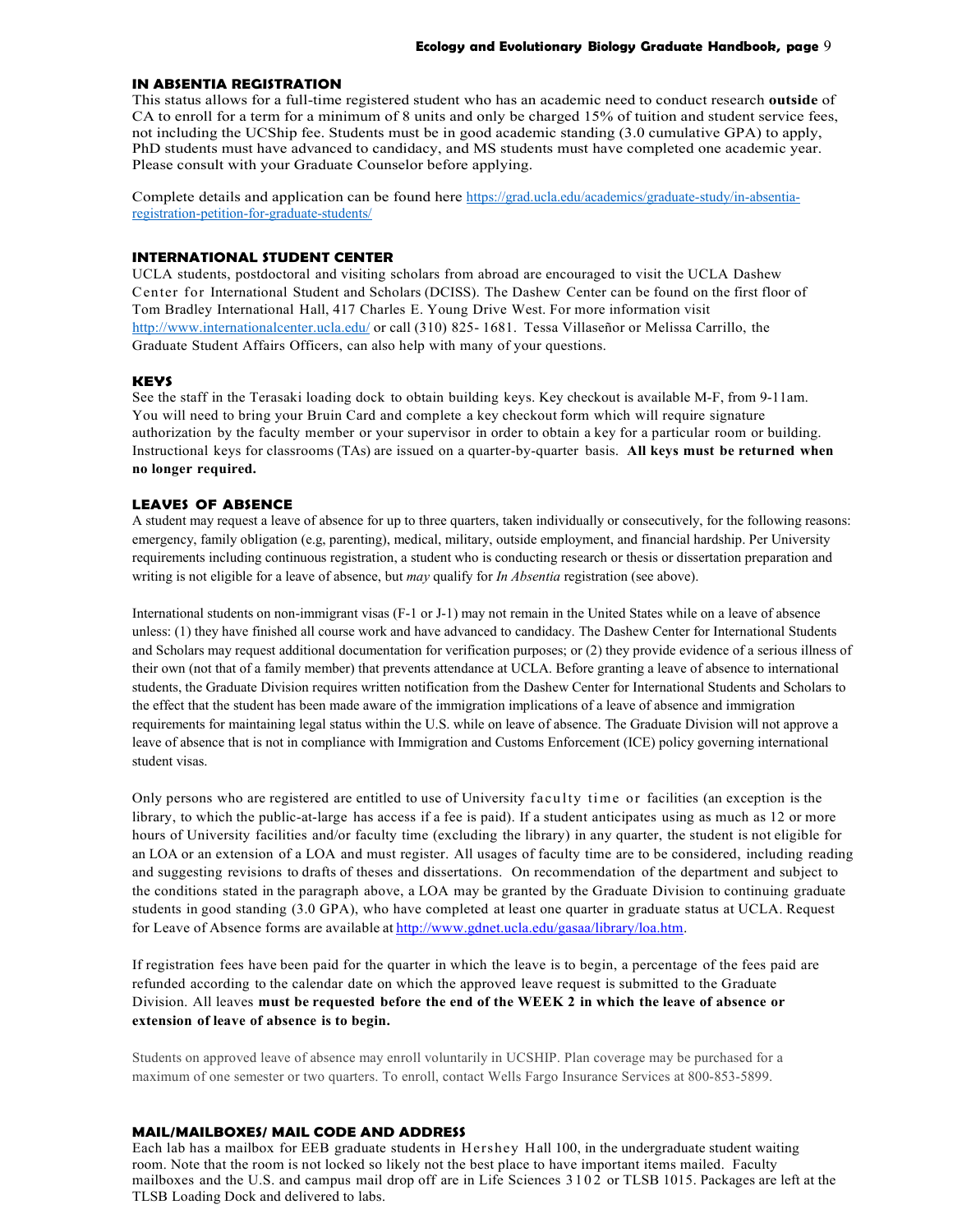There is no charge for on-campus mail; include **our campus mail code, 724605**, in the return address. All offcampus mail requires a recharge number or prepaid postage. The mailboxes are for UCLA business only and should not be used for sending personal mail or recurring subscriptions. **For special deliveries or recurring mail, students should use their lab mailing address.** Delivers are

> c/o (Your Name) (PI name) Lab Lab building and room/office number University of California, Los Angeles Los Angeles, CA 90095-7246

**Office of Ombuds Services:** The Office of Ombuds Services is a place where members of the UCLA community–students, faculty, staff and administrators–can go for assistance in resolving conflicts, disputes or complaints on an informal basis. In order to afford visitors the greatest freedom in using its services, the Office is independent, neutral and confidential. To contact the Ombuds office, please email them at [ombuds@conet.ucla.edu](mailto:ombuds@conet.ucla.edu)

### **OFFICE HOURS (ROOM RESERVATIONS for TAs)**

Any EEB TAs who would like to reserve a room for holding office hours may contact Ana Padilla at the Bio Admin Scheduling office at [scheduling@lifesci.ucla.edu.](mailto:scheduling@lifesci.ucla.edu) Rooms are located on the third floor in Hershey Hall and the LS building and are reserved on a first come, first served basis. (Office hour rooms: Hershey Hall 309, 316, 318.)

#### **PARKING**

Students should apply for parking through UCLA Transportation by specified deadlines

(<https://www.transportation.ucla.edu/campus-parking/students>). The department reserves a limited number of quarterly spaces for employees (Teaching Assistants and Graduate Student Researchers included). If students are not able to successfully secure a student pass and would like to apply for one of these spaces, please see Ora Rutherford-Green in the Bio Admin Group Payroll Office (230 Hershey Hall).

# **PAYROLL/PERSONNEL**

The Payroll/Personnel Office for our area (Bio Admin Group) is located in Hershey Hall 230. For contact names and email, please visit the "Staff Personnel" section of the Staff directory here <https://www.eeb.ucla.edu/staff/#personnel>

## **PLANT GROWTH CENTER**

The Plant Growth Center is a state-of-the-art greenhouse center, which has 6 research greenhouses and 1 educational greenhouse. The PGC also houses 12 plant growth chambers located in the basement of the building. PGC operational questions can be addressed to Greenhouse Manager, Weimin Deng [\(wdeng@lifesci.ucla.edu,](mailto:wdeng@lifesci.ucla.edu,) or 310-825- 4687).

Request for greenhouse bench space can be addressed to Cyndie Kelly, Hershey Hall 249(ckelly@lifesci.u cla.edu, 310 825-6770) or Dr. Chentao Lin, [\(clin@mcdb.ucla.edu,](mailto:(clin@mcdb.ucla.edu) 310-206-9576), chair of the PGC committee. Entry to the PGC requires faculty authorization, and only persons growing plants in the greenhouses or chambers are authorized to enter. For authorization, see Cyndie Kelly in Hershey Hall 249.

### **REGISTRATION**

In order to be considered an officially registered full-time student, graduate students must enroll in a minimum of 12 units per quarter, and all fees must be paid must be paid by the deadlines – September  $20<sup>th</sup>$  (Fall quarter), December  $20<sup>th</sup>$  (Winter), and March  $20<sup>th</sup>$  (Spring).

#### **RESIDENCY REQUIREMENTS**

California residents do not pay nonresident tuition. **YOU MUST ESTABLISH CALIFORNIA RESIDENCY BY THE START OF YOUR SECOND YEAR, OR YOU WILL BE RESPONSIBLE FOR THE PAYMENT OF YOUR NONRESIDENT TUITION** . You must demonstrate your intent to make California your home by severing your residential ties with your former state of residence and establishing those ties with California shortly after arrival. If the requisite intent is not demonstrated promptly, the waiting period for residence classification will be extended until both presence and intent have been demonstrated for the entire one-year period.

There are several things you must do shortly after arriving in California. Some of these include...

- Establish a permanent home where your belongings are kept and set up utility bills at the residence.
- Designate your California address as permanent on all school and employment records, including current military records.
- Register to vote and vote in California elections.
- Obtain a California driver's license within 10 days of settling in California. (If you've never had a driver's license in any state, then obtain a California identification card.)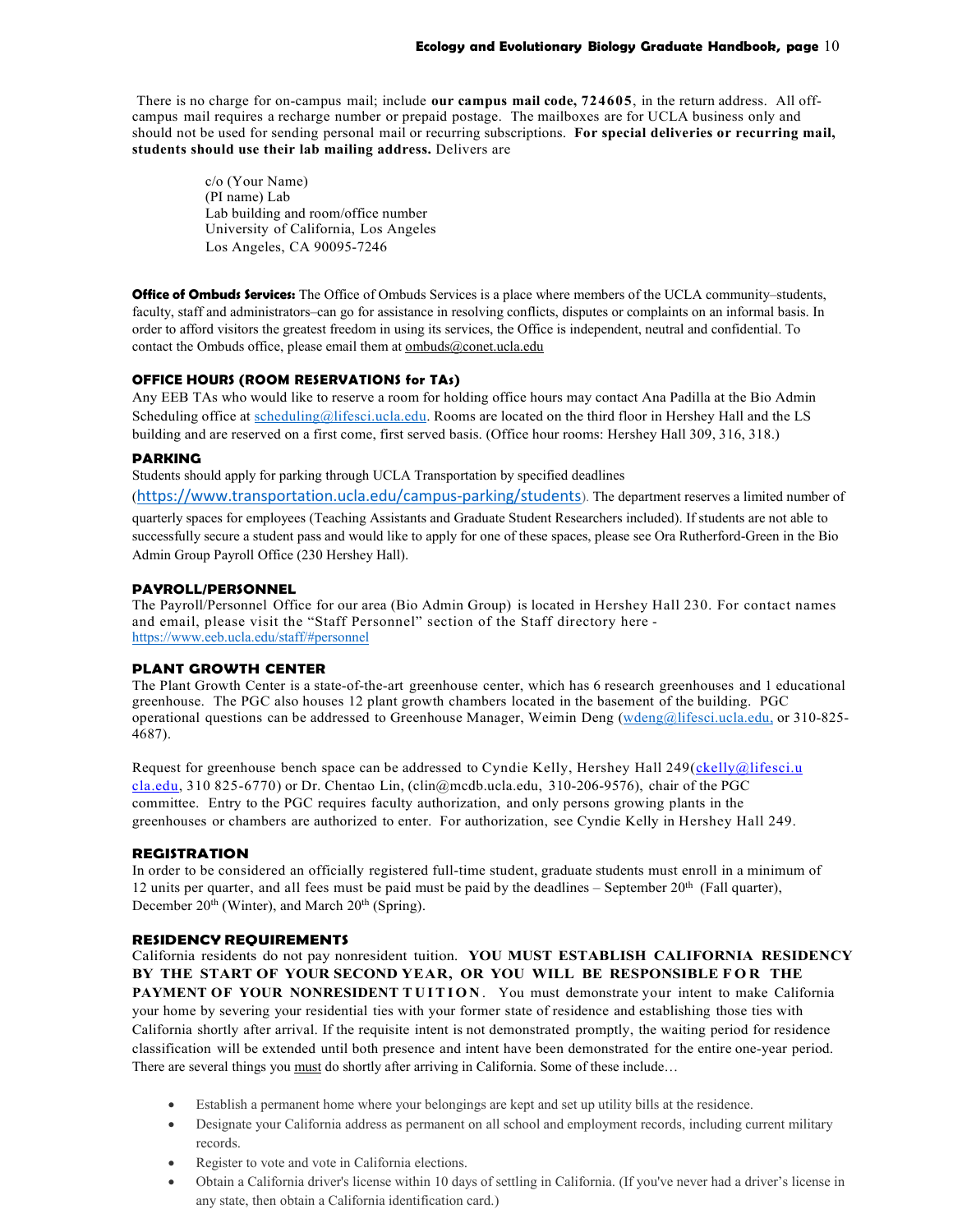- If you have a car, obtain a California motor vehicle registration within 20 days of settling in California.
- Work in California and file California resident income tax forms from the date of entry into the state. Income earned outside of California after that date must also be declared in California.
- Establish and maintain active bank accounts in California banks and close out-of-state accounts.

Documentary evidence is required and all relevant indications will be considered in determining your classification. The absence of these indicia in other states during any period for which you claim residence can also serve as an indication of your intent. Your intent will be questioned if you return to your prior state of residence when the University is not in session. You should make a duplicate file of everything you submit to the Residency Office with the date of submission on each item. If you are a nonresident student who is in the process of establishing a residence for tuition purposes and you return to your former home during noninstructional periods, your presence in the state will be presumed to be solely for educational purposes and only convincing evidence to the contrary will rebut this presumption. (A student who is in the state solely for educational purposes will NOT be classified as a resident for tuition purposes regardless of the length of his or her stay).

If you are a student who has been classified as a resident for tuition purposes and you leave the state temporarily, your absence could result in the loss of your California residence. The burden will be on you to verify that you did nothing inconsistent with your claim of a continuing California residence during your absence. Steps that you should take to retain a California residence include:

- Continue to use a California permanent address on all records -- educational, employment, military, etc.
- Continue to satisfy California tax obligations (Note: if you are claiming California residence, you are liable for payment of income taxes on your total income from the date that you establish your residence in the state, including income earned in another state or country)
- Retain your California voter registration and vote by absentee ballot
- Maintain a California Driver License and vehicle registration. If it is necessary to change your license or vehicle registration, you must change them back within the time prescribed by law

Please refer to this graduate student fact sheet from UC OGC about residency for tuition purposes: [http://ucop.edu/residency/10-things-grads.html.](http://ucop.edu/residency/10-things-grads.html)

Contact the Residence Deputy at 1113 Murphy Hall, (310) 825-3447 or through MyUCLA Message Center, for more residency information or visit <http://registrar.ucla.edu/Fees-Residence/Residence-Requirements>**. By University policy, only the Residence Deputy is authorized to apply and interpret policy on tuition residency.**

# **SECURITY**

All of the buildings are locked down in the evenings, weekends and holidays. If there is an event or class scheduled during off-hours, then the building is unlocked until that event or class has ended. To reach the UCLA Police Department, call **51491 from a campus phone or (310) 825-1491 from a cell phone.** For emergencies, dialing 911 from a campus phone will route you to UCLA Police; dialing 911 from a cell phone will route to the LA Police Department.

# **SEXUAL HARASSMENT POLICY & PREVENTION**

UCLA policy defines sexual harassment as follows**:** Unwelcome sexual advances, requests for sexual favors, and other verbal, nonverbal, or physical conduct of a sexual nature. It is conduct that explicitly or implicitly affects a person's employment or education or interferes with a person's work or educational performance or creates an environment such that a reasonable person would find the conduct intimidating, hostile or offensive.

The UC and UCLA, and Policies and Procedures as well as Federal law on sexual harassment can be found here, [http://www.sexualviolence.ucla.edu/Policies.](http://www.sexualviolence.ucla.edu/Policies) 

Under the UC Policy on Sexual Violence and Sexual Harassment, UCLA **employees (including student employees such as TAs, GSRs, Readers, Tutors, etc) are obligated to report sexual harassment and sexual violence** to the Title IX Coordinator. For more information on the Responsible Employee Obligation, please visit <https://sexualharassment.ucla.edu/reporting/responsible-employees-mandated-reporter>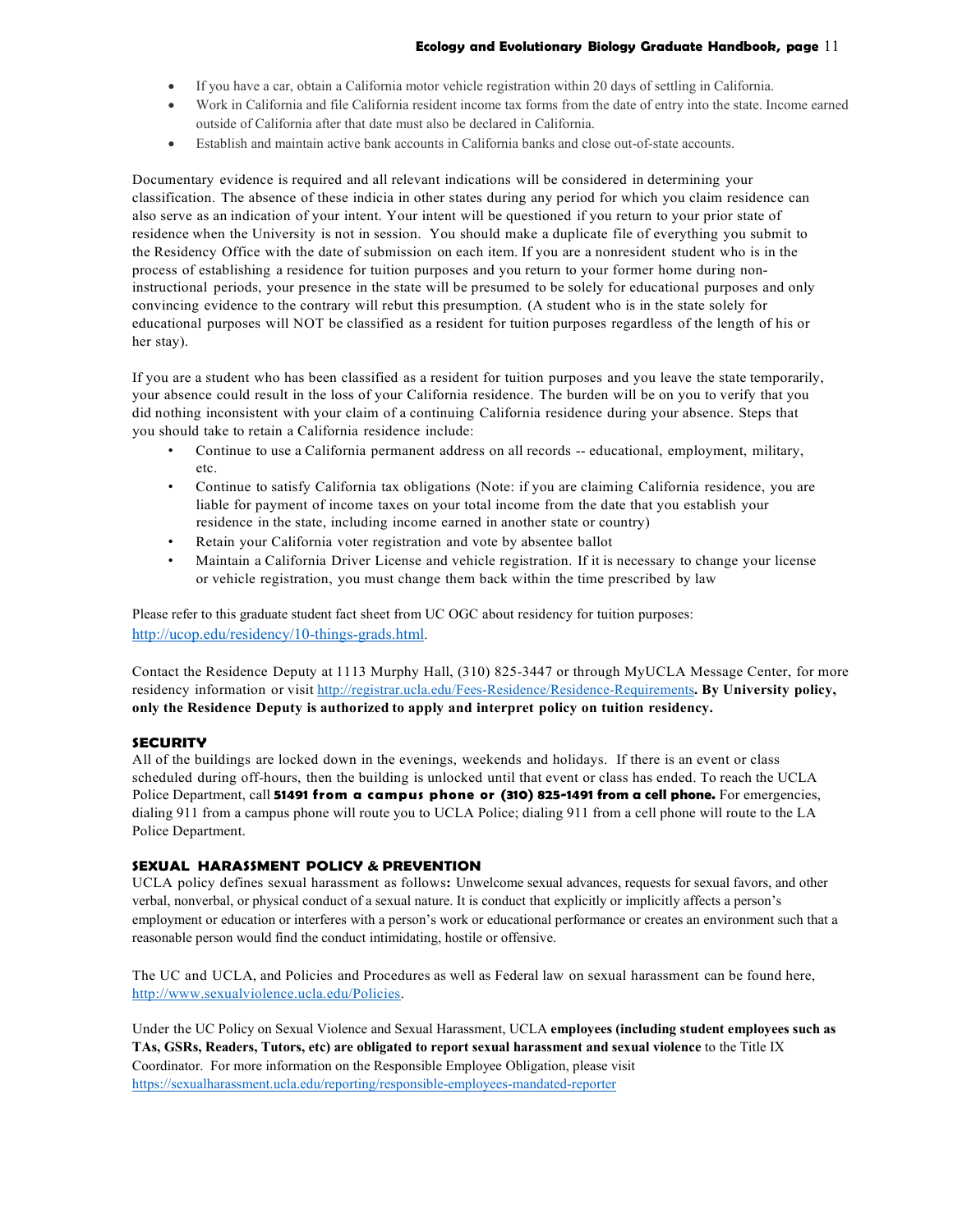#### **SHOPS (MACHINE &ELECTRONICS)**

The Life Science Machine Shop and Electronics Shop often work in tandem because the skills of each discipline are often needed for a project. Most of their work can be divided into two categories: (1) diagnostics and repairs: computer hardware problems, printers, most lab equipment such as centrifuges, peristaltic pumps, mechanical microscope problems, light sources, camera equipment, pipettes, repair of most gel apparatus, water baths, shakers and rotators. Just about any piece of electronic equipment can be checked for malfunctions. (2) design and fabricating: radiation shields and waste boxes built to size requirements, custom designed lab equipment made to specifications, microscope stage apparatus, power supply boxes with speed control as needed, various cabling and connectors, and other custom electronic devices. They also build Lucite water tanks for marine life applications. The shop has a supply of plastic and metal that they can provide for your needs. Machine Shop: Life Sciences A335, 310-825-3184, Electronics Shop: contact John Milligan, LS A339, 310-825-4279, [eshop@lifesci.ucla.edu.](mailto:eshop@lifesci.ucla.edu)

### **SUPPLIES, RECEIVING & DELIVERY**

The TLSB loading dock personnel also perform all of the receiving and delivery of items ordered for research, instructional and administrative purposes, and assist in the moving of furniture and lab equipment. Current hours of operation are 1:00 – 3:00 pm daily. (For information about key check-out, see KEYS). Staff contact information can be found in the Building Ops Staff directory of the EEB website here [https://www.eeb.ucla.edu/staff/#building](https://www.eeb.ucla.edu/staff/#building-ops)[ops](https://www.eeb.ucla.edu/staff/#building-ops) (see "Storeroom, Receiving" section)

### **STUDENT AFFAIRS OFFICERS (a.k.a. Undergraduate & Graduate Counselors)**

For a current list of Academic Staff, please visit the "Academic" section of our Staff directory here <https://www.eeb.ucla.edu/staff/#academic>

### **STUDENT HEALTH CENTER (a.k.a. ASHE CENTER)**

The Student Health and Wellness Center is located in the Arthur Ashe Center (near Ackerman Union). You can visit the website here[, http://www.studenthealth.ucla.edu/default.aspx.](http://www.studenthealth.ucla.edu/default.aspx)

### **STUDENT LOAN SERVICES & COLLECTIONS**

Student Loan Services is located in Murphy Hall, room A227, open 9:00 AM to 5:00 PM weekdays. The Collections Office is located at 10920 Wilshire Blvd, suite 720, open from 8am to 5pm. You can visit the website here, [http://www.loans.ucla.edu/.](http://www.loans.ucla.edu/)

# **SCHEDULE O F CLASSES**

The current online Schedule of Classes can be found here - <https://sa.ucla.edu/ro/public/soc/> . To search for EEB courses search by Subject Area and select "EE Bio".

# **TELEPHONES**

To dial another campus number from a campus phone, use only the **last five digits** of the campus phone number. For example, for 310-206- 1111, dial 61111 and for 310-825-1111, dial 51111.

To dial off-campus numbers, **dial 8 first, then 1, then the area code and number**. UCLA phone numbers use the 310area code, and the following prefixes: 206, 267, 312, 319, 441, 794, 825 and 983. See also "voicemail." For telephone repair for campus phones from campus, dial 114. From off campus or cell phones, dial 310-206- 0008. To speed service, please have the following information ready: telephone number with trouble, building and room number, name, location, and telephone number of contact person, station letter or ICL number if available, and type of equipment (single-line/multi-line, model name, console/auto attendant).

### **TEST OF ORAL PROFICIENCY (TOP)**

Any student who wants to work as teaching assistant for whom English is not their native language must pass the TOP (Test of Oral Proficiency) exam with a score of 7.1-10. A student who earns a provisional pass score (6.4-7.0) may serve as a teaching assistant if concurrently enrolled in a graduate level English as a Second Language course specifically aimed at improving spoken communication (ESL 310, 311, 312, and 313 as appropriate). Early test registration is highly recommended as slots fill up quickly. More information is available a[t](https://teaching.ucla.edu/gradstudent-programs/top/) [https://teaching.ucla.edu/gradstudent-programs/top/ .](https://teaching.ucla.edu/gradstudent-programs/top/)

# **[UC](https://www.ucop.edu/uc-whistleblower/index.html) WHISTLEBLOWER POLICY**

The University of California has a responsibility to conduct its affairs ethically and in compliance with the law. If you suspect that a UC employee is engaged in improper [governmental](https://www.ucop.edu/uc-whistleblower/faqs/faq-being-a-whistleblower.html#5) activities, you should know that UC has policies that can show you how to "blow the whistle" and can protect you from retaliation if the need arises. This website provides important information for employees and supervisors about the whistleblower policies. <https://secure.ethicspoint.com/domain/media/en/gui/23531/index.html>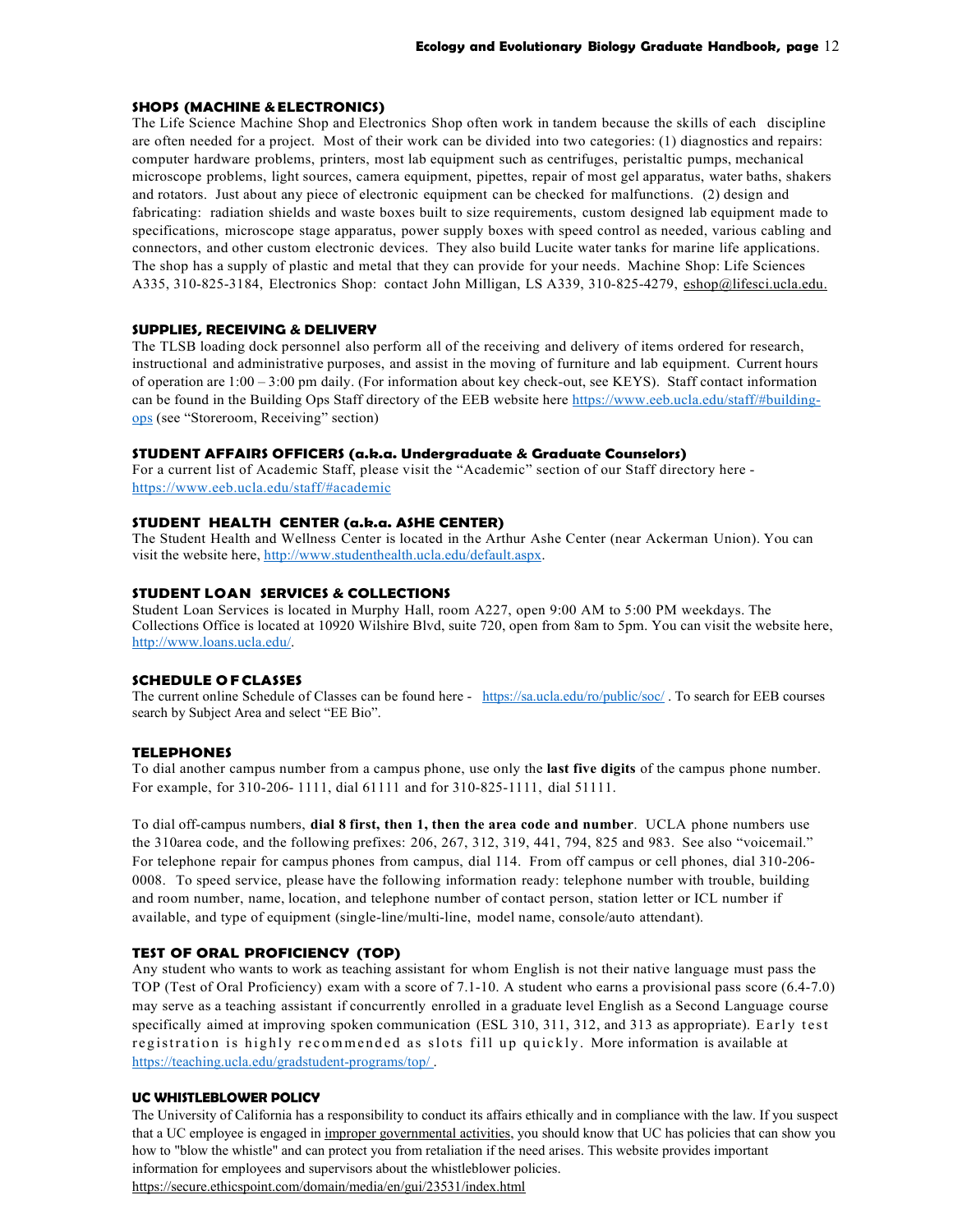#### **VIVARIUM**

The Life Science Vivarium primarily serves faculty affiliated with the Division of Life Sciences. The Vivarium personnel work with faculty members to insure all animals are housed in the appropriate environment conditions for their particular research needs. For further information contact the Vivarium Manager at 310-206-3355. Established users of the Vivarium should see their fund manager to order animals.

The Life Sciences Vivarium operates under the guidelines established by the Chancellor's Animal Research Committee (ARC) <http://ora.research.ucla.edu/RSAWA/ARC/Pages/administrative/ARC-admin.aspx> . The ARC is charged with the responsibility to oversee the entire animal care and use program at UCLA. The Life Science Vivarium is fully accredited by the American Association for Accreditation of Laboratory Animal Care (AAALAC) <http://www.aaalac.org/> .

For further information on the use and care of animals go to the Division of Laboratory Animal Medicine (DLAM) website at <http://www.dlam.ucla.edu/>

#### **VOICEMAIL**

Voicemail via the Campus Telephone Systems is \$.6.00/month and must be covered under the faculty member's basic telephone allowance or recharged to non-grant funds.

Information regarding UCLA's telephone systems can be viewed at <https://www.it.ucla.edu/services/telephone> then click on the Phone and Voice Services link on the left menu bar.

Voicemail service may be ordered by contacting Humberto Barba at 310-825-4179, LS 2108.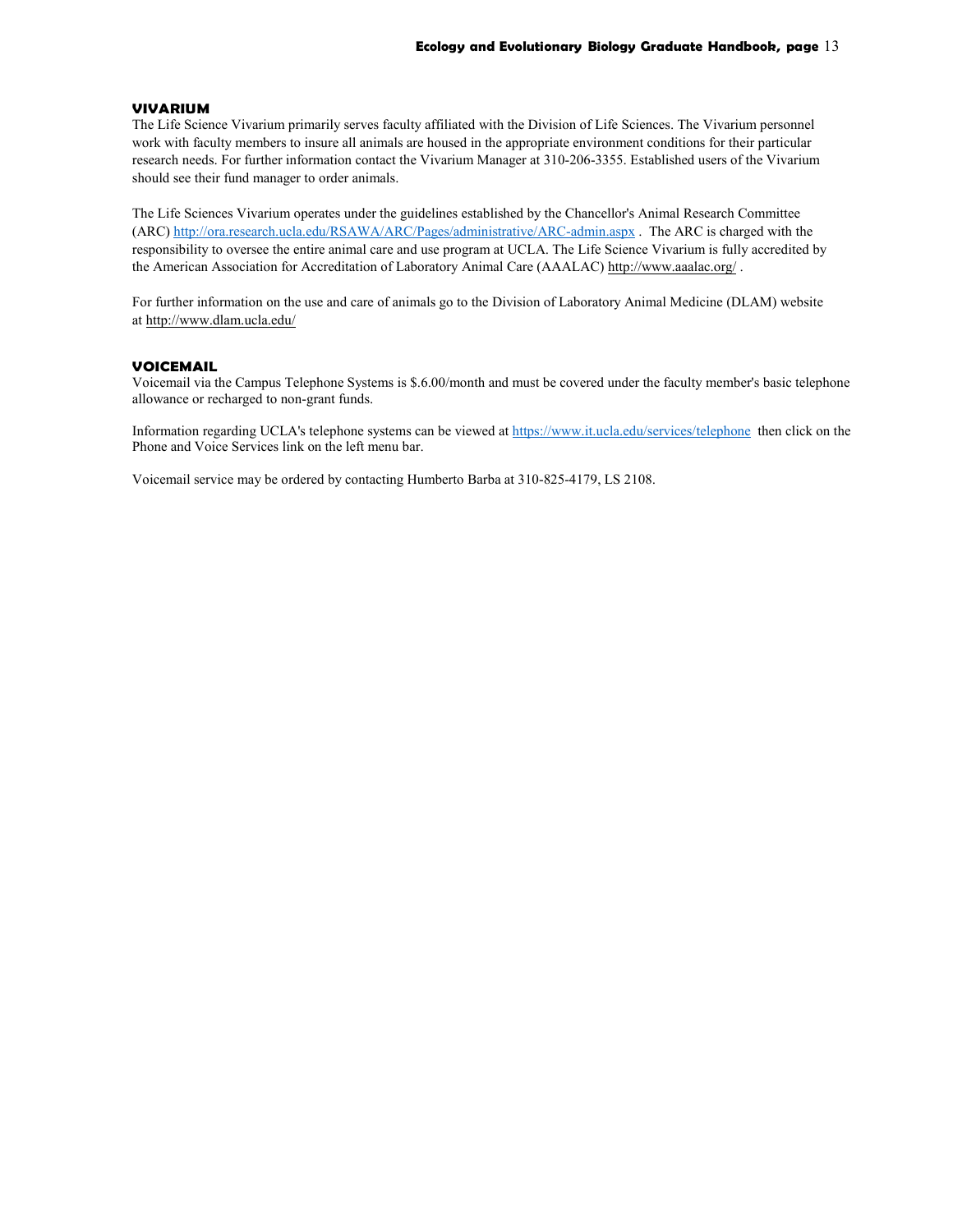# **III. PROGRESS TOWARD THE DEGREE**

# **A. DOCTORAL DEGREE**

# <span id="page-13-0"></span>**WHAT WE EXPECT FROM STUDENTS**

Throughout your career as a PhD student, you will be expected to maintain normal progress toward the degree. "Normal progress" means that you are moving through the series of steps necessary to obtain a PhD degree at a reasonable pace, and at the level of performance we require of all our doctoral students. These steps are outlined below, and described in detail in the following sections.

- Maintenance of a 3.0 grade point average in all formal coursework (200- level courses); reasonable progress in completing required coursework.
- Selection of a permanent advisor by the end of the first year.
- Completion of the Departmental Written Qualifying Examinations (DWQE part I and II) by the end of your first year in residence (details below).
- Completion of the Doctoral Oral Examination and advancement to candidacy, preferably by end of 2<sup>nd</sup> year but no later than the end of the Winter Quarter of your third year of graduate study (details below).
- Students will be considered ineligible for departmental funding if they have not passed the oral exam by the start of their second year and advanced to candidacy by the end of the Winter Quarter of their third year.
- Failure to maintain these standards, as determined by the Graduate Adviser, may lead to dismissal from the program.

# **DEGREE TIMELINE**

This timeline includes all mandatory program requirements, with suggested benchmarks in italics.

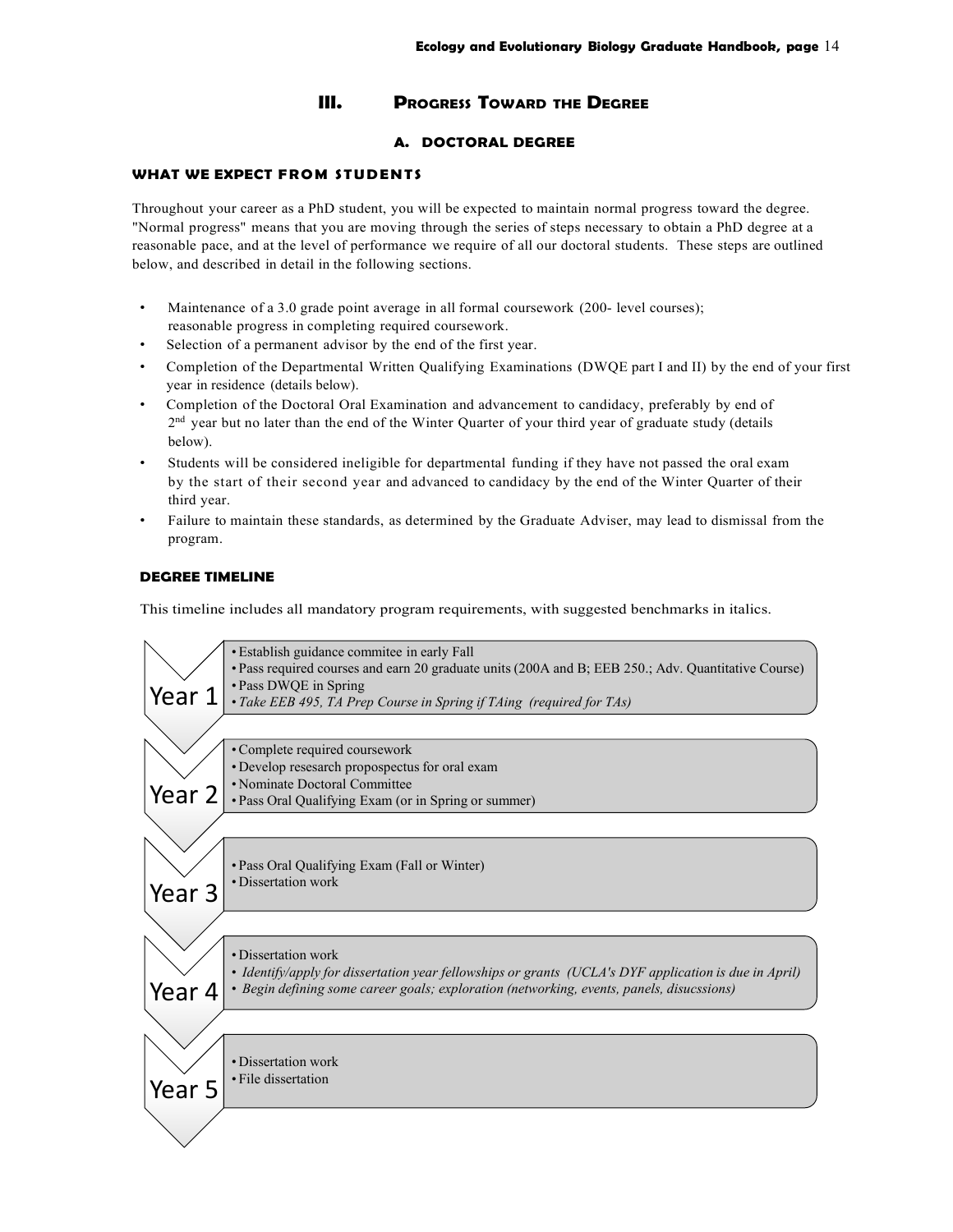### **ADVISING**

All academic affairs for graduate students in the department are directed by the departmental graduate adviser who is assisted by the administrative staff of the Graduate Division. The graduate adviser establishes, at the time of admission to graduate study, a guidance committee for each student that consists of three faculty members for each student. The guidance committee supports the student until a doctoral committee is established.

The chair of the guidance committee acts as the provisional adviser until the student secures a permanent adviser, ideally by the end of the first year. Service as a provisional adviser is designed to be provisional for both professor and student. It does not commit the professor to supervise the dissertation, nor does it commit the student to a provisional adviser. The provisional adviser serves until a permanent adviser is found and the doctoral dissertation committee is established.

Students are required, as part of their degree requirements, to find a faculty member who agrees to serve as their permanent adviser and dissertation research supervisor/chair of the doctoral committee. Students who fail to find or retain a permanent adviser and dissertation research supervisor will be placed in departmental probationary status for one quarter. If the student does not find an adviser by the end of that quarter, they are recommended for academic disqualification to the Graduate Division. Students are urged to discuss permanent sponsorship and dissertation research with faculty at the earliest opportunity, to pick a permanent adviser by the end of their first year, and are expected to advance to candidacy by the end of Winter Quarter of their third year of graduate study.

*Note on the formation of guidance committees: Each student is responsible for securing a guidance committee at the start Fall quarter, which must consist of a provisional advisor and two faculty members. Students should arrange an introductory meeting for the start of Fall quarter with committee members and complete a first-year course plan to be submitted to the Graduate Student Affairs Officer, Tessa Villasenor, once completed. During Fall quarter the guidance committee is responsible for developing a first-year course plan with the student, and during Spring quarter guidance committee members must evaluate the Departmental Written Qualifying Examination (DWQE). In many but not all cases, guidance committee members may later serve on a student's doctoral committee.*

# **COURSE REQUIREMENTS**

Students must enroll for full-time study as defined by the university. Doctoral students must complete a minimum of 20 units of graduate-level courses (200-series). Students must take the following courses during their first year: Ecology and Evolutionary Biology M200A, 200B, and 250. Students also must complete an advanced course (100 or 200 series) in statistics, biomathematics, or bioinformatics. Other specific course recommendations are established individually for each student by the guidance committee.

*Note: Students are also strongly recommended to participate in the 1 unit EEB Quantitative Bootcamp (EEB 201) at the beginning of the first Fall Quarter.*

### **TEACHING EXPERIENCE**

Each student is required to serve a minimum of **three terms** as a teaching assistant.

#### **FOREIGN LANGUAGE REQUIREMENT**

No foreign language is required for admission to the Ph.D. program, and there is no uniform language requirement for the Ph.D. degree. However, at the discretion of the faculty, students who pursue certain subspecialties of biology may be required to gain proficiency in one or more foreign languages.

#### **NORMATIVE TIME TO DEGREE**

The normative time to degree is 18 quarters (6 years). The normative time to advance to candidacy is 6 quarters (2 years). The maximum time to degree is 24 quarters (8 years).

#### **WRITTEN AND ORAL QUALIFYING EXAMINATIONS**

Academic Senate regulations require all doctoral students to complete and pass university written and oral qualifying examinations prior to doctoral advancement to candidacy. Also, under Senate regulations, the University Oral Qualifying Examination is open only to the student and appointed members of the doctoral committee. In addition to university requirements, some graduate programs have other pre-candidacy examination requirements. What follows in this section is how students are required to fulfill all of these requirements for this doctoral program. All committee nominations and reconstitutions adhere to the Minimum Standards for Doctoral Committee [Constitution.](https://grad.ucla.edu/academics/doctoral-studies/minimum-standards-for-doctoral-committee-constitution-effective-2016-fall/)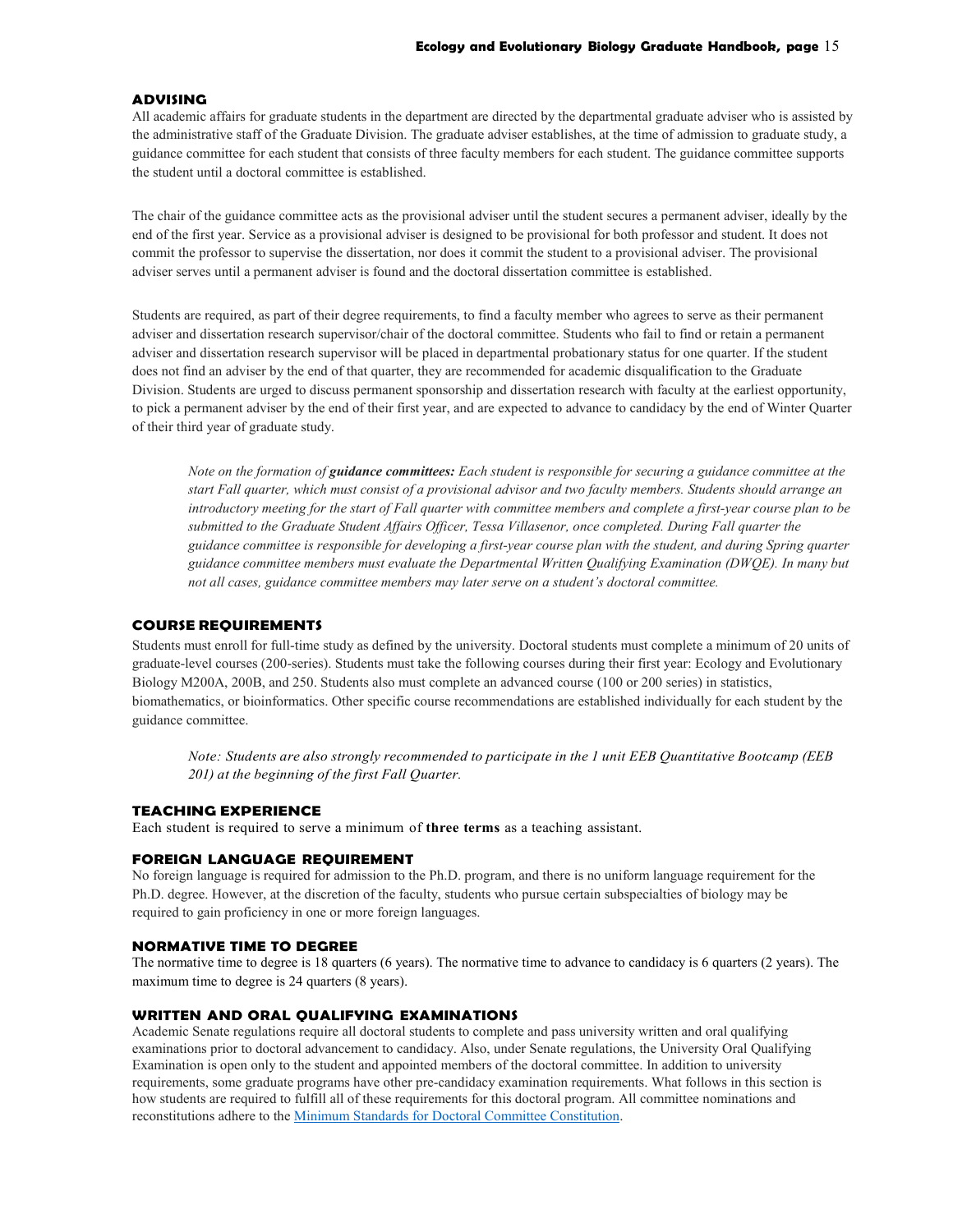### **Ecology and Evolutionary Biology Graduate Handbook, page** 16

Students are required to take the Departmental Written Qualifying Examination (DWQE) during their first year in residence. The examination consists of a research proposal that is eight to ten pages in length. The first version of the proposal must be submitted to the student's advisory committee for comment by the first week of spring quarter. A final version of the proposal, which should incorporate the advisory committee's comments, must be submitted to the advisory committee in the eighth week of spring quarter. The advisory committee evaluates and grades the research proposal as pass or not pass. The results are forwarded to the graduate adviser.

*Guidelines for the DWQE: The DWQE consists of a research proposal on a topic that the student is considering pursuing in their dissertation research. The proposal should include a scholarly review of the* relevant literature, a description of the study system, a list of specific questions or hypotheses to be addressed, *as much information as possible about the approach and methods, and a bibliography of literature cited (approximately 10 pages of single-spaced text; figures and tables are optional). Detailed method sections are* not expected at this stage but are welcome. The proposal should be a serious attempt to develop a research *project that might be carried out, but there is no requirement that it become the student's dissertation* research. The first draft of the proposal is to be submitted to the student's Guidance Committee for comment no later than the end of first week of Spring Quarter. Guidance Committee members are required to provide written comments by the end of the third week of Spring Quarter. The final draft of the proposal is to be *submitted to the Guidance Committee at the end of the tenth week of the Spring Quarter. The advisory* committee will evaluate and grade the proposal as "not pass," "MS pass," or "PhD pass" and forward these *results to the Graduate Student Affairs Officer.* 

The University Oral Qualifying Examination is conducted by the doctoral committee and must be completed by the end of the second year of graduate study. Students prepare, present and defend an original written dissertation proposal, which may or may not directly build upon their research proposal for the Departmental Written Qualifying Exam. The oral examination focuses on the content of the dissertation proposal and topics directly related to it. The dissertation proposal generally follows the format of a National Science Foundation Dissertation Improvement Grant and forms the basis of the student's oral defense of the dissertation proposal. The oral qualifying examination is graded pass, fail, or repeat. A repeated examination is graded pass/fail only. Students who do not pass this repeated oral qualifying examination and advance to doctoral candidacy by the end of winter quarter of their third year will lose fellowship support and access to departmental grants, and will be recommended for academic disqualification.

*Guidelines for the Oral Qualifying Examination*: *This exam is presented to the student's doctoral committee* and must be completed by Winter quarter of the 3rd year. Students prepare, present and defend an original *written research proposal. No specific format is required but dissertation proposals should generally include the following elements:*

- *1. Title*
- *2. Abstract 3. Background and literature review 4. Methods 5. Preliminary results 6. Contingency plans 7. Timetable for completion 8. Literature cited.*

The proposal should be written as though readers have no prior knowledge of the project and should include a *thorough introduction to the scientific questions addressed and hypotheses being tested. The proposal should exemplify high-quality scientific writing, free of typographical, spelling and grammatical errors, and all relevant literature should be cited. The relationship of the proposed research to the hypotheses being tested should be stated explicitly. Headings and subheadings should be used to clarify the proposal's organization. Methods* should be described in sufficient detail that they can be understood without reference to additional sources. Work already completed should be described using past tense and work yet to be completed should be described using *present or future tense. A tentative plan for dividing the dissertation into chapters and/or published papers* should be included. The role of any collaborators, aside from the student's advisor, should be clarified (a collaborator can be defined as a person who could reasonably expect to be a coauthor if the dissertation chapter were published in a scientific journal). As a general rule the proposal should be about 10 pages of single-spaced text (12 point font), not including figures, tables, and bibliography. Figures and tables can be embedded in the text or put in separate sections. Any submitted or published papers that will be part of the dissertation should be provided to the committee along with the proposal. Students are expected to consult with their advisors about the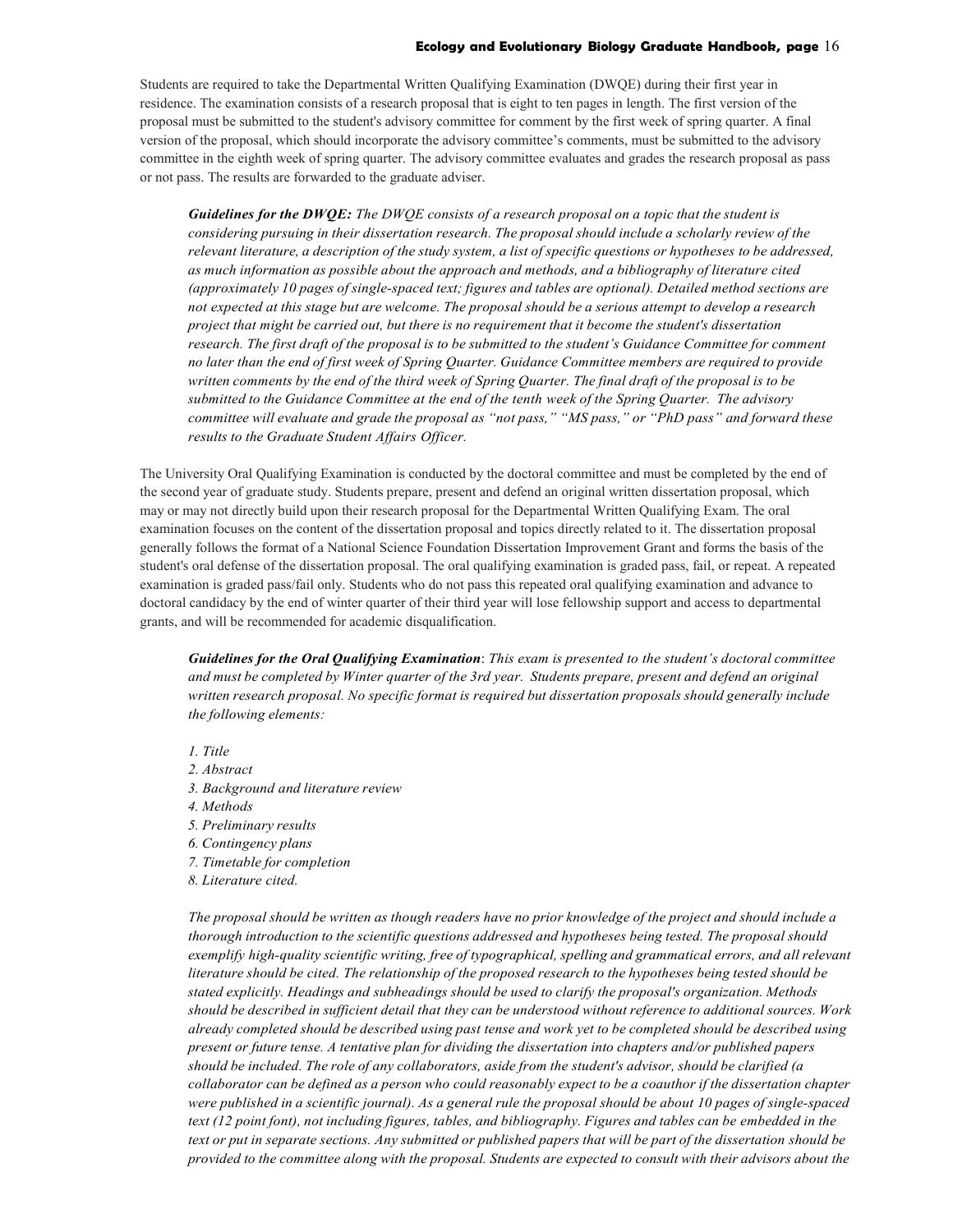structure of the proposal and strategies for developing it into a grant proposal for submission to external *funding agencies, as applicable to the subject matter of the dissertation.*

*The Oral Examination will include questioning on both the student's research proposal and on the student's broader understanding of subjects pertinent to the proposed work. Each committee member should specialize on* an identifiable subject area and suggest specific readings to help guide the student's preparation in that area.

*All doctoral committee members must by physically present for the Oral Examination. Only one committee member (never the chair or co-chair) may participate remotely in an oral qualifying examination or final oral examination (defense of the dissertation). Remote participation must be a matter of necessity rather than convenience. The student must petition the committee chair in advance of the examination to allow one member to participate remotely; the committee chair must provide written approval to the student ahead of the examination. Please contact the Graduate Students Affairs Officer, Tessa Villasenor, about obtaining required approval.*

### **DOCTORAL COMMITTEE REQUIREMENTS**

Before a student can take the Oral Examination, s/he must nominate a Doctoral Committee. ALL members of the doctoral committee must be physically present for the Oral Examination, meet collectively with the student once per year after advancing to candidacy and approve the final dissertation.

Here are the University standards for doctoral committees:

- 1. All doctoral committees require a minimum of **four members** among whom a minimum of three members must hold current UCLA Academic Senate faculty appointments limited to Professor (any rank), Professor or Associate Professor Emeritus, Professor in Residence (any rank), or Acting Professor or Acting Associate Professor. Two of the three doctoral committee members from UCLA must hold the rank of professor or associate professor (regular or inresidence series).
- 2. One of the three UCLA members may be an Adjunct Professor (any rank) or Professor of Clinical X (any rank) who is certified and approved by the Committee on Degree Programs (CDP).
- 3. The Chair always must hold a current Academic Senate faculty appointment at UCLA in the same department or interdepartmental program as the student.
- 4. Each program or department may set additional requirements above the UCLA minimum standards in their Program Requirements regarding:
	- UCLA members (e.g., all three must hail from the home department, two out of three from the same discipline as the student, etc.)
	- Parameters for service as a Co-Chair
	- Minimum academic credentials of an additional member
- 5. Only one committee member may hold an Academic Senate faculty appointment or its academic equivalent at another accredited university or college (UC or non-UC) without need of an exception from the Graduate Division.
- 6. All committee members read, approve, and certify the dissertation. Under unusual circumstances, a department or interdepartmental program may petition the Committee on Degree Programs via the Graduate Division for an exception that would allow three committee members (including the Chair and at least one other UCLA member) to serve as certifying members in lieu of the full committee. An approved exception would apply to all doctoral committees of graduate students in that department or interdepartmental program for a period of up to ten years.
- 7. All committee members must certify that the fairness, equity, and academic integrity of the oral qualifying examination and the final oral examination (dissertation defense) have been preserved by the doctoral committee.
- 8. Only one committee member (never the Chair or Co-Chair) may participate remotely in an oral qualifying examination or final oral examination (defense of the dissertation). Remote participation must be a matter of necessity rather than convenience. The student must petition the committee chair in advance of the examination to allow one member to participate remotely; the committee Chair must provide written approval to the student ahead of the examination. The technology required for remote participation must allow for the participant to see/be seen by and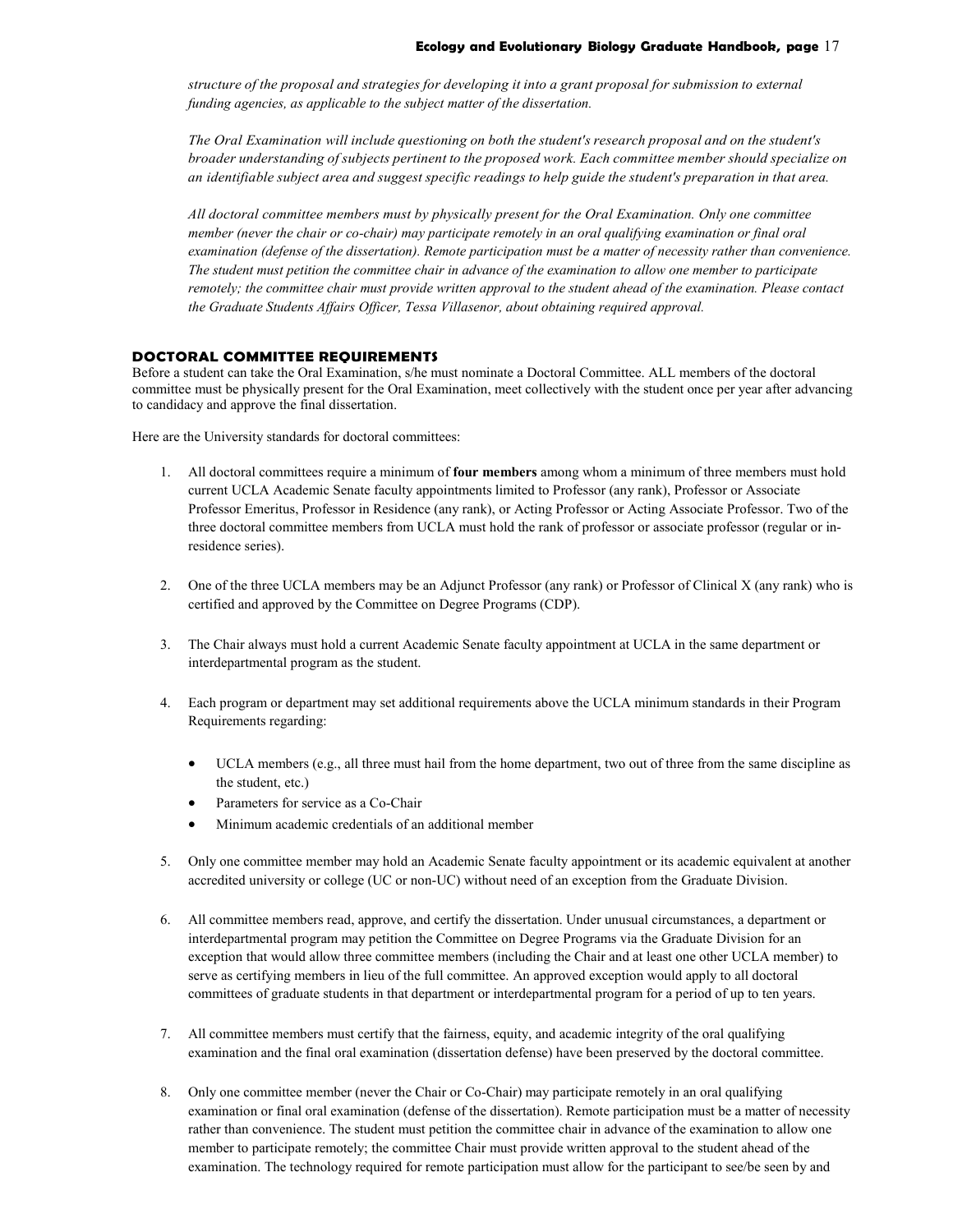### **Ecology and Evolutionary Biology Graduate Handbook, page** 18

hear/be heard by all committee members and have access to visual materials simultaneously. Although no exception petition will be required for one committee member participating remotely, the department/program must notify the Graduate Division of the remote participation within 14 business days of the examination. Under rare circumstances, the department or inter-departmental program Chair may petition the Graduate Division for an exception to allow a second member (not the Chair or Co-Chairs) to participate remotely in a doctoral oral qualifying examination or a final oral examination (defense of the dissertation). [Effective 2015 Fall]

# **DOCTORAL COMMITTEE NOMIMATION (AND RECONSTITUTION)**

Doctoral committees are nominated through a formal process that requires approval of the Department and Graduate Division. Students should consult with the Graduate Student Affairs Officer, Tessa Villaseñor, when ready to nominate committee members. The Nomination of Doctoral Committee form can be found here: [https://grad.ucla.edu/academics/doctoral-studies/nomination-of-doctoral-committee/.](https://grad.ucla.edu/academics/doctoral-studies/nomination-of-doctoral-committee/)

Any student who wishes to add, remove, or replacing members of an existing doctoral committee should consult with the Graduate Student Affairs Officer, Tessa Villaseñor, about the Reconstitution Process. The Reconstitution of Doctoral Committee form can be found here: [https://grad.ucla.edu/academics/doctoral](https://grad.ucla.edu/academics/doctoral-studies/reconstitution-of-the-doctoral-committee-andor-change-in-final-oral-examination-requirement/)[studies/reconstitution-of-the-doctoral-committee-andor-change-in-final-oral-examination-requirement/.](https://grad.ucla.edu/academics/doctoral-studies/reconstitution-of-the-doctoral-committee-andor-change-in-final-oral-examination-requirement/)

#### **ADVANCEMENT TO CANDIDACY**

Students are advanced to candidacy and awarded the Candidate in Philosophy (C.Phil.) degree upon successful completion of the written and oral qualifying examinations.

### **FINAL ORAL EXAMINATION (DEFENSE OF DISSERTATION)**

Not required for all students in the program. The decision as to whether a defense is required is made by the doctoral committee; however, all students are encouraged to present an exit seminar.

# **DISSERTATION PREPARATION AND FILING**

Filing informational sessions are held at the beginning of each quarter by staff from the University Archives and the UCLA Graduate Division. Students who plan to file a dissertation during the quarter should attend one of these meetings. A complete schedule of workshops can be found here: <http://www.gdnet.ucla.edu/gasaa/library/thesismtg.htm>

The dissertation filing portal and a list of resources, including a UCLA manuscript preparation guide and formatting web tutorial, can be found here, **[https://grad.ucla.edu/academics/graduate-study/file-your-thesis-or-dissertation/.](https://grad.ucla.edu/academics/graduate-study/file-your-thesis-or-dissertation/)**

# **TERMINATION OF GRADUATE STUDY AND APPEAL OF TERMINATION**

*University policy:* A student who fails to meet the above requirements may be recommended for termination of graduate study. A graduate student may be disqualified from continuing in the graduate program for a variety of reasons. The most common is failure to maintain the minimum cumulative grade point average (3.00) required by the Academic Senate to remain in good standing (some programs require a higher grade point average). Other examples include failure of examinations, lack of timely progress toward the degree and poor performance in core courses. Probationary students (those with cumulative grade point averages below 3.00) are subject to immediate dismissal upon the recommendation of their department. University guidelines governing termination of graduate students, including the appeal procedure, are outlined in Standards and Procedures for Graduate Study at UCLA.

*Special Departmental or Program Policy*: In addition to the standard reasons outlined above, a student may be recommended for academic disqualification for one or more of the following reasons: unsatisfactory performance as determined by the advisory committee, failure to pass all areas of the written and oral qualifying examinations, failure to pass the master's capstone project or thesis plan, and failure to maintain a provisional or permanent adviser. A student may appeal a recommendation for academic disqualification in writing to the appropriate subgroup or the departmental chair.

In each case where a student is being considered for termination from an EEB degree program, the Vice Chair for Graduate Studies or the Graduate Advisor will appoint an Ad Hoc Review committee with at least three EEB faculty members. The committee will review all materials relevant to the student's case and make a recommendation as to whether or not termination is warranted.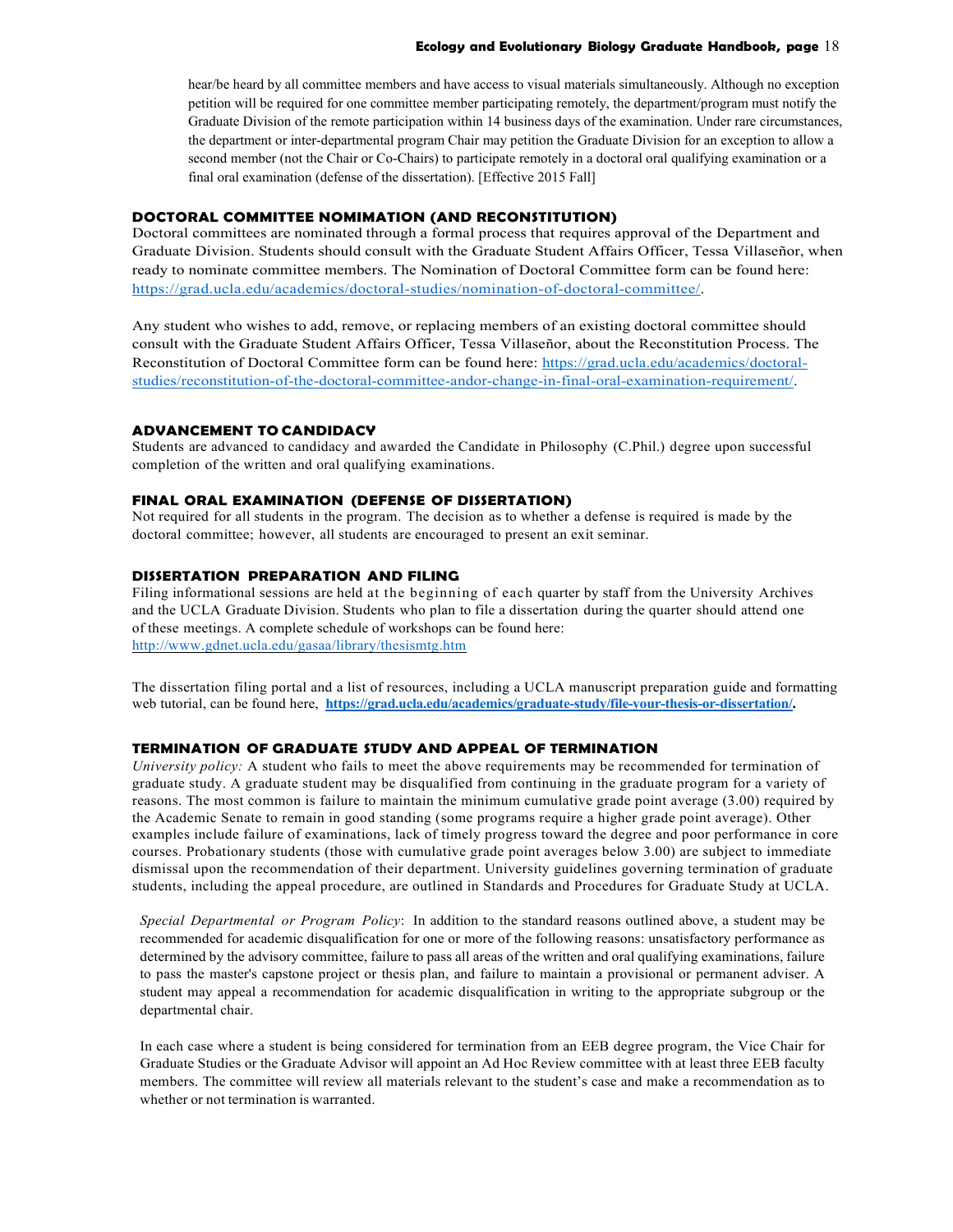## **B. MASTER'S DEGREE**

# <span id="page-18-0"></span>**WHAT WE EXPECT OF STUDENTS**

Throughout your career as a master's student, you will be expected to maintain normal progress toward the degree. "Normal progress" means that you are moving through the series of steps necessary to obtain a master's degree at a reasonable pace, and at the level of performance we require of all our master's students. These steps are outlined below, and described in detail in the following sections.

- Maintenance of a 3.0 grade point average in all formal coursework (100- and 200- level courses); reasonable progress in completing required coursework.
- Selection of a permanent advisor by the end of the first term. Students on a thesis plan should have their thesis committee appointed by the end of their first year.
- Successful completion of the DWQE
- Successful completion of either a thesis or capstone plan.
- Failure to maintain these standards, as determined by the Graduate Adviser, may lead to dismissal from the program.

### **DEGREE TIMELINE**

This timeline includes all mandatory program requirements, with suggested benchmarks in italics. The first year consists primarily of coursework and the departmental written qualifying exam (capstone), and the second year focuses on research and writing.



## **ADVISING**

All academic affairs for graduate students in the department are directed by the departmental graduate adviser who is assisted by the administrative staff of the Graduate Division. The graduate adviser establishes, at the time of admission to graduate study, a guidance committee for each student that consists of three faculty members for each student.

The chair of the guidance committee acts as the provisional adviser until a permanent adviser is selected. Service as a provisional adviser is designed to be provisional for both professor and student. It does not commit the professor to supervise the thesis, nor does it commit the student to a provisional adviser. The provisional adviser serves in an advisory capacity until a permanent adviser is found and the master's examination or thesis committee is established.

*Note on the formation of guidance committees: Each student is responsible for securing a guidance committee during Fall quarter, which must consist of a provisional advisor and two faculty members. Students should arrange an introductory meeting for the start of Fall quarter with committee members and complete a first-year course plan to be submitted to the Graduate Student Affairs Officer, Melissa Carrillo, once completed. During Fall quarter the guidance committee is responsible for developing a first-year course plan with the student, and during Spring quarter guidance committee members must evaluate the Departmental Written Qualifying Examination. In many but not all cases, guidance committee members may later serve on a student's thesis committee.*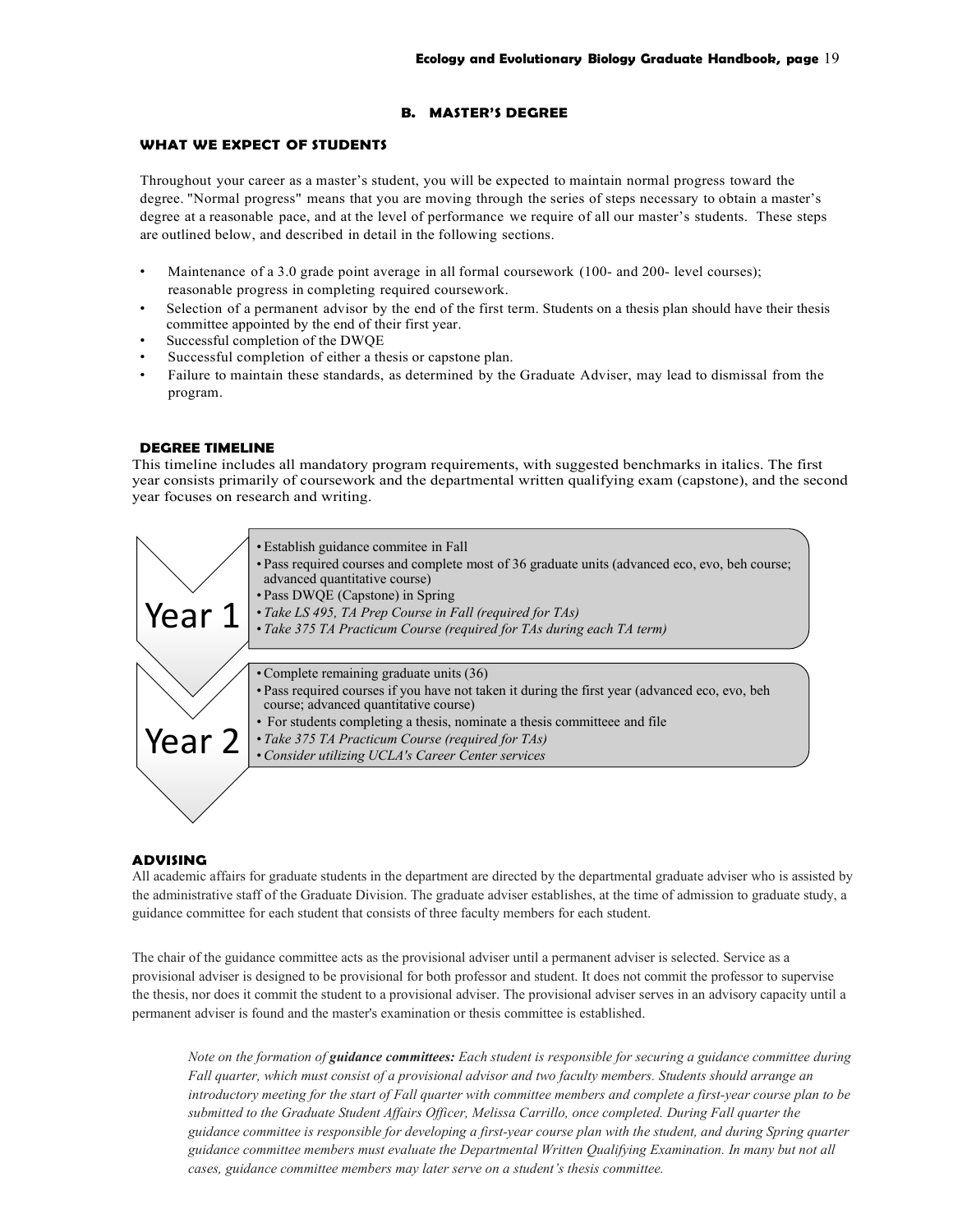### **FOREIGN LANGUAGE REQUIREMENT**

None.

### **COURSE REQUIREMENTS**

Students must be enrolled full time and complete a minimum of 36 units (nine courses) of graduate (200 or 500 series) or upper division (100 series) course work for the master's degree. Within this overall requirement, students must complete 20 units (five courses) at the graduate level for a letter grade. Of these 20 required graduate units, 16 must be in the 200 series and 8 may be in the 200 or 500 series. Students must complete one advanced course (100 or 200 series) in ecology, evolution, or behavior. Students must also complete an advance quantitative course (100 or 200 series) in statistics, biomathematics, or bioinformatics. The guidance committee establishes other specific course requirements individually for each student.

*Note on degree units: Of the 36 units to be applied toward the degree…* 

- *20 units must taken for a letter grade.*
- *up to 8 units can be in the 500s.*
- *up to 8 units can be in the 100s (undergraduate level, upper division)*
- *all coursework should be taken in the EEB department, or related departments if approved by the faculty advisor.*

### **TIME TO DEGREE**

The normative time for the MS degree is six quarters (2 years).

### **WRITTEN QUALIFYING EXAMINATIONS (DWQEs)**

Students are expected to pass the **Departmental Written Qualifying Examination (Capstone)** during their first year in residence. Students must submit a first-year literature review and research proposal that is four to five pages in length. The first draft of the proposal must be submitted to the student's advisory committee for comment by the end of the first week of Spring quarter. A final draft of the proposal must be submitted to the advisory committee by the end of the tenth week of Spring quarter. The advisory committee evaluates and grades the proposal as pass or not pass. The results are forwarded to the graduate adviser.

*Guidelines for the DWQE: The DWQE consists of a research proposal on a topic that the student is considering. The proposal should include a scholarly review of the relevant literature, a description of the* study system, a list of specific questions or hypotheses to be addressed, as much information as possible about *the approach and methods, and a bibliography of literature cited (approximately 4-5 pages of single-spaced* text; figures and tables are optional). The proposal should be an attempt to develop a research project that might be carried out, but there is no requirement that it become the student's thesis. The first draft of the proposal is to be submitted to the student's Guidance Committee for comment no later than the end of first *week of Spring Quarter. Guidance Committee members are required to provide written comments by the end* of the third week of Spring Quarter. The final draft of the proposal is to be submitted to the Guidance *Committee by the end of the tenth week of the Spring Quarter. The committee will evaluate and grade the proposal as "not pass" or "MS pass" and forward these results to the Graduate Adviser.*

#### **DEMONSTRATING MASTERY**

Students can expect to demonstrate mastery of Biology in one of two ways. The EEB program has both a "Capstone Plan" and "Thesis Plan".

### **CAPSTONE PLAN (MS)**

See Written Qualifying Examinations (DWQEs) above.

### **THESIS PLAN (MS)**

*Every master's degree thesis plan requires the completion of an approved thesis that demonstrates the student's ability to perform original, independent research.*

Before beginning work on the thesis, students must obtain approval of the subject and general plan from the master's thesis committee, which consists of three faculty. The thesis must be prepared in accordance with University formatting requirements in *UCLA Policies and Procedures for Thesis Dissertation and Filing*, available on the Graduate Division website. The completed thesis is presented to the thesis committee for approval.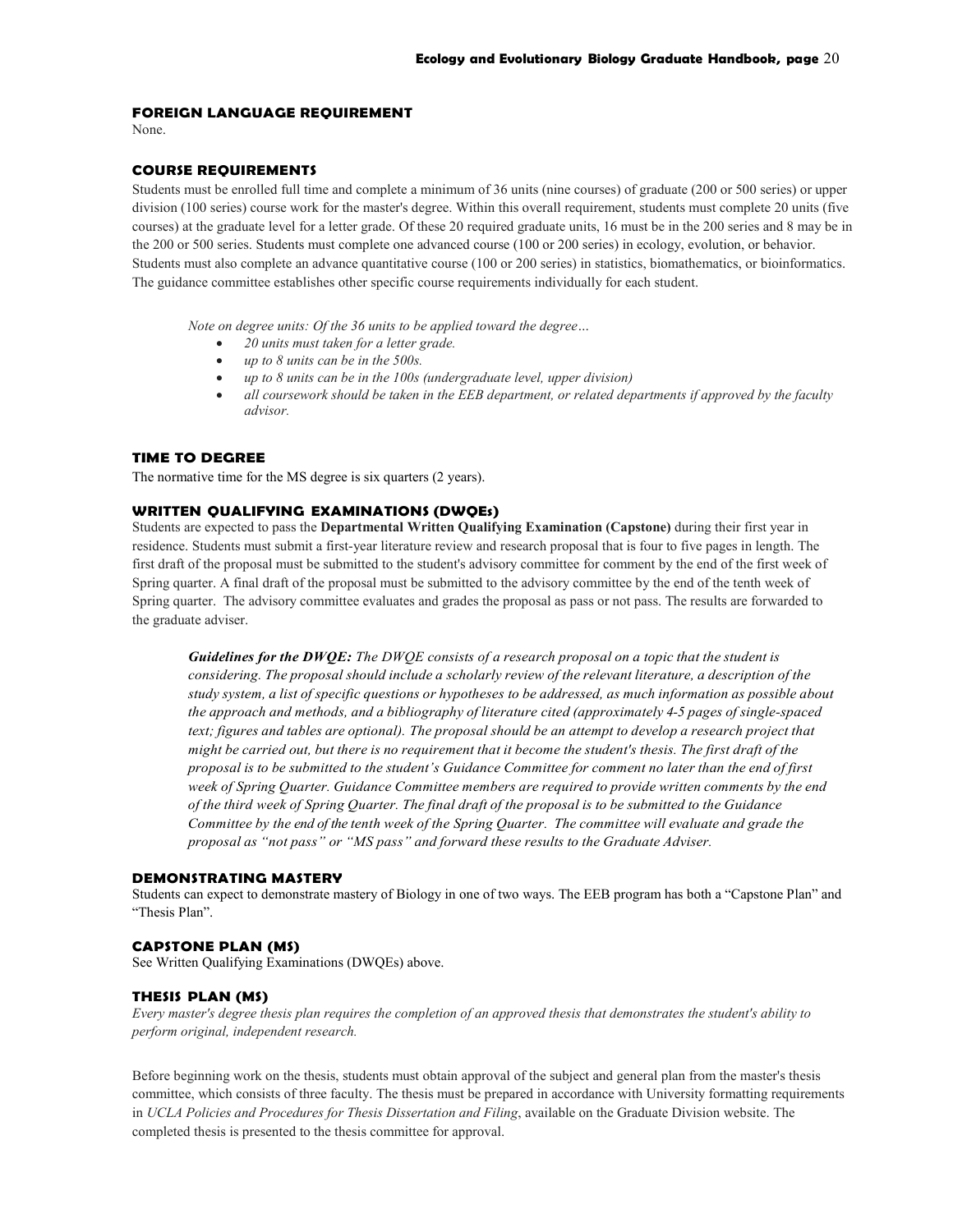### **THESIS COMMITTEE REGULATIONS**

Before a student can file a thesis, s/he must nominate a Thesis Committee. All members of the thesis committee must approve the final thesis. Here are the University standards for thesis committees:

- 1. Master's Thesis committees are appointed by the Dean of the Graduate Division, acting for the Graduate Council, upon nomination by the Chair of the Department (or Interdepartmental Program), after consultation with the student.
- 2. Master's Thesis committees consist of a minimum of three faculty members from UCLA.
- 3. Master's Thesis committee members must hold one of the following academic ranks:
	- Professor (any rank, regular series)
	- Professor Emeritus
	- Professor-in-Residence (any rank)
	- Acting Professor (any rank).
- 4. Adjunct Professors (any rank), Professors of Clinical X (any rank), and Visiting Professors (any rank) may serve as one of the three regular members (not as chair) on professional (not M.A. or M.S.) master's thesis committees.
- 5. Acting Assistant Professors may serve as regular members, but not as chairs.
- 6. The Chair of the committee and at least one other member must hold academic appointments in the student's department or interdepartmental program at UCLA.
- 7. Additional members from any of the above titles as well as those with the title of Lecturer may be appointed to the committee and/or serve as Co-Chairs, and shall have the same voting rights and responsibilities as the other committee members.
- 8. By petition, one of the minimum three members may be a faculty member from another UC campus who holds an appropriate appointment as listed above.

# **THESIS COMMITTEE NOMINATION (AND RECONSTITUTION)**

Thesis committees are nominated through a formal process that requires approval of the Department and Graduate Division. Students should consult with the Graduate Student Affairs Officer, Melissa Carrillo, when ready to nominate committee members. The Nomination of Master's Thesis Committee form can be found here:<https://grad.ucla.edu/academics/masters-studies/nomination-of-masters-thesis-committee/>

Any student who wishes to add, removing or replacing members of an existing thesis committee should consult with the Graduate Student Affairs Officer, Melissa Carrillo, about the reconstitution process. The Reconstitution of Doctoral Committee form can be found here: [https://grad.ucla.edu/academics/masters](https://grad.ucla.edu/academics/masters-studies/reconstitution-of-masters-thesis-committee/)[studies/reconstitution-of-masters-thesis-committee/](https://grad.ucla.edu/academics/masters-studies/reconstitution-of-masters-thesis-committee/)

### **THESIS PREPARATION AND FILING**

#### INFORMATIONAL WORKSHOPS

These meetings are held at the beginning of each quarter. Staff from the University Archives and the UCLA Graduate Division present information on University regulations governing manuscript preparation and completion of degree requirements. A complete schedule of workshops can be found here: <http://www.gdnet.ucla.edu/gasaa/library/thesismtg.htm>

### POLICIES AND PROCEDURES

The official UCLA manuscript preparation guide can be found at[, https://grad.ucla.edu/academics/graduate-study/thesis-and](https://grad.ucla.edu/academics/graduate-study/thesis-and-dissertation-filing-requirements/)[dissertation-filing-requirements/](https://grad.ucla.edu/academics/graduate-study/thesis-and-dissertation-filing-requirements/)

#### **DEGREE**

Upon completion of the program, the degree noted on the transcript will be reflected as a Master's of Science in Biology.

### **TERMINATION OF GRADUATE STUDY AND APPEAL OF TERMINATION**

*University Policy*: A student who fails to meet the above requirements may be recommended for termination of graduate study. A graduate student may be disqualified from continuing in the graduate program for a variety of reasons. The most common is failure to maintain the minimum cumulative grade point average (3.00) required by the Academic Senate to remain in good standing (some programs require a higher grade point average). Other examples include failure of examinations, lack of timely progress toward the degree and poor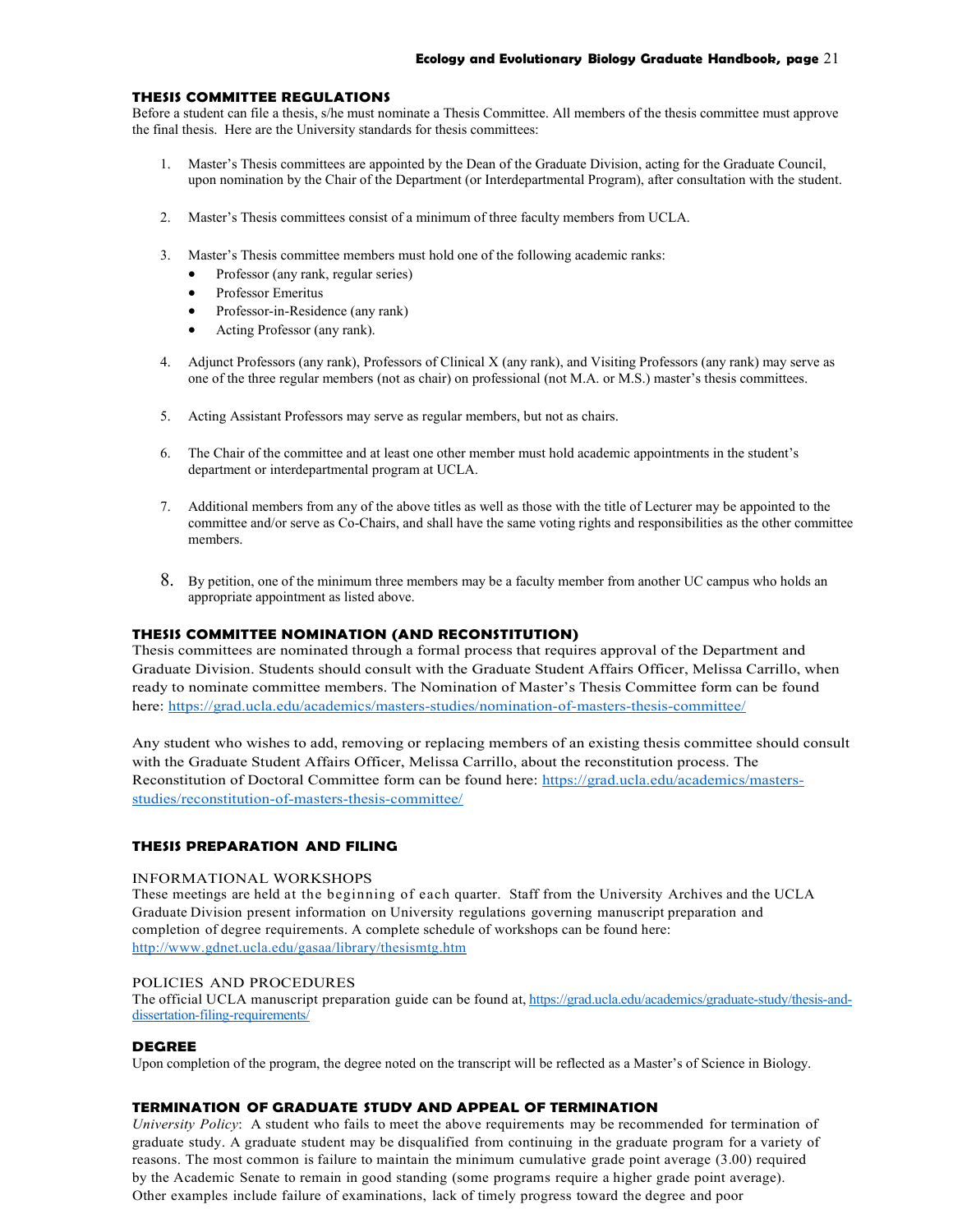performance in core courses. Probationary students (those with cumulative grade point averages below 3.00) are subject to immediate dismissal upon the recommendation of their department. University guidelines governing termination of graduate students, including the appeal procedure, are outlined in *Standards and Procedures for Graduate Study at UCLA*, available at the Graduate Division web site.

*Special Departmental or Program Policy*: In addition to the standard reasons outlined above, a student may be recommended for academic disqualification for one or more of the following reasons: unsatisfactory performance as determined by the advisory committee, failure to pass all areas of the written and oral qualifying examinations, failure to pass the master's capstone project or thesis plan, and failure to maintain a provisional or permanent adviser. A student may appeal a recommendation for academic disqualification in writing to the appropriate subgroup or the departmental chair.

In each case where a student is being considered for termination from an EEB degree program, the Vice Chair for Graduate Studies or the Graduate Advisor will appoint an Ad Hoc Review committee with at least three EEB faculty members. The committee will review all materials relevant to the student's case and make a recommendation as to whether or not termination is warranted.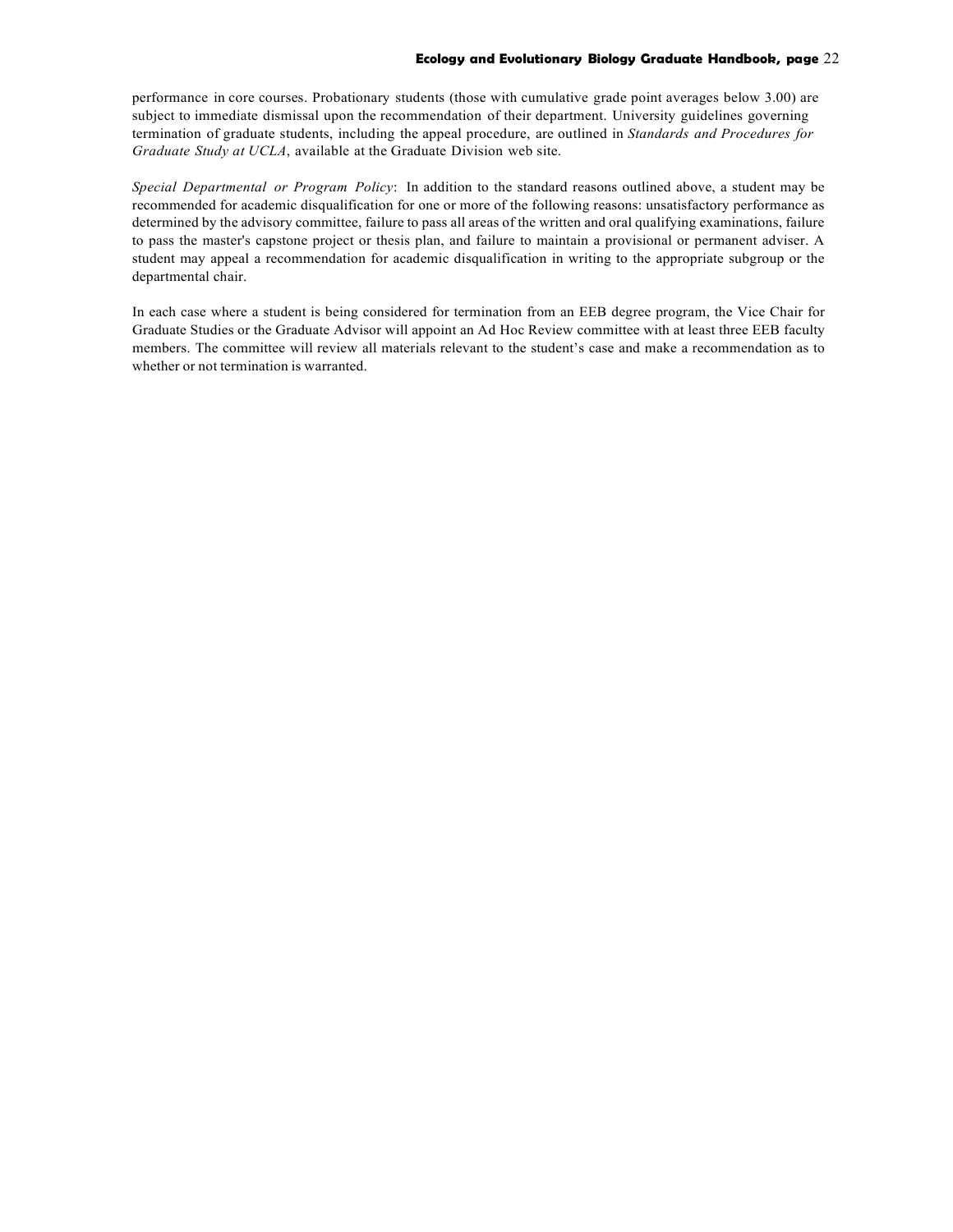# <span id="page-22-0"></span>**C. MASTER'S DEGREE WITH AN EMPHASIS ON THE ECOLOGY AND EVOLUTION OF MEDICINE (EvMed)**

### **WHAT WE EXPECT OF STUDENTS**

Throughout your career as a master's student, you will be expected to maintain normal progress toward the degree. "Normal progress" means that you are moving through the series of steps necessary to obtain a master's degree at a reasonable pace, and at the level of performance we require of all our master's students. These steps are outlined below, and described in detail in the following sections.

- Maintenance of a 3.0 grade point average in all formal coursework (100- and 200- level courses); reasonable progress in completing required coursework.
- Selection of a permanent advisor by the end of the first term. Students on a thesis plan should have their thesis committee appointed by the end of their first year.
- Successful completion of the DWQE.
- Successful completion of either a thesis or capstone plan.
- Failure to maintain these standards, as determined by the Graduate Adviser, may lead to dismissal from the program.

### **DEGREE TIMELINE**

This timeline includes all mandatory program requirements, with suggested benchmarks in italics. The first year consists primarily of coursework and the written qualifying exams, and the second year focuses on specialized elective coursework, or research and writing.



## **ADVISING**

All academic affairs for graduate students in the department are directed by the departmental graduate adviser who is assisted by the administrative staff of the Graduate Division. The graduate adviser establishes, at the time of admission to graduate study, a guidance committee for each student that consists of three faculty members for each student.

The chair of the guidance committee acts as the provisional adviser until a permanent adviser is selected. Service as a provisional adviser is designed to be provisional for both professor and student. It does not commit the professor to supervise the thesis, nor does it commit the student to a provisional adviser. The provisional adviser serves in an advisory capacity until a permanent adviser is found and the master's examination or thesis committee is established.

*Note on the formation of guidance committees: All master's students, whether on the capstone or thesis plan track, should form a committee of three faculty members that will consist of the advisor and two faculty members. These three faculty will ultimately be responsible for advising students about coursework, as well as evaluating the DWQE (see below).* 

*Ideally, this committee should be created during the first quarter of study. Students should arrange an introductory meeting with committee members and complete a first-year course plan, which must be submitted to the Graduate Student Affairs Officer, Melissa Carrillo.*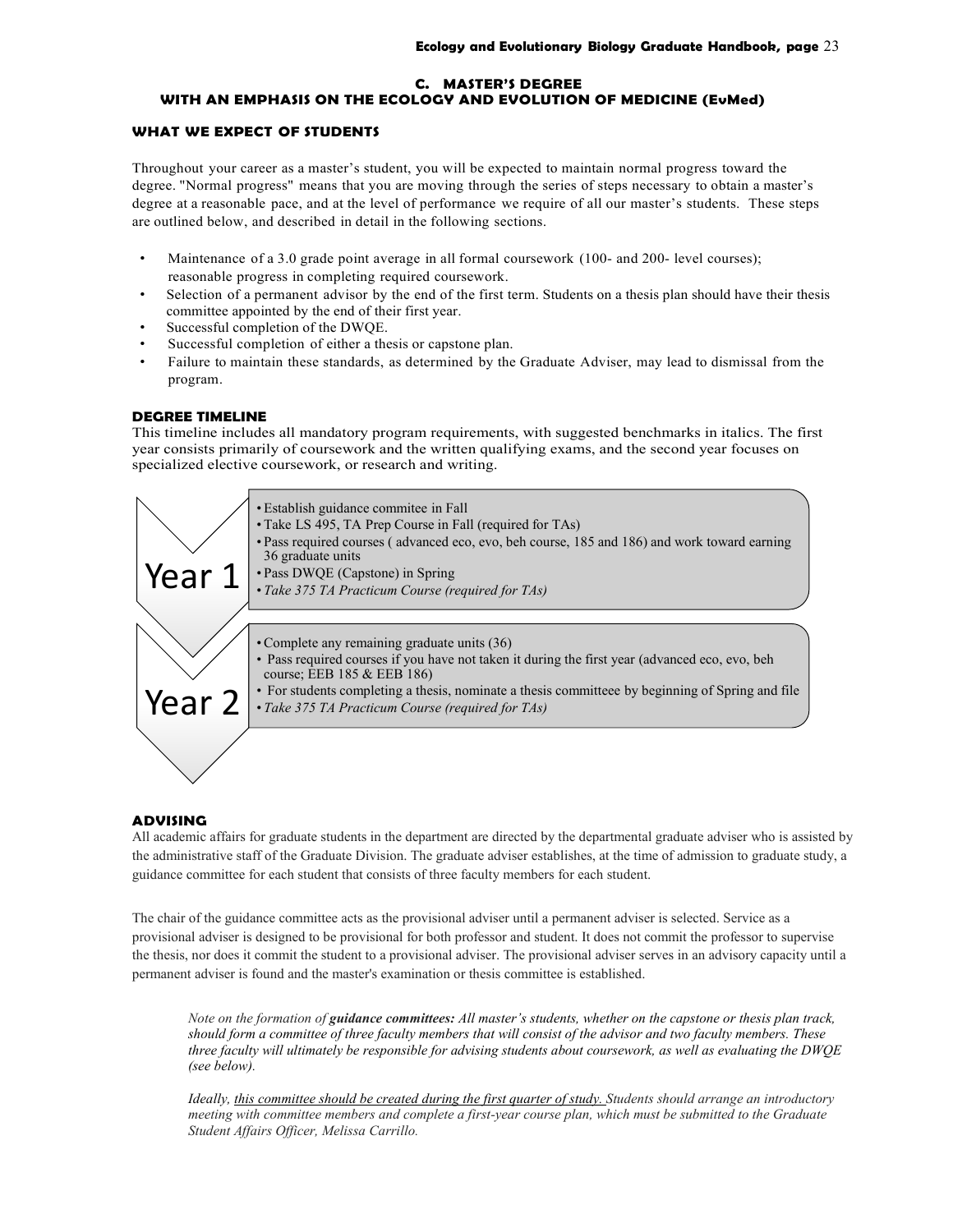### **FOREIGN LANGUAGE REQUIREMENT**

None.

### **COURSE REQUIREMENTS**

Students must be enrolled full time and complete a minimum of 36 units (nine courses) of graduate (200 or 500 series) or upper division (100 series) course work for the master's degree. Within this overall requirement, students must complete 20 units (five courses) at the graduate level for a letter grade. Of these 20 required graduate units, 16 must be in the 200 series and 8 may be in the 200 or 500 series. Students must complete one advanced course (200 series) in ecology, evolution, or behavior. The guidance committee establishes other specific course requirements individually for each student.

*Note on degree units: Of the 36 units to be applied toward the degree…* 

- *20 units must be taken for a letter grade.*
- *up to 8 units can be in the 500s.*
- *up to 8 units can be in the 100s (undergraduate level, upper division)*
- *all coursework should be taken in the EEB department, or related departments as listed on the EvMed Elective list. The graduate student affairs officer will provide an elective list at the EEB Orientation.*

*Notes on coursework: Your study will consist of coursework and research within the department and within related programs. In addition to Ecology and Evolutionary Biology classes, you can also take selected courses in Anthropology, Bioinformatics, Biological Chemistry, Biomathematics, Computational and Systems Biology, Epidemiology, Human Genetics, Microbiology Immunology, and Molecular Genetics (MIMG), Molecular and Medical Pharmacology, Molecular, Cell, and Developmental Biology (MCDB), Molecular, Cellular, and Integrative Physiology (MC&IP), and Physiological Science (Department of Integrative Biology and Physiology), Psychology, Public health, and from the Institute of Society and Genetics.* 

*This is program has been designed to be maximally flexible for you; while there are some core courses, there are many optional elective courses (see below). We suggest that you consult with faculty who teach courses, as well as students who have taken them in the past so as to be sure that you are taking courses that meet your needs.*

*Students may also enroll in EEB 297 (Critical topics in Evolutionary Medicine) for multiples quarters to obtain credit through EEB to attend Grand Rounds lectures in the David Geffen School of Medicine at UCLA.*

### **ELECTIVE COURSES**

The Graduate Student Affairs Officer, Melissa Carrillo, provides an elective list at the EEB Orientation. For updates or questions about courses, please contact Melissa at [mcarrillo@eeb.ucla.edu.](mailto:mcarrillo@eeb.ucla.edu)

Please be advised that some courses may require a department's permission to enroll. It is best to contact the instructor directly for permission, and contact the Graduate Student Affairs Officer, Melissa, should you have any difficulty.

# **WRITTEN QUALIFYING EXAMINATION(DWQE)**

All master's students are expected to pass the **Departmental Written Qualifying Examination (a.k.a. Capstone)** during their first year in residence. Students must submit a first-year literature review and research proposal that is four to five pages in length. The first draft of the proposal must be submitted to the student's advisory committee for comment by the end of the first week of Spring quarter. A final draft of the proposal must be submitted to the advisory committee by the end of the tenth week of Spring quarter. The advisory committee evaluates and grades the proposal as pass or not pass. The results are forwarded to the graduate adviser.

*Options for the DWQE:* First, it could be a well-conceived and focused review of an ecological or evolutionary perspective on a medical condition. An ideal one could be ultimately published in EvMed Review (EMR) [\(https://evmedreview.com/\)](https://evmedreview.com/). From their website:

The *EMR* is not mainly for publishing original research, although that is possible. It is intended instead as an information nexus for the field. The posts on the homepage are written by scientists who have volunteered to serve as senior correspondents and can provide diverse authoritative perspectives from many different subfields. They report on new papers, projects, meetings, teaching resources, and funding opportunities.

*Second, it could be written as a novel perspective on a topic in evolutionary medicine. An ideal one could ultimately be published in EMR or potentially expanded into a peer-reviewed article in the journal of Evolutionary Medicine and Public Health--* <https://academic.oup.com/emph>*.*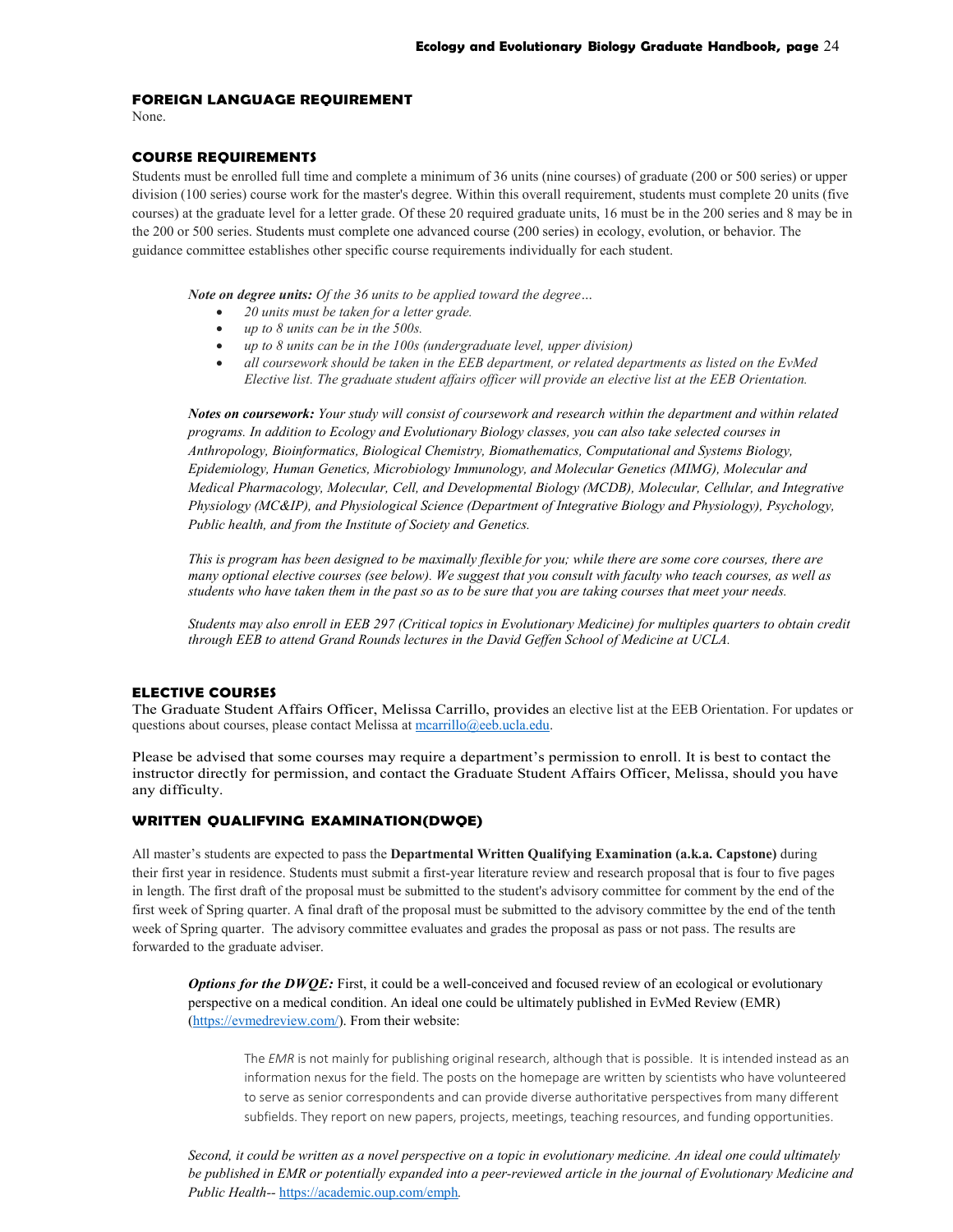*Third, and particularly for those that are based in a lab and going to develop a thesis, it could be written as a proposal for research that will be conducted in the future.*

The first draft of the DWQE is to be submitted to the student's Guidance Committee for comment no later than the end of first week of Spring Quarter. Guidance Committee members are required to provide written comments by the end of the third week of Spring Quarter. The final draft of the proposal is to be submitted to the Guidance Committee in the tenth week of the Spring Quarter. The committee will evaluate and grade the proposal as "not *pass" or "MS pass" and forward these results to the Graduate Student Affairs Officer.*

# **CAPSTONE PLAN (MS)**

See Written Qualifying Examination (DWQE) above.

#### **THESIS PLAN (MS)**

*Every master's degree thesis plan requires the completion of an approved thesis that demonstrates the student's ability to perform original, independent research.*

The first year consists primarily of coursework, and the DWQE (described above). The second year focuses on research and writing. Before beginning work on the thesis, students must form a three-member master's thesis committee and obtain approval of the subject and general plan from their committee. Please contact the Graduate Student Affairs Officer, Melissa Carrillo, when ready to nominate the thesis committee.

The thesis must be prepared in accordance with University formatting requirements in *UCLA Policies and Procedures for Thesis Dissertation and Filing*, available on the Graduate Division website.

### **TIME TO DEGREE**

The normative time for the MS degree is six quarters (2 years). Students planning to finish the degree is under two years must meet with the Graduate Student Affairs Officer, Melissa Carrillo, at the beginning of the first Fall quarter to create an accelerated plan.

# **DEGREE**

Upon completion of the program, the degree noted on the transcript will be reflected as a Master's of Science in Biology.

### **TERMINATION OF GRADUATE STUDY AND APPEAL OF TERMINATION**

*University Policy*: A student who fails to meet the above requirements may be recommended for termination of graduate study. A graduate student may be disqualified from continuing in the graduate program for a variety of reasons. The most common is failure to maintain the minimum cumulative grade point average (3.00) required by the Academic Senate to remain in good standing (some programs require a higher grade point average). Other examples include failure of examinations, lack of timely progress toward the degree and poor performance in core courses. Probationary students (those with cumulative grade point averages below 3.00) are subject to immediate dismissal upon the recommendation of their department. University guidelines governing termination of graduate students, including the appeal procedure, are outlined in *Standards and Procedures for Graduate Study at UCLA*, available at the Graduate Division web site.

*Special Departmental or Program Policy*: In addition to the standard reasons outlined above, a student may be recommended for academic disqualification for one or more of the following reasons: unsatisfactory performance as determined by the advisory committee, failure to pass all areas of the written and oral qualifying examinations, failure to pass the master's capstone project or thesis plan, and failure to maintain a provisional or permanent adviser. A student may appeal a recommendation for academic disqualification in writing to the appropriate subgroup or the departmental chair.

In each case where a student is being considered for termination from an EEB degree program, the Vice Chair for Graduate Studies or the Graduate Advisor will appoint an Ad Hoc Review committee with at least three EEB faculty members. The committee will review all materials relevant to the student's case and make a recommendation as to whether or not termination is warranted.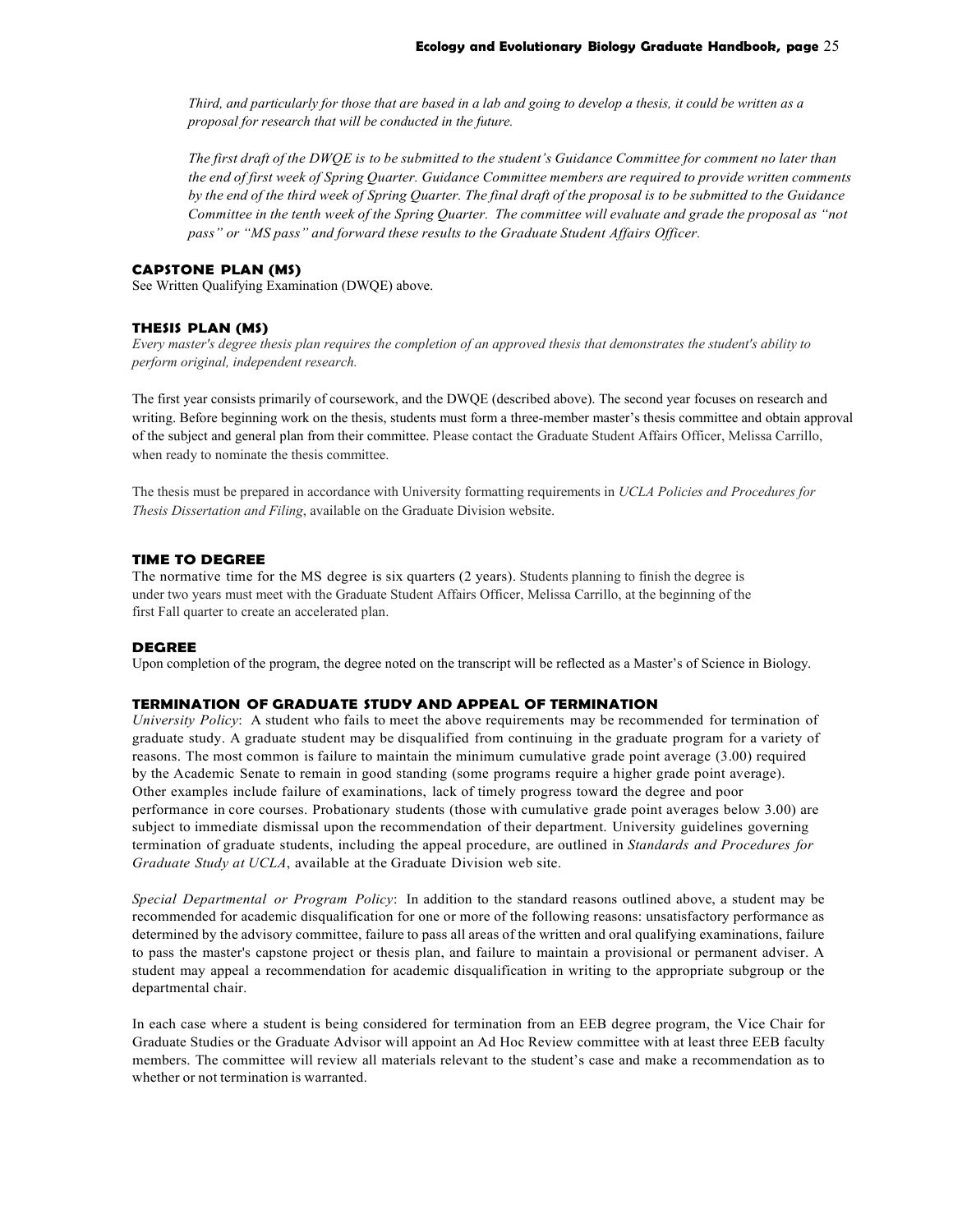# **IV. FELLOWSHIPS AND FINANCIAL SUPPORT**

# **A. GENERAL POLICIES AND REQUIRMENTS**

Official University fellowship and support deadlines, processes, limitations, requirements, and tax information can be found in the Graduate Division publication, *Graduate Student Support for Continuing Students*, here <http://www.gdnet.ucla.edu/asis/stusup/contspprt.pdf>

#### <span id="page-25-0"></span>**ELIGIBILITY FOR FINANCIAL SUPPORT**

Upon admission, all students receive a funding offer that specifies guaranteed funding for the duration of the academic program (5 years PhD and 2 years MS). This funding is contingent upon students maintaining full time status and making adequate progress toward the degree. Funding related to employment, such as Teaching Assistantships or Graduate Student Research Appointments, are also contingent upon employment requirements specified in students' respective contracts.

**6 th Year doctoral students** are eligible to apply for any and all available EEB funding. This includes TAships, dissertation year fellowships, departmental financial support in terms or research and conference travel fellowships. The Department, however, makes no guarantee that these sources of funding will be available or provided.

**7th Year and beyond students** are eligible to only apply for TAships, which may be prioritized in favor of students who are less than seven years in the program. Any financial support beyond TAships will be the responsibility of the student and the student's advisor.

Any graduate student that receives a competitive fellowship from an EEB-supported program will be ineligible for other departmental fellowships, research or travel support if they fail to satisfactorily complete the duties and requirements of the fellowship. The expectations from the fellowship will be clearly described to the student and their advisor prior to the student accepting the funds. Acceptance thereafter constitutes an agreement by the student and their advisor that all the requirements of performance can and will be met.

# **TYPES OF FINANCIAL SUPPORT**

**Need based support** is provided, in the form of loans, grants, and—on a limited basis—work- study employment, from the Financial Aid Office. Students must be U.S. citizens or permanent residents. For more information, contact the Financial Aid Office at A-129 Murphy Hall, 310-206-0400. Please check the Financial Aid website for more information <http://www.financialaid.ucla.edu/>

**Merit based support** is available in the form of fellowships, traineeships, teaching assistantships, and graduate student researcher positions (see below for more information). These awards are open to students who have demonstrated high academic achievement. Please read the individual award descriptions to see if you are eligible and to check the specific citizenship requirements. For more information, refer to the *Graduate Student Financial Support for Continuing Students* <http://www.gdnet.ucla.edu/asis/stusup/contspprt.pdf>*,* or contact the department's Graduate Counselor.

# **AWARD DISBURSEMENT (PAYMENT OF STIPENDS)**

The UCLA Financial Aid and Scholarship Disbursement Calendar can be found here - [https://www.financialaid.ucla.edu/Staff-](https://www.financialaid.ucla.edu/Staff-Employers/Disbursement-Calendars)[Employers/Disbursement-Calendars](https://www.financialaid.ucla.edu/Staff-Employers/Disbursement-Calendars)

Before a stipend (fellowship/grant/award) can be disbursed, **students are responsible for making sure that all paperwork has been properly completed and submitted to the correct office**s. This includes but may not be limited to, the financial statement, offer of student support contracts, statement of citizenship, GLACIER forms for international students, etc. It is crucial that students keep their UCLA email address and mailing address up to date on MyUCLA, and sign up for Bruin Direct and update bank account information in needed.

Any awards including fellowships, training grants, loans, and other awards, **will automatically be applied to any existing fees on a student's Bruin Bill first.** Any funds that remain after a student's Bruin Bill balance is paid will then be issued as a credit refund**.** The refund will be sent to students' local mailing addresses, held for pickup in Murphy Hall, or directdeposited several weeks before the start of the fall term once Bruin Direct has been set up. Fee and tuition remissions through employment (GSR, TA) will automatically apply toward registration and tuition fees after the employment appointment is confirmed in the employment database. Check with your Graduate Student Affairs Officer, Tessa or Melissa, with questions about fee remissions or stipend disbursements.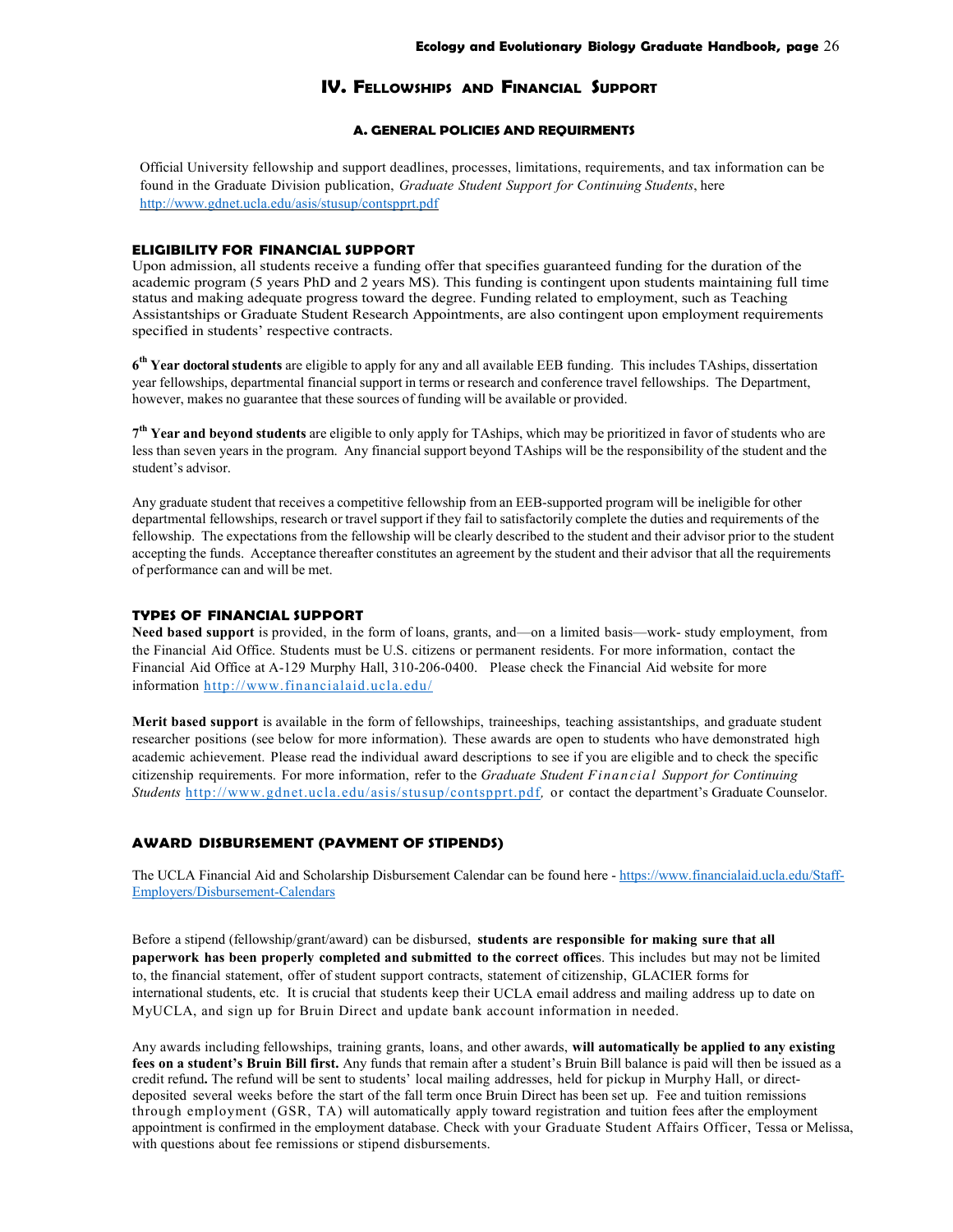*NOTE – PAID SALARY (ie, a GSR, TA, TUTOR, READER, etc) DOES NOT APPEAR ON THE BRUIN BILL. Salary is documented and issued through the UCPath system for all employees, including student employees.*

Quarterly stipends are disbursed monthly, so for example if a student was issued a \$7,000 Fall stipend would be disbursed as approximately \$2,333 for the months of October, November, and December.

Questions regarding Financial Aid awards, loans, Bruin Bill statements or issues, can be answered by the Financial Aid Office, Student Account Office, or Main Cashier. Contact information can be found here, [http://www.loans.ucla.edu/UCLA-Financial-Sites.](http://www.loans.ucla.edu/UCLA-Financial-Sites)

# **BRUIN BILL CHARGES/REFUNDS - KEEPING TRACK**

Students are responsible for monitoring all Bruin Bill activity, including scheduled financial aid, fellowships, remissions, and other award disbursements, as well as all holds on the account that are preventing the disbursement of funds. Please ensure that that all required financial documents have been completed for the Financial Aid Office and/or the Graduate Fellowship and Financial Services office.

# **FEE REMISSIONS AND FEE DEFERRALS (for Academic Apprentice Personnel only)**

Under certain circumstances, students appointed to academic apprentice personnel titles qualify to have their registration, education, and health insurance fees paid by the University (fee remissions). The following policies and procedures apply to graduate students who (a) hold academic apprentice payroll titles of at least 25% and (b) are registered and enrolled in 12 units by the third week of classes and (c) maintain a minimum 3.0 GPA. Students are eligible for fee payments only for the term(s) in which they meet these requirements. Fee remissions cover the cost of standard in-state tuition and fees and are paid directly to a student's BAR account (Bruin Bill). Fee remissions for the 2019-20 academic year cover the following per quarter:

| Portion of Campus Fees<br><b>TOTAL VALUE</b> | \$100 (TAs only not GSRs)<br>\$5,729.66 |
|----------------------------------------------|-----------------------------------------|
| 100% Health Insurance                        | \$1,439.66                              |
| 100% Student Service Fees                    | \$376.00                                |
| 100% of Tuition                              | \$3,814.00                              |

Fee remissions do not cover all graduate student fees. There are additional fees that are voted upon by the associated student body each year, and these are referred to as the "balance of fees." The EEB department covers the balance of fees for all students receiving fee remissions who are within their normative time to degree (6 years PhD and 2 years MS). The cost of the 2021-22 balance of fees:

| TAs                    |           | GSRs     |                                                                                                          |
|------------------------|-----------|----------|----------------------------------------------------------------------------------------------------------|
| Fall Quarter           | $$56.40*$ | \$156.40 |                                                                                                          |
| Winter Quarter         | \$55.40   | \$155.40 |                                                                                                          |
| Spring Quarter \$54.39 |           | \$154.39 |                                                                                                          |
|                        |           |          | incoming students are charged a one-time additional document fee in Fall (\$80 for MS and \$100 for PhD) |

*\* incoming students are charged a one-time additional document fee in Fall (\$80 for MS and \$100 for PhD)*

Fee remissions can only be processed **after** a student's employment assignment is confirmed and the required payroll documents have been completed and filed with the student's hiring department's payroll office, and remissions may take 10-15 days to process. Student employees are responsible for ensuring that they complete hiring paperwork in a timely manner to ensure fees remissions can be triggered at least 3-4 weeks before the fee payment deadline.

Academic apprentice personnel can obtain a **fee deferral** from their hiring department to extend the student services fee and nonresident supplemental tuition payment deadline by two months. Please note that **fee deferrals cannot be reversed.** Students with pending balances after the extended deadline are charged a late fee of \$50. If a student on fee deferral status decides to takes to end employment and/or take a leave of absence or withdraw from the University, they will be required to paid the cost the term fees. Refunds may apply in some circumstances. Please contact your Graduate Student Affairs Officer to request a fee deferral.

#### **TAX INFORMATION**

Tax information and forms for UCLA award recipients can be found here: [https://grad.ucla.edu/funding/financial-aid/tax](https://grad.ucla.edu/funding/financial-aid/tax-information-forms-for-ucla-fellowship-recipients/)[information-forms-for-ucla-fellowship-recipients/](https://grad.ucla.edu/funding/financial-aid/tax-information-forms-for-ucla-fellowship-recipients/)

Amounts spent on fees, tuition, or required course expenses are not taxed or taxable. Salary from academic apprentice employment (GSR, TA, Tutor, Reader, etc) is taxed. Stipends (fellowships, grants, awards) are considered taxable by the IRS. U.S. citizens and permanent residents who are California residents do not have taxes automatically withheld from fellowship stipend checks. Nonetheless, these individuals may be required to make estimated quarterly tax payments and to report the income on their tax returns.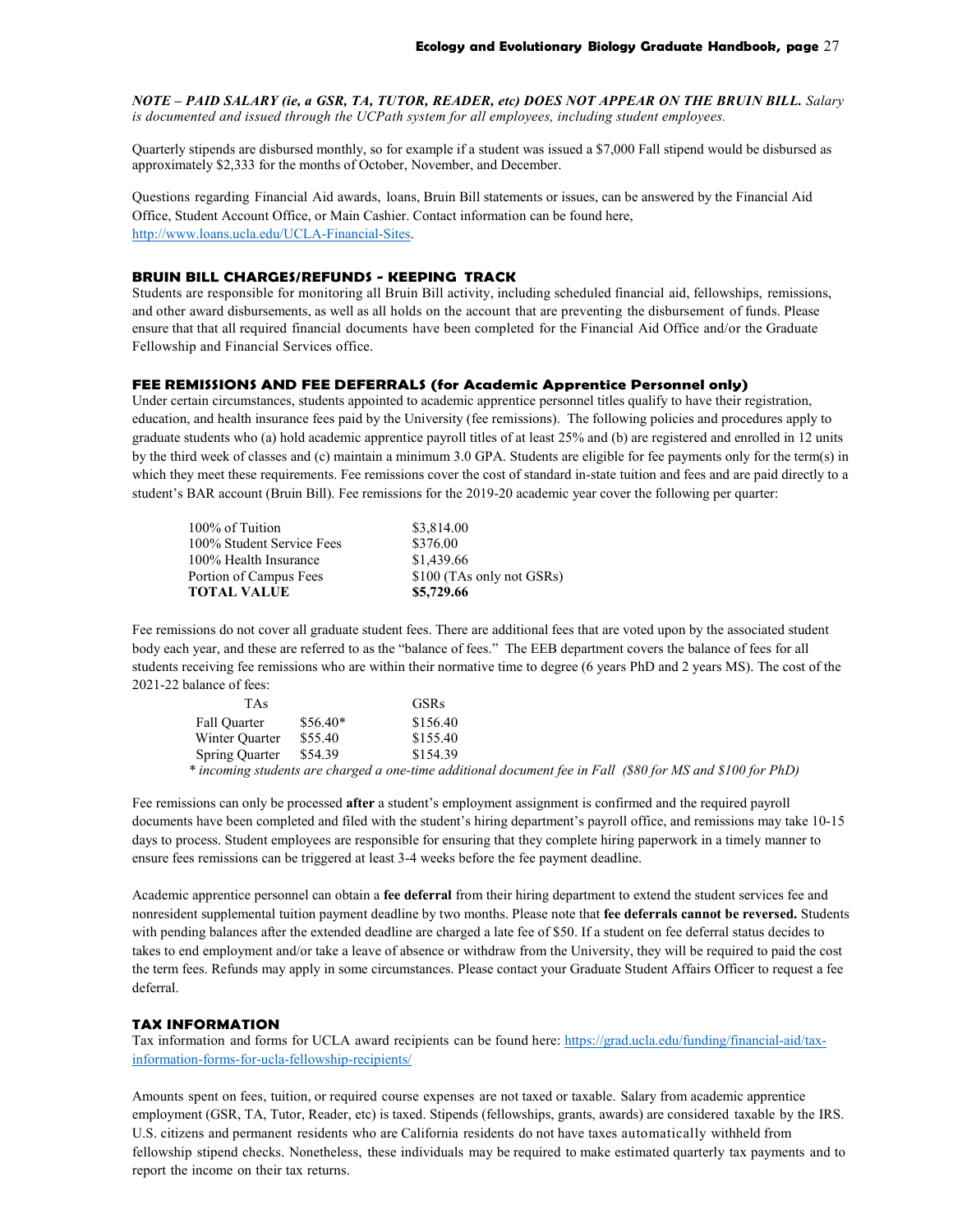Students are advised to retain "Offer of Graduate Student Support" agreements, fellowship and traineeship offer letters, BAR monthly statements, payroll wage stubs, and other documents and receipts related to fellowship stipends and course expenses.

Foreign students, and those who live outside of California and file tax returns as California nonresidents, will have state and/or federal taxes withheld directly from their paychecks. Information about fellowship taxation is available in IRS Publication 520, "Scholarships and Fellowships," available for download from the IRS website at [www.irs.ustreas.gov.](http://www.irs.ustreas.gov/) Another IRS publication available from the same website offers information on paying estimated tax when your residency status does not permit the tax to be withheld directly from your check: Publication 505, "Tax Withholding and Estimated Tax."

University and department staff are unable to provide specific tax advice to individuals. Please consult with a qualified individual for more detailed information concerning applicable tax policies and regulations.

UCLA does offer the following tax preparation resources for staff and students here - [https://www.finance.ucla.edu/tax](https://www.finance.ucla.edu/tax-records/tax-services/tax-preparation-assistance)[records/tax-services/tax-preparation-assistance,](https://www.finance.ucla.edu/tax-records/tax-services/tax-preparation-assistance) including the Volunteer Income Tax Assistance (VITA) program that assists UCLA staff and students as well as anyone in nearby communities prepare their tax returns. Their website address is [http://vitaucla.wixsite.com/vitaatucla.](http://vitaucla.wixsite.com/vitaatucla)

### **INTERNATIONAL STUDENTS**

Fellowship and employment tax information and forms for international students and scholars can be found here: **[https://grad.ucla.edu/funding/financial-aid/tax-information-forms-for-ucla-fellowship-recipients/international-students](https://grad.ucla.edu/funding/financial-aid/tax-information-forms-for-ucla-fellowship-recipients/international-students-scholars/)[scholars/](https://grad.ucla.edu/funding/financial-aid/tax-information-forms-for-ucla-fellowship-recipients/international-students-scholars/)**

# **NON-RESIDENT SUPPLEMENTAL TUTION (NRST)**

International students are charged additional Non-Resident Tuition (NRST) until they advance to candidacy. After advancing to candidacy NRST is waived for nine consecutive quarters (3 years). Should an international student continue at the Universality beyond this time, the NRST charge will return. Any additional fees imposed on international students will be the responsibility of the student and the student's advisor. The Department will attempt to offset such fees, but cannot guarantee that such funding will be available or provided.

## **GLACIER (REQUIRED TAX REPORTING)**

If you are a nonresident of the United States and you will be receiving stipend payments (fellowships) or employment salary (TA and GSR salary), you are required to submit information on the online Glacier tax compliance system. All foreign persons receiving fellowship payments and salary are required to submit the GLACIER Tax Summary Report and supplemental information to Payroll Services for processing. The information provided is used to ensure compliance with Internal Revenue Service (IRS) rules and regulations. Please contact your Graduate Student Affairs Officer, Tessa or Melissa, to assist with access.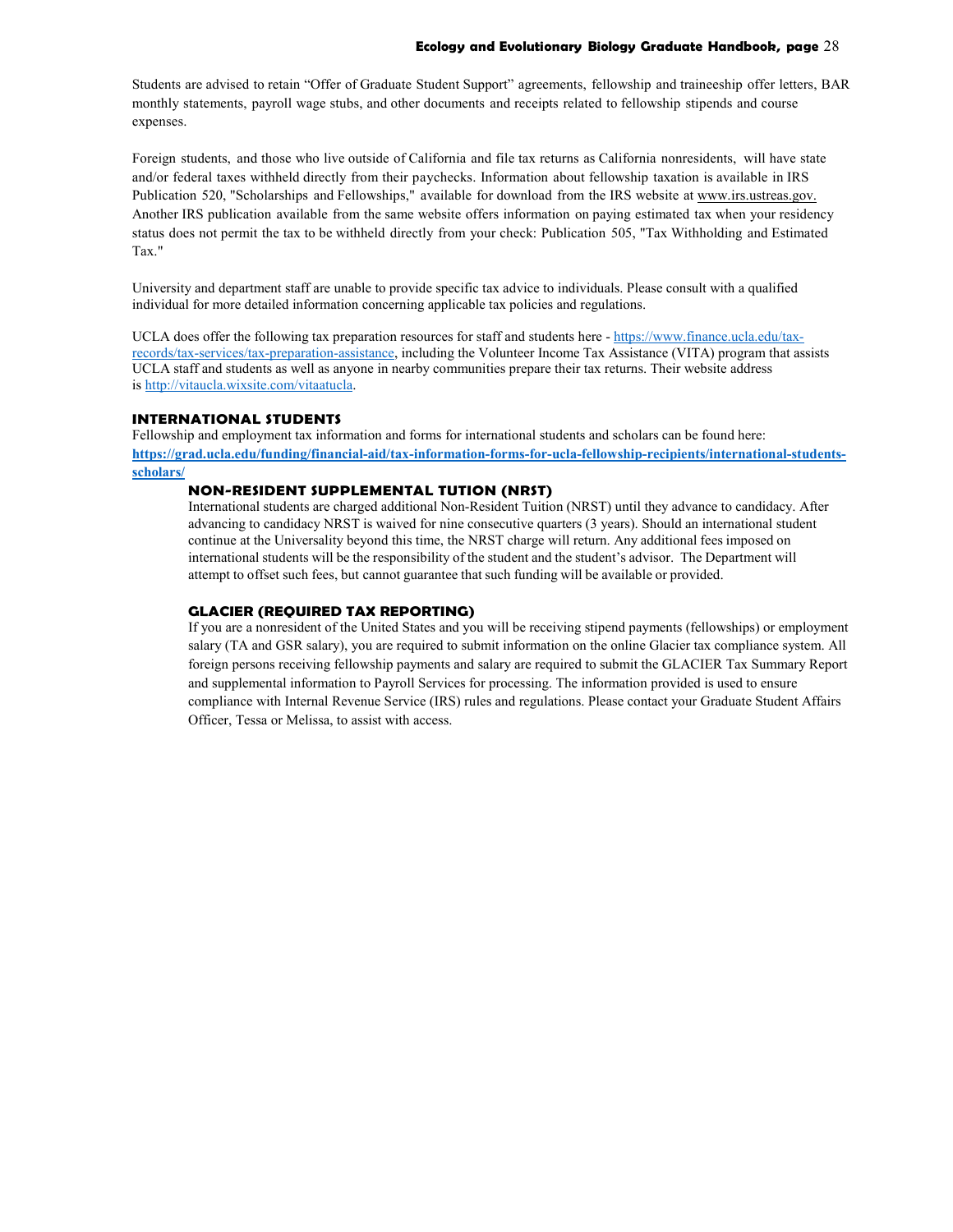### **B. SUPPORT OPPORTUNITIES FOR GRADUATE STUDENTS**

### **EXTRAMURAL FELLOWSHIPS**

Extramural funding originates from non-UCLA sources, such as Federal agencies and private organizations, and most extramural fellowships require an application submitted directly to the sponsoring organization. The Graduate Division publishes an online guide called Graduate and Postdoctoral Extramural Support (GRAPES), which lists the more commonly sought fellowships that are available from non-UCLA sources.

When a student receives extramural funding, the amount of supplementary UCLA support is usually subject to limits. However, the Graduate Division encourages applications for extramural support by providing supplemental incentives for successful funding applicants. Contact the Fellowship and Financial Services Office at 1252 Murphy Hall, 310-825- 3521, for details.

# **GRAPES DATABASE**

The GRAPES database catalogs extramural funding opportunities of interest to prospective and current graduate students, students working on a master's thesis or doctoral dissertation, and postdoctoral scholars. It contains information on over 600 private and publicly funded awards, fellowships, and internships. Advanced search options allow users to refine their search by field, academic level, award type, award amount, and other criteria. GRAPES is maintained by the Graduate Outreach, Diversity and Fellowships Office, and can be accessed at [https://grad.ucla.edu/funding/.](https://grad.ucla.edu/funding/) 

### **GRAD FELLOWSHIPS LIST SERVES**

The Graduate Division Fellowships and Financial Services Office announces extramural funding opportunities available for graduate study, travel abroad, dissertation and postdoctoral research through Gradfellowships-L Google groups. The groups are open to UCLA prospective applicants, current graduate students, postdoctoral scholars, staff, and faculty.

To subscribe, please visit the website and follow the subscription instructions: [https://grad.ucla.edu/funding/financial-aid/gradfellowships-l-list-subscription/.](https://grad.ucla.edu/funding/financial-aid/gradfellowships-l-list-subscription/)

### **UNIVERSITY-BASED SUPPORT (GRADUATE DIVISION)**

The UCLA Graduate Division administers additional support available on a university-wide competitive basis. Graduate students in Ecology and Evolutionary Biology generally do well in these competitions. Incoming student support is applied for during the application process. Continuing student support can be applied for once a graduate student has started at UCLA.

#### **INCOMING STUDENT SUPPORT**

- **Eugene Cota Robles Fellowship:** for incoming PhD students who are interested in a career in university teaching and research. This fellowship targets students from cultural, racial, linguistic, geographic, and socioeconomic backgrounds that are currently underrepresented in graduate education.
- **Dr. Ursula Mandel Scholarship:** for PhD students in scientific fields related, allied, or of value to the medical field.
- **Charles F. Scott Fellowship:** for graduate students with baccalaureates from UCLA; consideration may be given to students with baccalaureates from other UC campuses. Applicants must provide evidence that they are enrolled in a course of study that prepares them for leadership in national, state, or local governmental administration.

Detailed information for Graduate Division incoming student support can be found here: <http://www.gdnet.ucla.edu/asis/entsup/finsup.htm>

# **CONTINUING STUDENT SUPPORT**

Students must be nominated for all UCLA fellowships by their home department. For this reason students should review the eligibility requirements and consult with their advisor and Student Affairs Officer prior to applying.

**UCLA Doctoral Student Travel Grant:** Each eligible new and continuing UCLA doctoral student will be provided up to \$1,000 total for travel related to conferences, professional development, and off-campus research. Funds are paid as a reimbursement that can be used, in whole or in part, at any time through the student's seventh year in the doctoral program, as long as the student and the activities meet the eligibility requirements. Students can apply directly here, <https://grad.ucla.edu/funding/financial-aid/funding-for-continuing-students/doctoral-student-travel-grants/>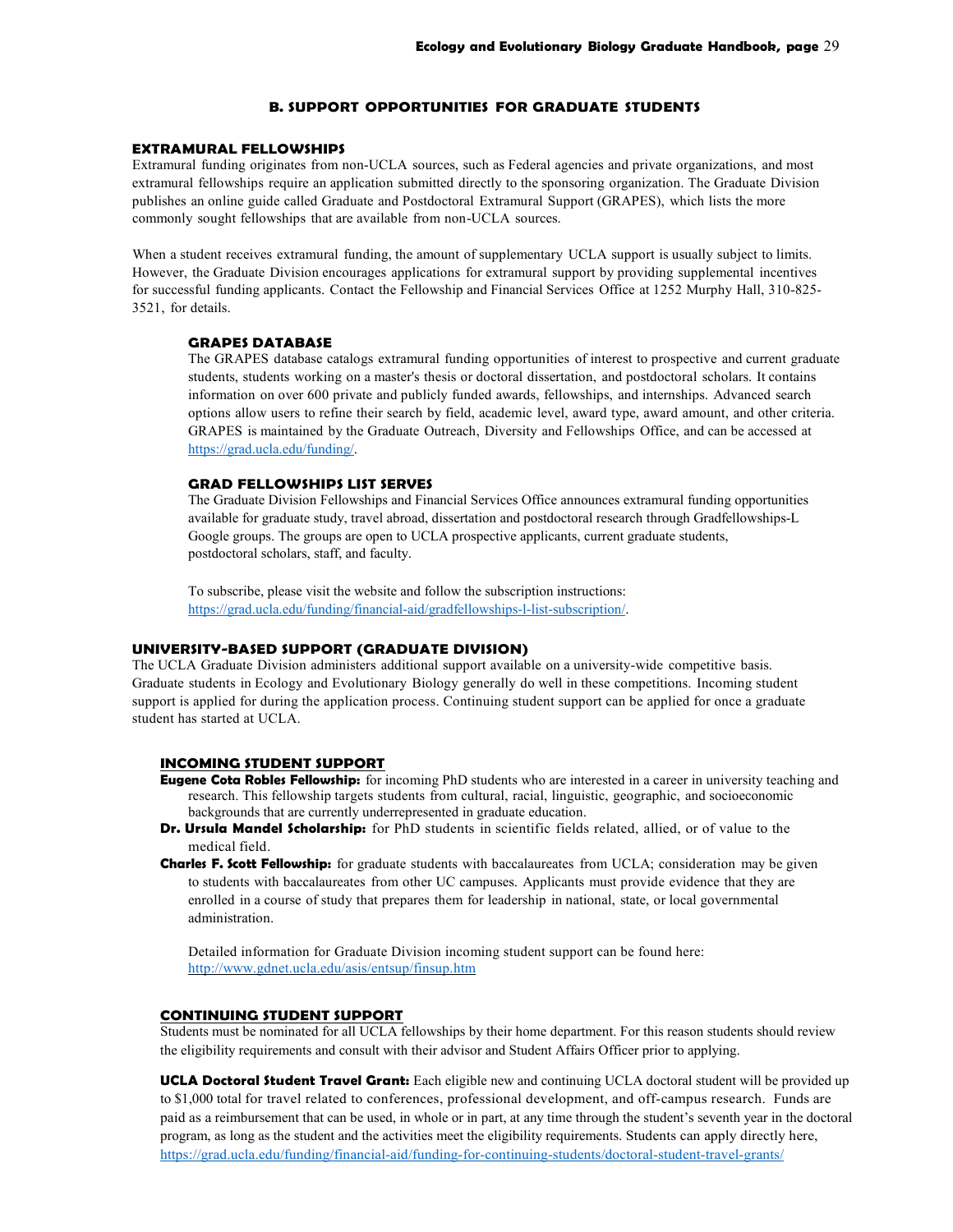**UCLA Privately Endowed Fellowships:** These fellowships have special eligibility requirements. All details for privately endowed fellowships can be found in the "Extramural Fellowship" section of the [Graduate Student Financial](https://grad.ucla.edu/asis/stusup/gradsupport.pdf)  [Support Handbook](https://grad.ucla.edu/asis/stusup/gradsupport.pdf) (deadlines begin in early January).

*\* denotes awards won by EEB graduate students within the last 3 years.*

**Rose and Sam Gilbert Fellowship:** For graduate students who attended UCLA as undergraduates for at least two years and participated on men's or women's National Collegiate Athletic Association (NCAA) teams (intramural & club teams are ineligible). Eligibility will be verified with UCLA's Department of Athletics.

**Gordon Hein Memorial Scholarship:** for students in any field of study who are blind or who have a severe vision impairment.

**\*Dr. Ursula Mandel Scholarship***:* for graduate students in scientific fields related, allied or of value to the medical field. Applicants must have a doctorate as their current degree objective. Preference is given to entering students.

**Mangasar M. Mangasarian Scholarship:** preference is given to graduate students who are of Armenian descent.

**Paulson Scholarship Fund:** for graduate students who are from Sweden.

**Will Rogers Memorial Fund:** graduate students with physical disabilities in any field of study.

**Charles F. Scott Fellowship:** for graduate students with baccalaureates from UCLA; consideration may be given to students with baccalaureates from other UC campuses. Applicants must provide evidence that they are enrolled in a course of study that prepares them for leadership in national, state, or local governmental administration.

**Werner R. Scott Fund:** residents of Hawaii who have demonstrated financial need, with preference given to a Caucasian graduate student who is a resident of Hawaii.

**Philip and Aida Siff Educational Foundation Scholarship:** For full-time graduate students in any discipline on the basis of demonstrated financial need and scholastic achievement and promise. Applicants must be U.S. citizens and have at least a 3.75 GPA at the time of application.

**\*UCLA Affiliates Scholarships:** These scholarships are awarded on the basis of academic credentials, a statement of career goals and/or research activities, campus and community activities, faculty recommendations and a personal interview.

**\*UCLA Faculty Women's Club Scholarships:** offered to males and females in any area of study that is within the UCLA Graduate Division. Students must have at least a 3.5 GPA to apply and demonstrate financial need.

**Graduate Research Mentorship Program and Summer Research Mentorship Program:** to support close work between graduate students and their faculty mentor (deadlines in early February)

**\*Dissertation Year Fellowship:** to support students advanced to candidacy in the final stages of research and writing (deadline March 1st)

### **DEPARMENTAL-BASED SUPPORT**

#### **INCOMING STUDENTS**

All incoming doctoral students in 2021-22 will receive support packages of at least \$30,000 per year derived from a combination of fellowships, Teaching Assistantships, and Graduate Student Research assistantships. This support is provided up to five years unless a student finds support elsewhere and as long as the student is in good standing. First year PhD students will normally be supported on fellowships during the Fall and Winter quarters, and be employed as a TA or GSR during the Spring quarter. Students in good standing can extend support beyond five years by applying for TAships and fellowships.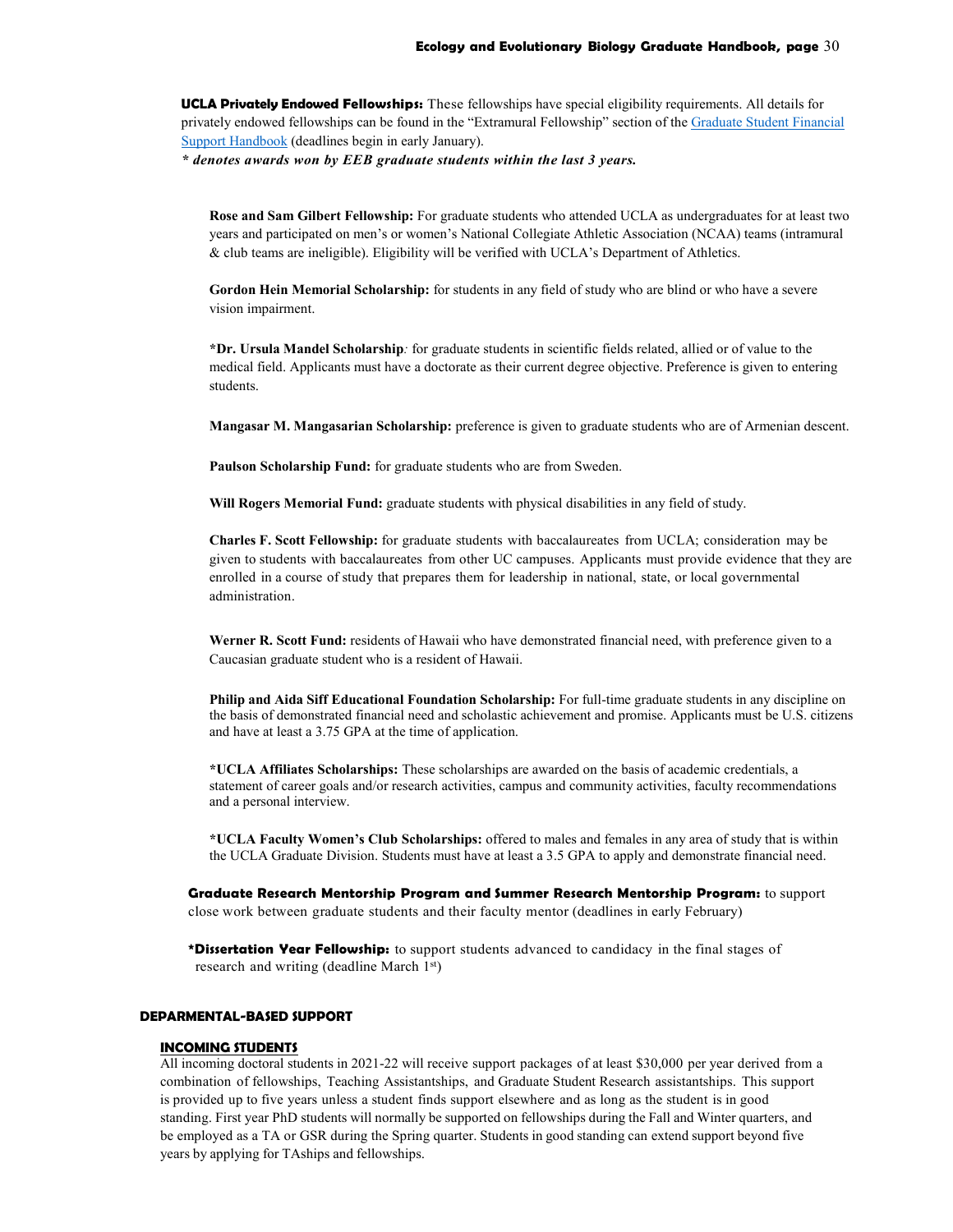All incoming Master's students in 2021-22 will receive support packages of Teaching Assistantships provided for two academic years (6 quarters) unless a student finds support elsewhere and as long as the student is in good standing. Continued employment as a Teaching Assistant is contingent on academic progress and TA performance. Summer funding is not guaranteed.

# **CONTINUING STUDENTS**

# **596/8/9 Funds (research funds)**

Students have \$70 per quarter to support research while enrolled in 596,598 or 599. Funds can be spent during the quarter, or carried forward to the following quarter with the academic year (ending Spring quarter.) Approved expenses have been approved for poster printing, Biology storeroom and non-storeroom items, technical shops, field travel in California (milage only), and software. Note that books, page charges, Society membership dues, and subscriptions are not allowed. To redeem funds either through a Purchase Order or reimbursement, please contact your Graduate Counselor.

### **Departmental Funding Awards (Spring call)**

All graduate students are encouraged to apply for competitive fellowships, research grants, and conference travel grants from the department. If students successfully earn additional awards, the funding will replace departmental commitments (see below for information about the April departmental call for funding awards). The following are funding sources are administered directly by our department, and also outlined in the Graduate Student Support section of the department website here - [https://www.eeb.ucla.edu/graduate](https://www.eeb.ucla.edu/graduate-student-support/) [student-support/](https://www.eeb.ucla.edu/graduate-student-support/)

#### • **Bartholomew Fund for Field Biology**

Generously endowed by Ruth Bartholomew and George Bartholomew, our distinguished Professor Emeritus, this fund provides one summer fellowship (\$7,500) and research support for the top applicant in ecology, evolutionary biology, and/or conservation biology whose research has a significant field component. Eligible students must already have advanced to PhD candidacy. Thus, one student per summer will receive the Bartholomew Fellowship. Additional students will receive Bartholomew Research Grants (up to \$1,200) to support research and/or travel expenses.

#### • **Josephine Reich Fund**

The Josephine Reich Fund was established to support outstanding students in the area of environmental research or education. This fund provides up to four summer fellowships (\$7000 each) and two academic quarter fellowships (\$7,500 stipend plus fees) to support research or dissertation writing. The fund also provides several Josephine Reich Research Grants (up to \$1,200) to support research and/or travel expenses.

### • **Holmes O. Miller Fellowship**

(\$7,500) to support an outstanding doctoral student who is doing or planning to conduct field research. The award may be granted in summer as a stipend, or as an academic quarter fellowship in which case also covers fees.

#### • **Lida Scott Brown Fund for Avian Biology**

The Lida Scott Brown Fund provides up to four summer fellowships (\$7000 each) and two academic quarter fellowships (\$7,500 stipend plus fees) to support research or dissertation writing in avian biology. The fund also provides several Lida Scott Brown Research Grants (up to \$1,200) to support research and/or travel expenses for pilot studies in avian biology.

### • **Vavra Research Fellowship and Grants for Organismal Plant Biology**

The Vavra fund was established to support graduate education in organismal plant biology. The fund provides one academic quarter Vavra Research Fellowship (\$7, 500 stipend plus fees) to an outstanding student, and one summer or quarter award (\$7,500) to another top student. The fund also provides Vavra Research grants (maximum \$7,500) to support research or travel, including special workshops, courses at biological stations that are related to dissertation research in plant biology, and full or partial travel and conference expenses for students wishing to attend scientific meetings where their research results on plant biology will be presented.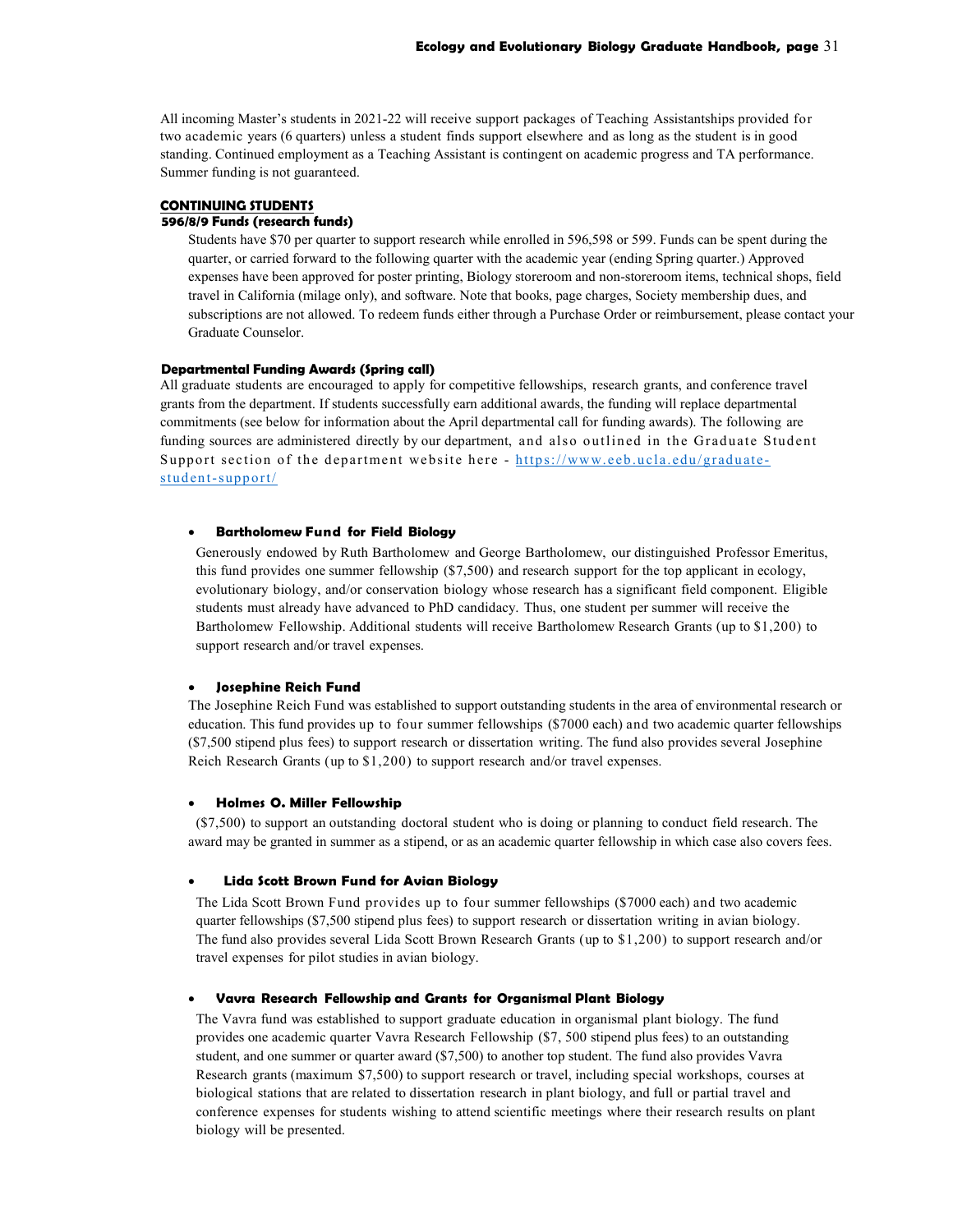### • **Department Dissertation Completion Fellowship**

This fellowship provides one academic quarter of support (\$7,500 plus fees) to a doctoral student in the final stages of their dissertation research. Students must be advanced to candidacy.

### • **Department Quarter Fellowship**

This is a departmental fellowship for one quarter (\$7,500 in stipend plus fees) for outstanding students who do not qualify for department fellowships with taxonomic restrictions.

#### • **Department Fee Award**

This is a departmental fellowship for one quarter of fees for students who do not qualify for fee remissions through TA or GSR support or fellowships that include fees. Students who have earned grants or fellowships that do not cover full fees are encouraged to apply.

### • **Non-Resident Tuition Fellowship (for NRST)**

This fellowship is for foreign students who have exceeded their allotment of non-resident tuition support.

#### • **Departmental Research Grant**

These grant amounts vary and provide a stipend for research expenses. This may include travel expenses for research purposes.

### • **Departmental Conference Travel Grant**

These grant amounts vary and provide a stipend to cover full or partial expenses for travel to a scientific meeting in which the applicant gives a presentation.

All students in good standing may apply for additional funding once a year in April through a competitive application process. **6th Year doctoral students** are eligible to apply for any and all available EEB funding. The Department, however, makes no guarantee that these sources of funding will be available or provided. The Departmental Funding Application covers all forms of support for continuing graduate students that are administered by the Department of Ecology and Evolutionary Biology, except Teaching Assistantships and Graduate Student Research positions.

The link to the application and details are sent via email each April by the Graduate Counselor. Applications for Departmental Funding Award s and all supporting documentation are **due by stated deadlines.** If you know you will be unable to meet the April deadline because of fieldwork, please contact your Graduate Counselors about how to submit an early application.

The application does not cover the various forms of support administered by the Graduate Division. To view UCLA Graduate Division support, visit thei[r website.](https://grad.ucla.edu/funding/financial-aid/funding-for-continuing-students/doctoral-student-travel-grants/)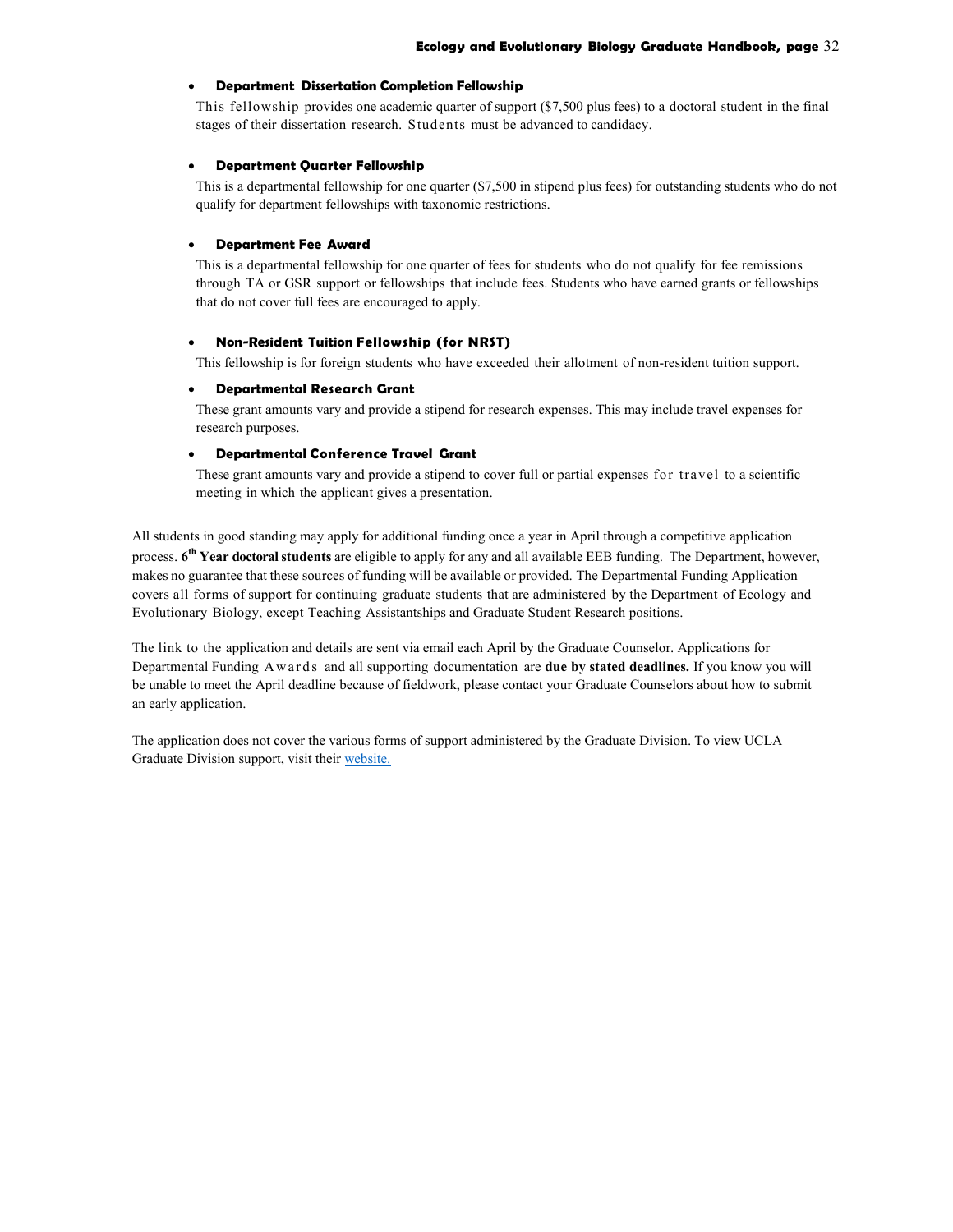# **V. TEACHING INFORMATION**

### <span id="page-32-0"></span>**A. TEACHING ASSISTANTSHIPS**

#### **TA PLACEMENTS**

TA allotments are assigned by the Chairs of each department to courses based on enrollment, according to the annual budget granted by the Dean of Life Sciences. The traditional load for Teaching Assistants is three sections of 20-25 students each, but this may vary according to meeting days/times and the format and responsibilities of each course.

In early summer, new and continuing EEB students are sent an online TA Preference Survey from the Graduate Counselors. The survey includes all EEB courses and some Life Science Core courses for the upcoming Fall, Winter and Spring quarters. TAs are placed in courses quarterly according to a variety of factors including but not limited to, their original funding plan, course preference, academic background, prior TA performance, and instructor preference. All TAships are confirmed no later than 30 days before the start of each quarter. Contact your Graduate Counselors with questions about TA assignments.

#### **TA PLACEMENTS DURING SUMMER SESSIONS**

UCLA holds two six-week summer sessions: A and C. Summer TA positions are limited and prioritized for EEB doctoral students with summer TAships guaranteed in original funding offers. Summer sessions TAships are scheduled by the Graduate SAOs, Tessa and Melissa, in Spring quarter (May).

Enrollment for summer sessions begins in early February for UCLA students. See [https://summer.ucla.edu/.](https://summer.ucla.edu/) EEB graduate students are not required to enroll in Summer Sessions.

# **TA TRAINING FOR NEW TEACHING ASSISTANTS**

**Pre-Quarter Life Science TA Training Workshop (required once during first TA term)** New TAs must attend a "Pre-Quarter TA Training Essentials Workshop" to cover basics of teaching and preparation for the first days of class. Topics covered in the training are not covered in the LS 495 course. The training is organized by the LS 495 instructional team and CEILS. Students may contact Katie Dixie, **[kdixie@ceils.ucla.edu](mailto:kdixie@ceils.ucla.edu)** , for details.

### **LS 495 course (required once during first TA term)**

Like many departments, the EEB Department and the Life Science Core requires TAs to complete an LS 495 2-unit Seminar designed to prepare them for the TA role. This seminar must be taken during the first TA quarter, and in certain circumstances may be taken prior. Those seminars are organized, developed, and taught jointly by a faculty member and an experienced graduate student holding the title of a TA Consultant (TAC) or a TA Consultant (TAC).

#### **The Center for the Advancement of Teaching (CAT) TA Training Program**

Becoming a successful TA is a skill, and not unlike other skills, requires practice, preparation, and collection of feedback and suggestions for improvement. The TA Training Program pages are designed to either answer your questions or direct you to a helpful resource. Each year, the CAT TA Training Program organizes a day-long conference designed for TAs. The conference consists of a series of workshops and a TA/Faculty Panel. Both new and experienced TAs can benefit from the enthusiastic and knowledgeable TA workshop leaders. For further information, visit <https://www.teaching.ucla.edu/tatp> .

### **TA EVALUATIONS**

All undergraduate courses must be evaluated. The students will be able to submit their evaluations electronically. Teaching Assistants can review their evaluations on MyUCLA. TA evaluations may be viewed by instructors of the course, Chairs, and Department staff tasked with academic reporting such as the Graduate SAOs and Department CAO.

To view CAT's Teaching Guide section about tips and procedures for Measuring and Evaluating teaching, please visit here,<https://www.teaching.ucla.edu/resources/teaching-resources>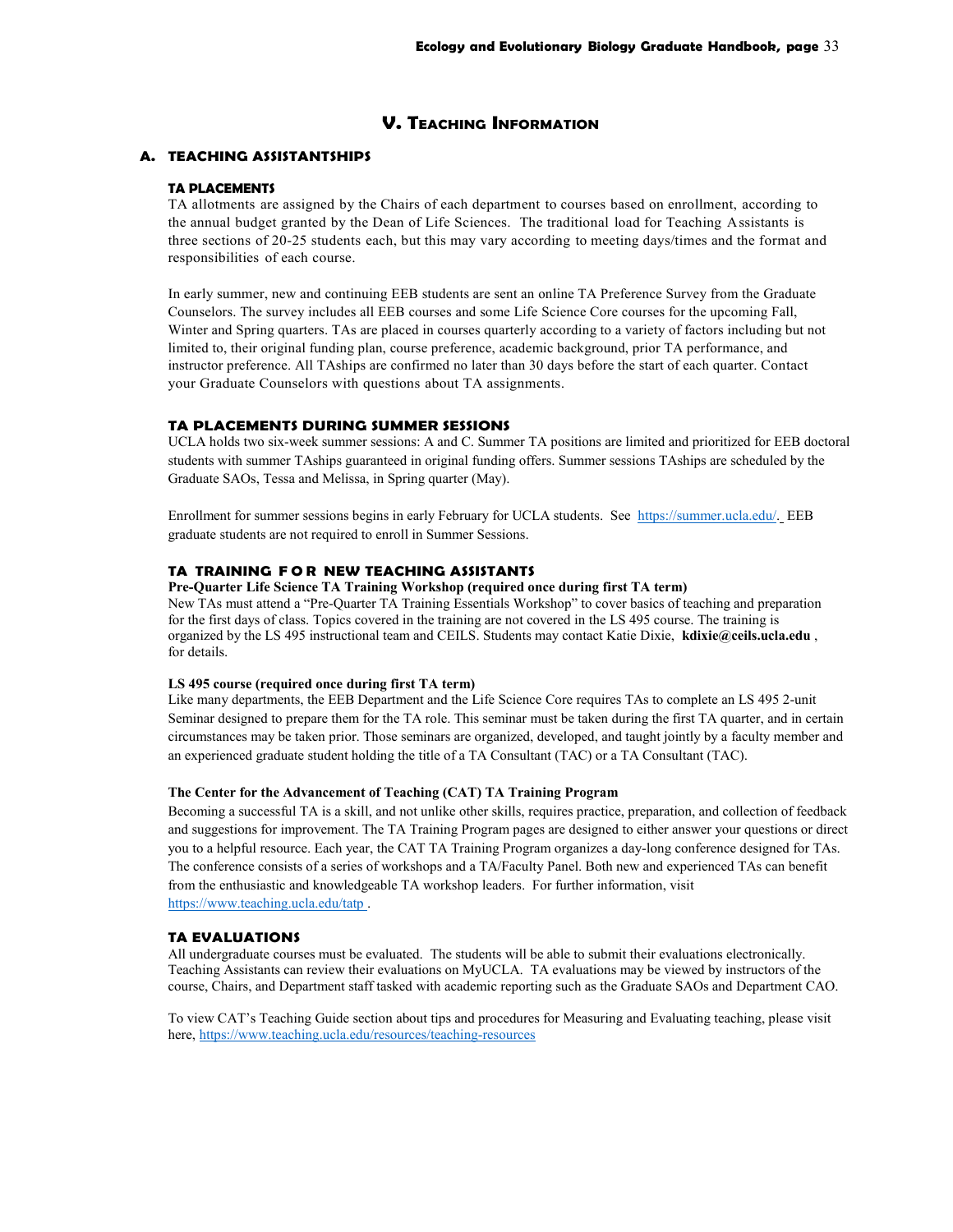### **B. COURSE SCHEUDLING & ENROLLMENT**

### **ADDING AND DROPPING COURSES FOR UNDERGRADUATES**

Before the first day of a course, students can enroll through MyUCLA (see Enrollment). After the first day through Friday of week 3, they can continue to enroll online through MyUCLA if they meet the prerequisites and there is room in the class.

Undergraduate students may drop nonimpacted classes without a transcript notation using [MyUCLA](http://my.ucla.edu/directLink.aspx?featureID=204) through Friday of the fourth week of classes. In weeks five through seven, students can drop nonimpacted classes without an instructor's signature on MyUCLA, but they will incur a transcript notation. After that, they may drop courses with the instructor's signature until the end of the tenth week of the quarter. A few classes are impacted (EE Biol 110 is the only one in our department), which means that students cannot drop them after the end of the second week of the quarter without extraordinary cause, and they must seek approval from both the instructor and the College. Please consult the undergraduate student affairs officers if you have questions on campus drop/add policies.

#### **CLASSROOM ASSIGNEMENTS/CHANGES**

Contact Ana Padilla [\(scheduling@lifesci.ucla.edu,](mailto:scheduling@lifesci.ucla.edu) Hershey Hall 133) concerning classroom scheduling/changes or when needing additional rooms for extra class sessions, review sessions, and exams. If you have preferences for particular classrooms or schedules, please notify Ana as far in advance of the quarter as possible (scheduling is typically done 4-6 months in advance of each quarter).

### **COURSE SCHEDULING, ENROLLMENTS & ROSTERS**

See Ana Padilla in Hershey Hall 133 for rooms and times. Rosters are available online through Gradebook, MyUCLA, and CCLE. The quarterly Schedule of Classes is online a[t https://sa.ucla.edu/ro/public/soc/](https://sa.ucla.edu/ro/public/soc/)

#### **COURSE WEBSITES**

For information on instructional websites, contact Kristin Hartman at [webteam@lsic.ucla.edu,](mailto:webteam@lsic.ucla.edu) 310-794- 9177.

### **ENROLLMENT FOR UNDERGRADUATES**

Students enroll in courses online through MyUCLA, beginning several weeks before the next quarter. Enrollment passes, which are determined by students' class standings, begin in late June for Fall classes, mid-November for Winter classes, and late February for Spring classes. Summer Sessions enrollment begins in early February. Generally enrollments and enrollment problems are handled by the departmental Student Affairs Officers until the quarter actually begins. Course prerequisites are strictly enforced by MyUCLA and departmental student affairs officers, although instructors may choose to overlook prerequisites in individual cases. Check with your departmental SAO (graduate or undergraduate, according to the class) to confirm the policies for enrollment for particular courses.

#### **PERMISSION TO ENROLL NUMBERS (PTEs)**

PTE numbers are not issued for undergraduates in EEB courses. Please direct your students to the online enrollment system via their MyUCLA. PTE numbers can be issued to graduate students if they wish to enroll in a restricted class if they get a five-digit PTE number. A PTE number is issued at the discretion of the instructor or department offering the class. When used with the nine-digit course ID, it guarantees enrollment. Inquire at the respective departmental office regarding internal department procedures for receiving a PTE number.

### **SCHEDULE O F CLASSES**

.

See<https://sa.ucla.edu/ro/public/soc/>

### **SCHEDULING CLASSES, REVIEW SESSIONS, ETC.**

Courses in Ecology and Evolutionary Biology are scheduled by Ana Padilla in Hershey Hall 133, [scheduling@lifesci.ucla.edu,](mailto:scheduling@lifesci.ucla.edu) 

Courses in the Life Sciences Core series are scheduled by Tracy Knox[, tracyn@lifesci.ucla.edu](mailto:tracyn@lifesci.ucla.edu)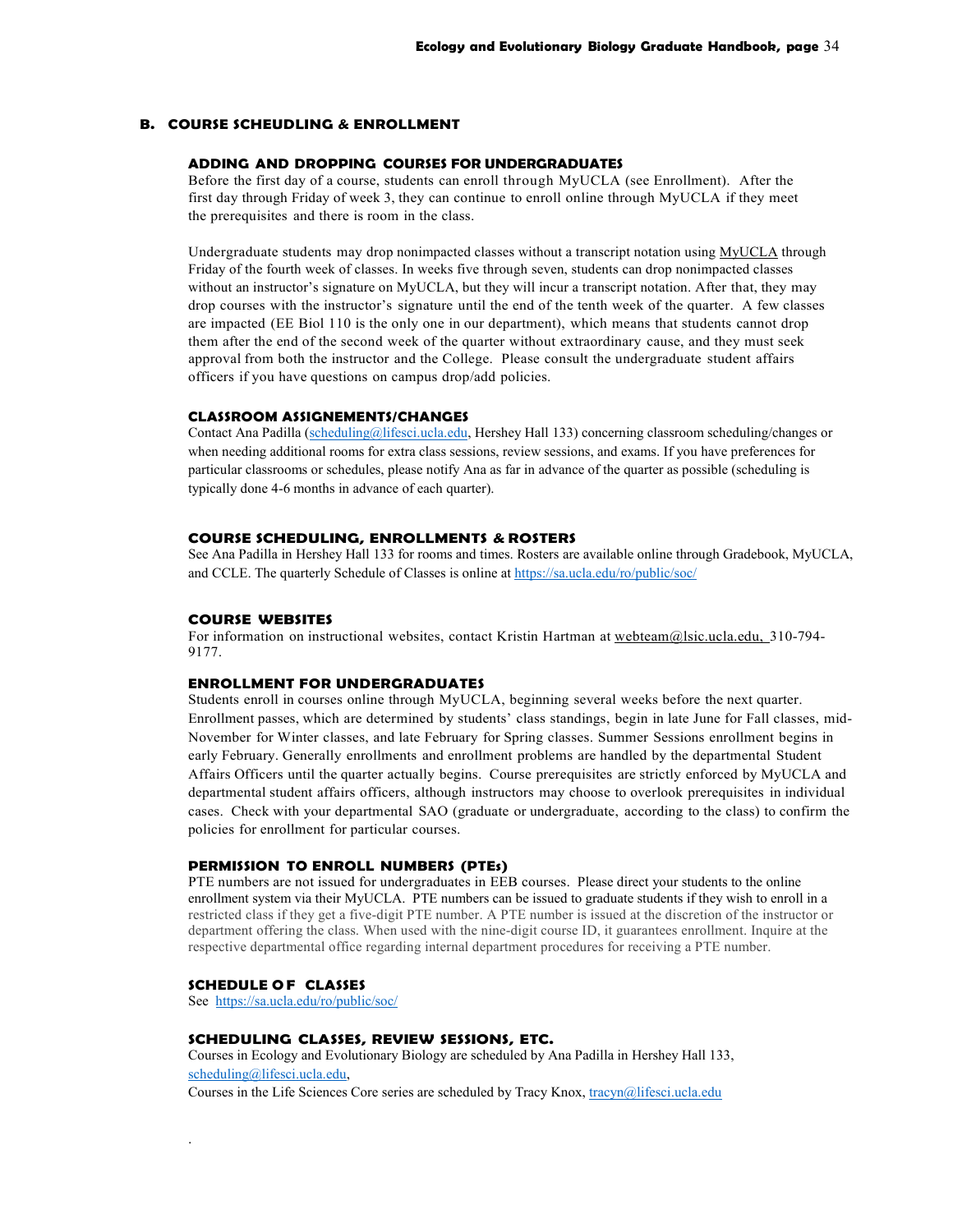### **C. GRADES / RECORD KEEPING**

### **ACADEMIC DISHONESTY (CHEATING/PLAGARISM)**

If there is strong evidence of academic dishonesty, Academic Senate regulations require that it be reported to the Dean of Students. See <http://www.deanofstudents.ucla.edu/Reporting> to view the policy about reporting a case of academic dishonesty.

### **FEDERAL PRIVACY LAW FOR STUDENT INFORMATION (FERPA)**

Because of FERPA, the Family Educational Rights and Privacy Act, information on UCLA students (regardless of their age) cannot be given out to anyone except that student, including their parents. This includes student ID numbers, schedules, grades, private contact information, or any other personal information. In addition**, lists of grades, etc., may not be posted by student number or name, nor may assignments, papers, exams, etc., be left in a box for students to pick up**. If you have questions on privacy restrictions, please consult your departmental Student Affairs Officers. For detailed FERPA information, visit the UCLA Registrar's Office website at: [https://www.registrar.ucla.edu/Faculty-](https://www.registrar.ucla.edu/Faculty-Staff/FERPA/FERPA-for-Faculty)[Staff/FERPA/FERPA-for-Faculty](https://www.registrar.ucla.edu/Faculty-Staff/FERPA/FERPA-for-Faculty)

#### **GRADES**

Please consult with the instructor of the course regarding grade submission. Students should check MyUCLA for their grades. Grades cannot be given out to students by e-mail or over the phone. To change a grade after grades have been submitted, go to Gradebook to make the change online. If the grade change is for a course older than 1 year obtain an Academic Revision form from your departmental Student Affairs Officer. The form should be filled out, signed and returned to that office for forwarding to the Registrar. Students may not pick up or return Change of Grade forms under any circumstances.

# **INCOMPLETES AND REMOVAL OF INCOMPLETES FOR UNDERGRADUATES**

A grade of "I" can be assigned only if a student has substantially finished the work of a course but is missing one part, typically a final paper or project, and cannot complete the course due to illness or another substantive reason. *The student must have been passing the course at the time of assignment of the incomplete*.

Incompletes should not be given to students who simply would like to finish the course later or delay taking the final. (This gives an unfair advantage to the student, who then has three more months to study for the final.) Students do not re-enroll in the course in order to remove the incomplete; they simply finish the work required under the guidance of the original instructor. **Incompletes MUST be finished within the next** regular quarter (by the end of the following Fall Quarter for Spring courses), or the grade will revert **to an F.** Extensions of incompletes are very rarely granted by the College. To remove an Incomplete (in other words, to assign a grade), obtain an Academic Revision form from the departmental Student Affairs Office. The form should be filled out, signed and returned to that office for forwarding to the Registrar. Students may not pick up or return Academic Revision forms under any circumstances.

#### **MyUCLA GRADEBOOK**

Teaching assistants are able to access their gradebooks from MyUCLA using a Bruin Online (BOL) ID and password. BOL accounts can be established online at [https://www.it.ucla.edu/bol.](https://www.it.ucla.edu/bol) Those needing assistance with their BOL accounts can contact the BOL help desk at 310-825-7452 or via email at [webmail@ucla.edu.](mailto:webmail@ucla.edu) The Undergraduate Student Affairs Officers in Hershey Hall 101 are also a good resource. Departments have designated CSC or network coordinators who can call the BOL help desk on behalf of faculty and reset forgotten passwords. For more information on Gradebook, see the manual at <http://cis.ucla.edu/pdf/print.pdf> or the Quick Start guide at <http://my.ucla.edu/gradebook/quickstart.pdf>

The Electronic Gradebook can be used by faculty and teaching assistants to record grades throughout the academic quarter, inform students of test scores, distribute comments, assign projects and transmit final grades to the campus registrar -- all from a secure, easy- to-use website. Fully customizable by each instructor, the Electronic Gradebook can be adapted to suit individual class management needs, and can offer variable weighting for different kinds of academic performance -- final examinations, midterm tests, papers, class participation, special projects or any other performance indicators chosen by the instructor; automatically schedule projects for students; inform students of their academic progress during the quarter; use calculation features that automatically recommend a grade; modify and update individual grades throughout the academic quarter; submit final grades to the registrar; automatically alert students to deadlines, testing schedules and other class milestones; communicate with individual students about their grades, or discuss study material with an entire class.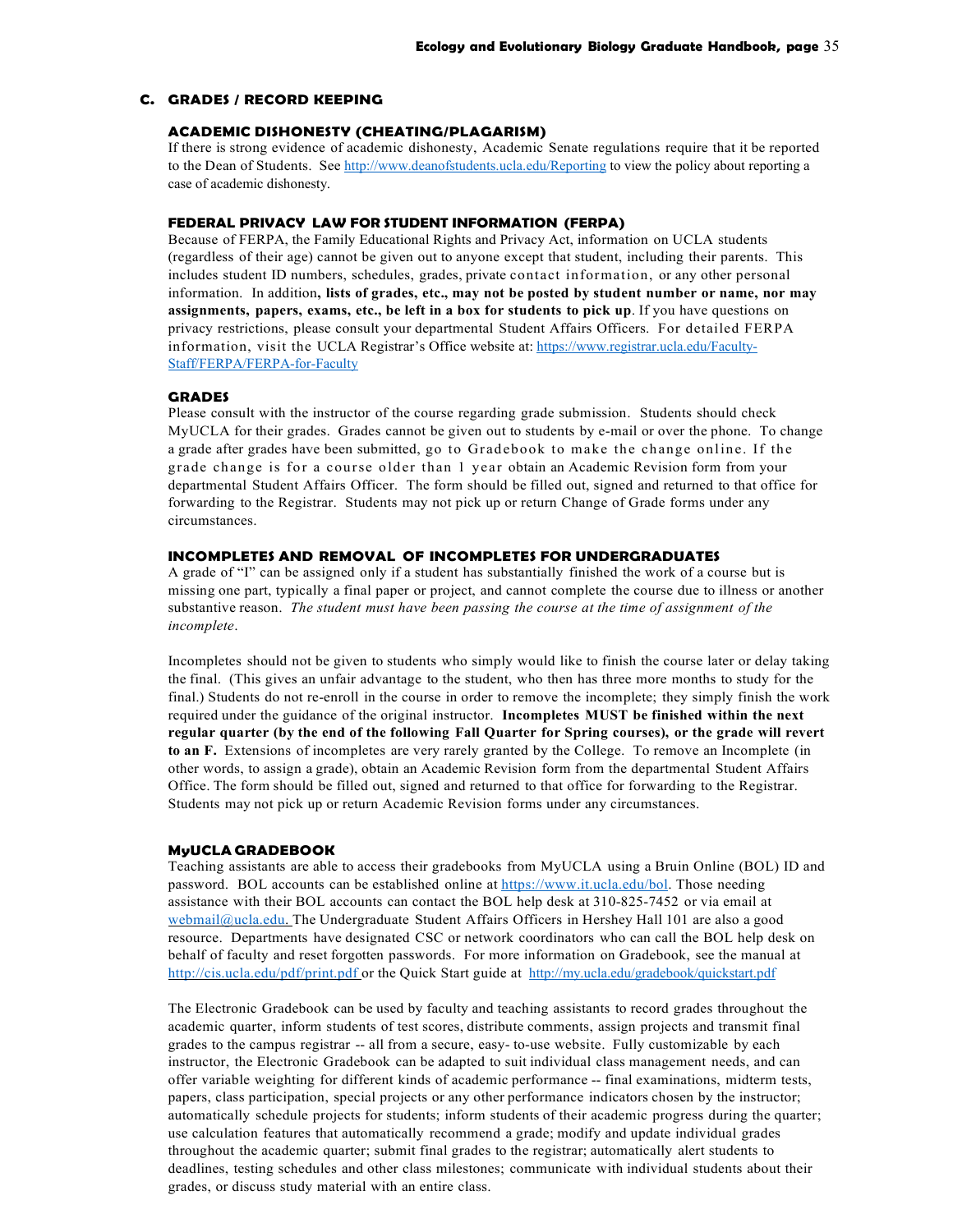### **PASS/NO PASS FOR UNDERGRADUATES**

Students can change the grading basis of any course from pass/no pass to a letter grade, or the reverse, up until the end of the sixth week of the quarter UNLESS the course is listed in the catalog as letter grade only or pass/no pass only. Check the catalog updates at [http://www.registrar.ucla.edu/Academics/Course-](http://www.registrar.ucla.edu/Academics/Course-Descriptions)[Descriptions](http://www.registrar.ucla.edu/Academics/Course-Descriptions) to see what is listed for your course

# **D. TA RESOURCES**

### **AUDIOVISUAL EQUIPMENT**

Information is available on the AV equipment provided in specific classrooms at <https://www.teaching.ucla.edu/avs/classroom-list> often with photos of the classroom as well.

### **CENTER FOR THE ADVANCEMENT OF TEACHING (CAT)**

The Center for the Advancement of Teaching offers a variety of programs, services, emerging technologies and multimedia labs to enhance teaching and learning. CAT provides individualized consultation to faculty on all aspects of teaching and learning (e.g., organizing a lecture, facilitating a discussion, designing course curricula). It provides grant funding to instructors and departments to support major projects designed to enhance curricular experimentation and development and to improve undergraduate instruction; has staff to help instructors learn and use technology and multimedia in the classroom; and houses a collection of instructional video and audio tapes that can be reserved for use in the classroom or the media lab. CAT distributes and processes course and instructor evaluations and provides scannable test scoring services (a.k.a. Scantron) to the campus, and organizes training for teaching assistants as well as oral proficiency testing for international TAs. (You must notify the CAT office in advance if you plan to use their Scantron services – see SCANTRONS below.) For more information, go to <https://www.teaching.ucla.edu/> or call 310- 825-9149.

### **CENTER FOR EDUCATION INNOVATION & LEARNING IN THE SCIENCES (CEILS)**

The [Center for Education Innovation & Learning in the Sciences](https://ceils.ucla.edu/impact/about-ceils/) (CEILS) serves as a clearinghouse for the education tools and assessment resources instructors need to engage in effective, validated teaching practices that promote student learning, create inclusive classrooms, and retain highly-qualified students in Life and Physical Sciences majors. CEILS fosters the professional development and training of faculty who wish to incorporate evidence-based teaching approaches into their courses.

CEILS also houses the [CIRTL@UCLA](https://cirtl.ceils.ucla.edu/) program, which supports the professional and career development of graduate students, postdoctoral scholars, and current faculty who are engaged in teaching now, or who are considering academic careers. CIRTL offers several resources including a certification process.

### **INSTRUCTIONAL MEDIA LIBRARY**

The IML primarily serves faculty and departmental personnel who use media in the classroom. The IML has a collection of approximately 8,000 videotapes, laserdiscs, DVDs, CD-ROMs, films and slide/tape modules and houses and maintains several department and study center collections. For additional information, see <https://www.teaching.ucla.edu/imcs>

#### **MINI-GRANTS (from CAT)**

[Mini-grants](https://teaching.ucla.edu/grants/mini-grants/) of up to \$750 for faculty and up to \$250 for TAs per academic year are provided for smallscale projects which improve or enrich existing undergraduate courses. All regular faculty are eligible to apply as are teaching assistants with faculty approval. Allowable costs include instructional media, field trips, distinguished guest speaker honoraria, and some instructional software. Proposals for departmental TA training program development are also considered. For more information or to obtain an application form, please contact the Center for the Advancement of Teaching at x52790.

### **OFFICE HOURS**

If you are a teaching assistant and need a room for office hours, please contact Ana Padilla [\(scheduling@lifesci.ucla.edu,](mailto:scheduling@lifesci.ucla.edu) Hershey Hall 133) to reserve a room on the third floor of Hershey Hall. Rooms are available on a first-come, first-served basis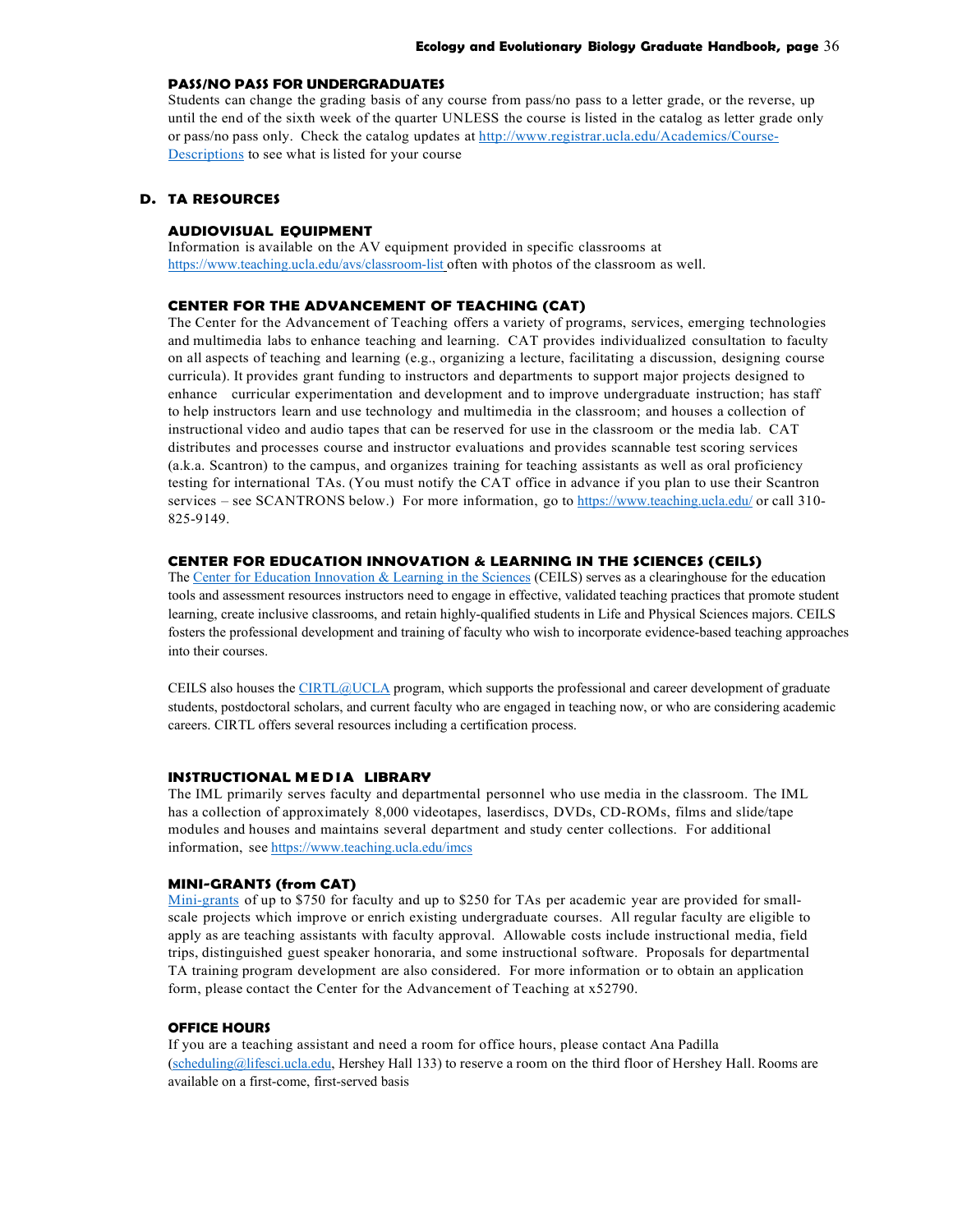#### **SCANTRONS (TEST SCORING SERVICES)**

The Evaluation of Instruction Program (part of the Center for Advancement of Teaching) provides a variety of test scoring services that are available to all UCLA Instructors. The overall goal of the test scoring service is to provide an efficient and accurate means of grading multiple-choice exams that will effectively generate reports to suit the instructor's needs. Such reports should be used by instructors to improve the testing process itself. For a list of services and policies, please visit their website,<https://teaching.ucla.edu/test-scoring/>

To ensure efficient service, ALL examinations **must be scheduled at least 48 hours in advance**. Please call 310- 825-6939 to schedule an appointment. Please be prepared to provide the following information about the exam: Instructor name, Department, Name of person bringing in the exams and their contact number, Number of Exams, Number of Test Versions, Number of Students

Always try to schedule your final exam scoring appointments early. The busiest time is always finals week, and they often have such a great demand for this service that appointments overflow into the following week. There is normally a 15 minute turnaround on examination scoring, although contingencies such as workload and equipment malfunction may affect the time needed for processing. No tests may be left unattended and will not be held overnight, so please be prepared to wait 15-20 minutes for exams to be processed.

# <span id="page-36-0"></span>**TEXTBOOK AND DESK COPY ORDERS**

See Ana Padilla in Hershey Hall 133 [\(apadilla@lifesci.ucla.edu](mailto:apadilla@lifesci.ucla.edu) ) for ordering desk copies. Ordering class textbooks is done approximately eight weeks before the beginning of the quarter through an online textbook requisition to the UCLA Store.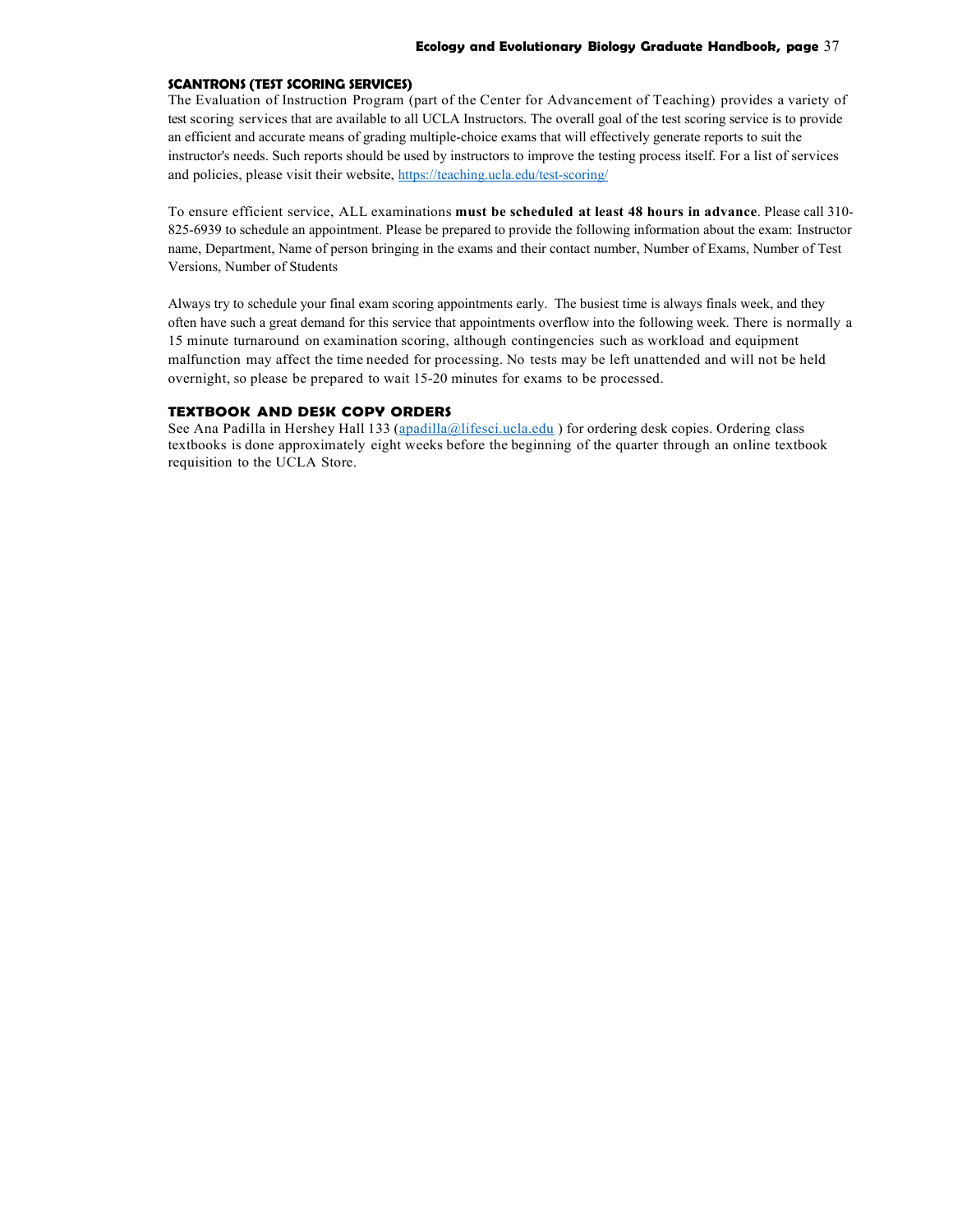# **VI. RESEARCH FACILITIES AND RESOURCES**

**Animal Behavior @ UCLA** Contemporary animal behavior research recognizes that exciting advances can be made with integrative studies that combine multiple levels of analysis. At UCLA, we are engaged in a number of interdisciplinary studies designed to explain the diversity of behavior. We combine observational and manipulative experiments on amphibians, birds, insects, fish, and mammals throughout the world to study causation and function. We use theoretical models and comparative techniques to search for evolutionary principles and trends. The group includes those interested in applying evolutionary principles to understand human behavior, as well as those interested in the wider application of animal behavior to help conserve threatened and endangered species. UCLA is an outstanding place for graduate study in animal behavior because of our interdepartmental strengths. Colloquia and seminar series cultivate communication between students and faculty. For instance, our EEB/Anthropology Behavioral Ecology Colloquia bring world-renowned researchers to campus, while the Behavior, Evolution and Culture brown bag lunch group is just one example of ongoing interdisciplinary meetings on campus. Visit the website here, <http://www.animalbehavior.ucla.edu/>

**The California Center for Sustainable Communities** exists to create actionable science that improves the sustainability of urban systems. It aims to provide intellectual and conceptual frameworks for new synthesis and thinking in sustainability research for all Californians. Achieving progress toward sustainability requires maintaining and improving both human and ecosystem well-being. Our challenge is to make cities centers of sustainability in the ways they develop and redevelop beyond the next century. The Center conducts work on topics important to the transition toward greater urban sustainability. CCSC provides research, insights, data, methods, case studies, tools and strategies to address land use and transportation challenges facing California communities, and serves as a resource for policy makers, stakeholders and the residents of the state. Our mission is to assist the state's communities in the transition to greater sustainability on multiple fronts. Visit the website here, [https://www.ioes.ucla.edu/ccsc/.](https://www.ioes.ucla.edu/ccsc/)

**The Center for the Study of Evolution and the Origin of Life (CSEOL),** formally organized in 1985 under the auspices of the University of California Institute of Geophysics and Planetary Physics (IGPP), is a Center devoted "to encourage and carry out scholarly activities relating to evolution, broadly defined - of the cosmos, the solar system, the Earth, the environment, of life, of humans (Homo sapiens) - with particular emphasis on the multidisciplinary nature of the science." Visit<https://epss.ucla.edu/research-areas/groups/>

**The Center for Tropical Research.** The unifying goal of the Center for Tropical Research (CTR) at the Institute of the Environment and Sustainability is to understand the biotic processes that underlie and maintain the diversity of life in the tropics, and to advance conservation efforts that protect species and their habitats.

In collaboration with a network of prominent scientists from diverse disciplines and backgrounds, we are conducting research in many critical areas, including: the processes important in generating diversity in rainforests, the relationship between ecology and disease, connectivity and conservation of migratory birds, and rainforest restoration in human-dominated landscapes. CTR projects employ novel applications and use the latest technologies, ranging from satellite imagery to molecular genomics. CTR conducts research in many countries, and provides important training opportunities for young scientists and decision-makers from the developing world. Visit the website here[, https://www.ioes.ucla.edu/ctr/](https://www.ioes.ucla.edu/ctr/)

**The Marine Center.** At the IoES Marine Center, we study the sensitivity of marine environments to anthropogenic impacts. With 44% of the world's population living within 100 miles of the coastline, coastal systems are particularly vulnerable to human-made stressors such as pollution, eutrophication, and sea level rise. A majority of our research therefore focuses on these particularly sensitive coastal areas. But human impact on the ocean does not stop at the coast. The effect of Climate Change is detectable in all ocean systems including phenomena like temperature rise and pH decline. The IoES Marine Center has therefore dedicated its research to understand the breadth of human impacts on the oceans both locally and worldwide. Critical research areas we focus on include (i) Impacts of ocean acidification and hypoxia on the coast and on vulnerable marine communities and species, (ii) Sensitivity of marine methane hydrates to temperature rise, (iii) Climate Change impacts on the distribution of mangrove and kelp forests, (iv) Sea Level Rise impacts on coastal wetlands and rocky intertidal habitats, (v) Pathogens and health risks to swimmers and surfers at the beach, (vi) Watershed and water supply management impacts on our coastal estuaries and the species that rely on them. We not only complete research on ocean systems, but we work to provide solutions particular to some of our most critical coastal management problems.

For those who wonder: The Marine Center is formerly known as the Coastal Center. Over time, new faculty arriving at UCLA added diverse marine research topics to the Center's portfolio, which lead us to the decision to change its name to represent the *breadth of marine science conducted at UCLA. Visit the website here,* <https://www.ioes.ucla.edu/marine/>*.*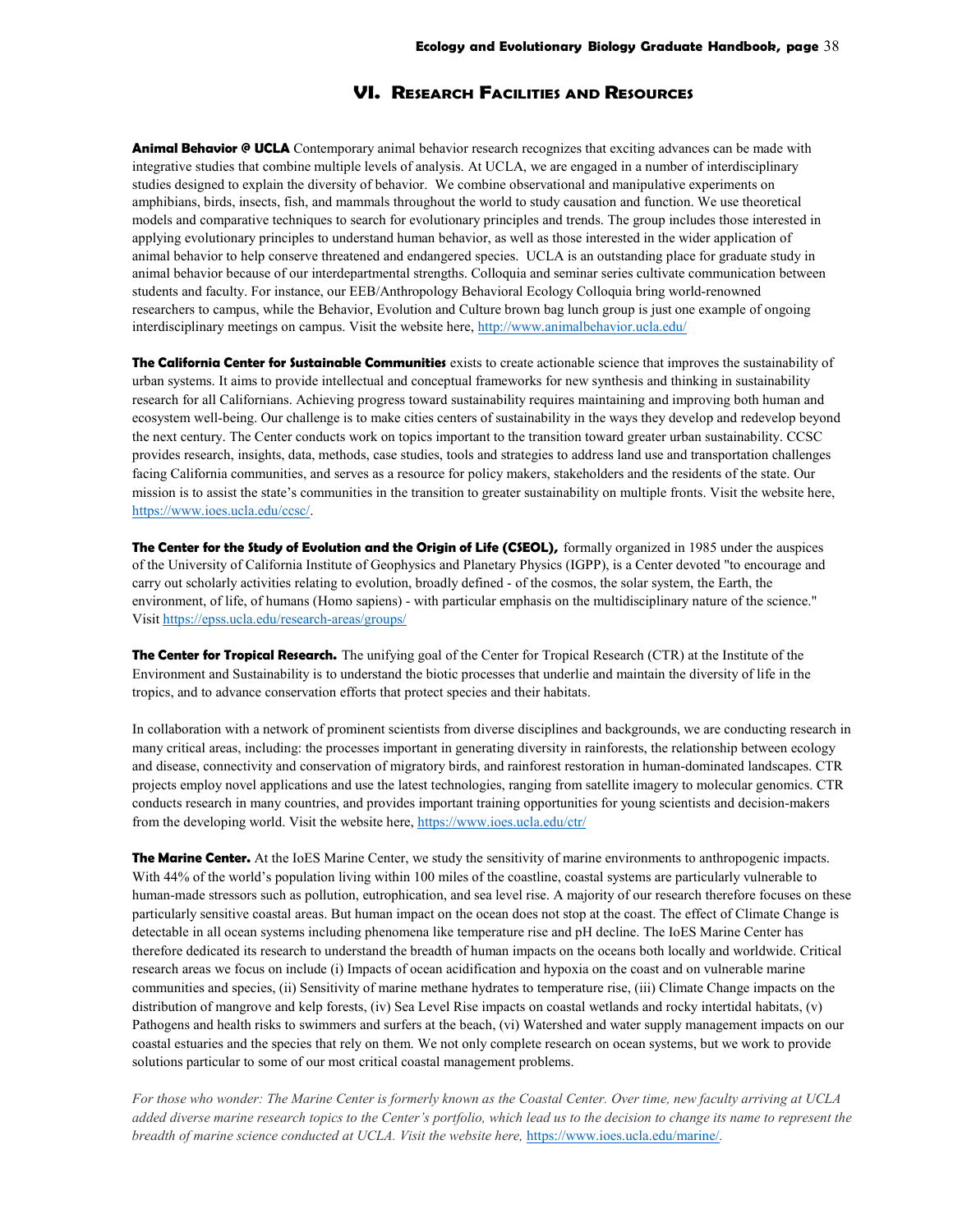**The Donald R. Dickey Collection of Birds and Mammals** consists of over 70,000 skins and skeletons of birds and mammals from the United States, Canada, Mexico, Central America, and islands in the Pacific. The collection was developed by Donald R. Dickey of Pasadena and his associates between 1910 and 1932. Donated to UCLA in 1940 by his widow, Florence Van Vechten Dickey, it is one of world's best collections of birds and mammals of the American Southwest and Central America. Also encompassing a broad teaching collection of bird and mammal skins, skulls, and skeletons developed by Loye Miller, the UCLA Dickey serves the campus's biological curricula and the research efforts of faculty, students and visiting researchers. Visit the website here,<https://dickey.lifesci.ucla.edu/>. The collection is managed by EEB by Dr. Jonathan Marcot.

**The Mildred E. Mathias Botanical Garden (MEMBG)** is a 7.5 acre garden on the UCLA campus in Los Angeles, California which contains a diverse collection of plant species from around the world. Over 3,000 types of plants grow at the garden and a wide range of environments are found within its borders, from the sunny, dry desert and Mediterranean sections on the eastern edge to the shady verdant interior. A stream and series of ponds run through the center of the garden, home to koi and turtles. MEMBG is devoted to showcasing the beauty, utility and incredible diversity of the plant kingdom to the UCLA community and the public at large. Visit the website here, [https://www.botgard.ucla.edu/.](https://www.botgard.ucla.edu/)

**The Stunt Ranch/Santa Monica Mountains Reserve** is part of the University of California Natural Reserve System. This 67-acre site is located four miles inland on the north central flank of the Santa Monica Mountains, southernmost of California's Transverse Ranges. Situated less than a 45-minute drive from UCLA, about midway between the cities of Malibu, on the coast, and Calabasas, on the inland side of the mountains, the Stunt Ranch Reserve offers an important resource for teaching, research, and public education in the midst of the heavily urbanized Los Angeles area. Stunt Ranch Santa Monica Mountains Reserve includes fine examples of chaparral and oak woodland ecosystems. Its value is further enhanced by its location adjacent to extensive natural areas, including state (State Department of Parks and Recreation) and federal (Santa Monica Mountains National Recreation Area) parklands and areas managed for conservation purposes by the Santa Monica Mountains Conservancy and the Mountains Restoration Trust. The potential for cooperative research and education programs with these agencies is tremendous. The reserve lends itself to programs that focus not only on the natural ecosystems, but more broadly on issues of resource management in the urban/wildland interface. Visit the website here,<http://www.ucnrs.org/reserves/stunt-ranch-santa-monica-mountains-reserve.html>

**The UCLA Institute of the Environment and Sustainability (IoES***)* is an independent, interdisciplinary academic unit, which draws upon faculty from a broad range of disciplines - the sciences, public policy, engineering, law, public health, business, and architecture. Its goal is to address the full complexity of today's environmental problems on a local, regional, and global scale through innovative, multidisciplinary academic research and outreach programs.

The IoES mission is to move science to action on the front lines of environmental progress. Using Los Angeles and California as a testbed, IoES promises solutions for the broader world—and a commitment to communications makes sure ideas are heard. The IoES offers a Leaders in Sustainability Certificate program, open to all UCLA graduate students (masters and doctoral). The program to provide a mechanism for students to pursue their interests in sustainability and to collaborate with students from different fields.

In addition to the ongoing research of IoES and UCLA faculty, specialized research centers operate within the IoE that are focused on specific areas and themes (the Marine Center, the Urban Center for People and the Environment, and the Center for Tropical Research). Visit the website here,<https://www.ioes.ucla.edu/>

**The University of California Natural Reserve System.** Nearly forty years ago, the University of California Natural Reserve System (NRS) began to assemble, for scientific study, a system of protected sites that would broadly represent California's rich ecological diversity. By creating this system of outdoor classrooms and laboratories and making it available specifically for long-term study, the NRS supports a variety of disciplines that require field work in wildland ecosystems. The UC Natural Reserve System is a network of protected natural areas throughout California. Its 39 sites include more than 756,000 acres, making it the largest university-administered reserve system in the world. Most major state ecosystems are represented, from coastal tide pools to inland deserts, and lush wetlands to redwood forests. The reserves also serve as a gateway to more than a million acres of public lands. Founded in 1965 to provide undisturbed environments for research, education, and public service, the Natural Reserve System contributes to the understanding and wise stewardship of the earth. Visit the website here[, http://www.ucnrs.org](http://www.ucnrs.org/)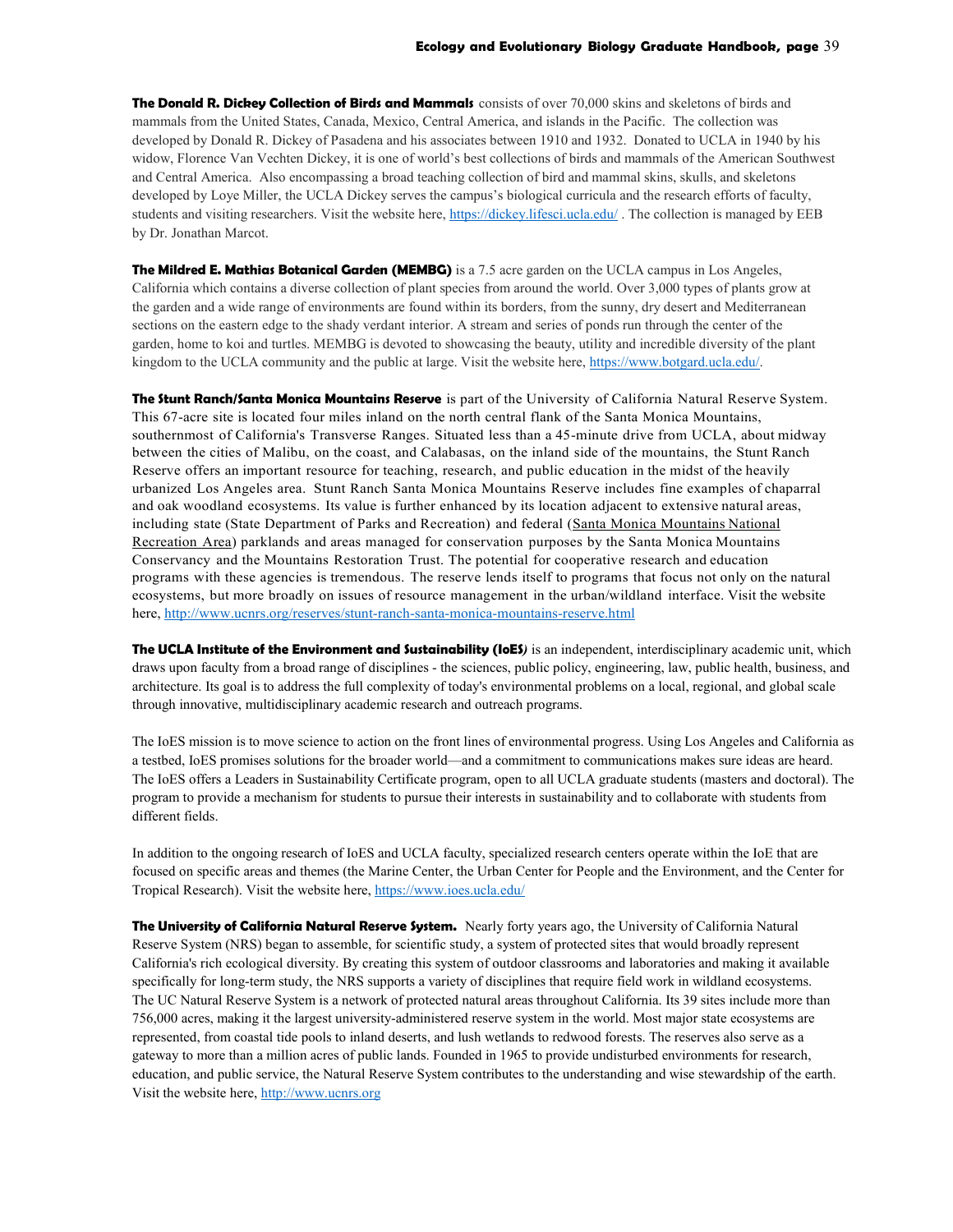# **VII. Diversity, Equity, and Inclusion Resources**

**[UCLA's Office of Equity, Diversity, and Inclusion](https://equity.ucla.edu/)** aims to create a fairer and more inclusive environment on campus, and provides resources including but not limited to faculty search briefing information, resources for racial trauma, and even funding opportunities. It also houses the **[Discrimination Prevention Office](https://equity.ucla.edu/about-us/our-teams/civil-rights-office/discrimination-prevention/)**, which investigates reports of discrimination or harassment based on race, ancestry, national origin, religion, age, and other categories protected by law and University policy (see A.1. for more information.)

### <span id="page-39-0"></span>**A. REPORTING BIAS, DISCRIMINATION, AND HARRASSMENT**

Resources for reporting bias/discrimination are outlined at [https://equity.ucla.edu/report-an-incident/.](https://equity.ucla.edu/report-an-incident/) It is important to note that you can report issues that you have experienced personally, or things that others have experienced.

#### **1. Campus Offices**

### **Discrimination Prevention Office (DPO) – for cases of discrimination by faculty**

### **<https://equity.ucla.edu/about-us/our-teams/civil-rights-office/discrimination-prevention>**

DPO handles a wide range of discrimination and bias issues from ethnicity to religion and veteran status, among others. However, DPO specifically handles cases where student, staff, or faculty have been discriminated by faculty. In cases where discrimination originates from staff, the Staff Diversity &AA/EEO Office handles the investigations (see below)

### **Staff Diversity &AA/EEO Office – resource for staff (ie, those employed by UCLA including Academic Student Employees, and for those who are filing cases of discrimination by staff**

## **<https://www.chr.ucla.edu/staff-diversity/filing-an-eeo-complaint>**

If you feel that you have been subjected to discrimination or harassment by your supervisor, co-worker(s), or anyone in the workplace, based on any of the above protected bases, contact the Staff Diversity and AA/EEO Compliance Office (SD&C) at (310) 794-0691 for assistance. Or, click on one of the EEO Complaint Forms on the bottom of the website and complete all the information requested. Mailing and faxing information is listed on each form.

### **Title IX Office – for reporting sexual harassment and sexual violence**

#### [https://www.sexualharassment.ucla.edu](https://www.sexualharassment.ucla.edu/)

Issues involving sexual harassment and sexual violence are handled by the Title IX office. Information on how to make a report is here: [https://www.sexualharassment.ucla.edu/making-a-report.](https://www.sexualharassment.ucla.edu/making-a-report) As a reminder, all UC employees (faculty, staff, postdocs, GSR, TA's, etc) have a mandatory reporting requirement regarding sexual harassment/violence.

### **2. Reporting Guidance/Email Support**

Because the distinctions between the offices above can be confusing, or problems experienced by an individual may span these offices, there is an email where you can reach out to: *[WeListen@equity.ucla.edu](mailto:WeListen@equity.ucla.edu)* and they can provide guidance.

### **3. Helpful Individuals in EEB & Division of Life Sciences**

These people in the Department can provide graduate students with confidential assistance with accessing the units and resources above-

- 1. Faculty Graduate Advisor Dr. Elsa Ordway, [elsaordway@ucla.edu](mailto:elsaordway@ucla.edu) , 510G Boyer Hall
- 2. Graduate Counselors (PhD students) Tessa Villaseñor[, tessav@eeb.ucla.edu,](mailto:tessav@eeb.ucla.edu) 310- 825-1959 (x51959), and (MS students) Melissa Carrillo[, mcarrillo@eeb.ucla.edu,](mailto:mcarrillo@eeb.ucla.edu) 310-825-1680 (x51680)
- 3. Life Sciences Division Equity Advisor Dr. Paul Barber, is also happy to provide guidance, if you have any questions, and can try to direct you to the appropriate resources. He can be reached at [paulbarber@ucla.edu.](mailto:paulbarber@ucla.edu)

### **B. CAMPUS RESOURCES AND ORGANIZATIONS (General)**

- UCLA's [Office of Equity, Diversity, and Inclusion](https://equity.ucla.edu/) (TOP RESOURCE)
- [Diverse graduate student groups at UCLA](https://grad.ucla.edu/life-at-ucla/diversity/diverse-graduate-student-groups-ucla/)
- UCLA's [Lesbian Gay Bisexual Transgender Campus Resource Center](http://www.lgbt.ucla.edu/)
- [Students with Dependents](http://www.swd.ucla.edu/)
- The [Veteran's Resource Office](http://www.veterans.ucla.edu/) at UCLA
- **[Bruin Resource Center](http://www.brc.ucla.edu/)**
- [Edward A. Bouchet Graduate Honor Society](https://grad.ucla.edu/life-at-ucla/diversity/bouchet-graduate-honor-society/)
- [Dashew Center for International Students & Scholars](https://internationalcenter.ucla.edu/)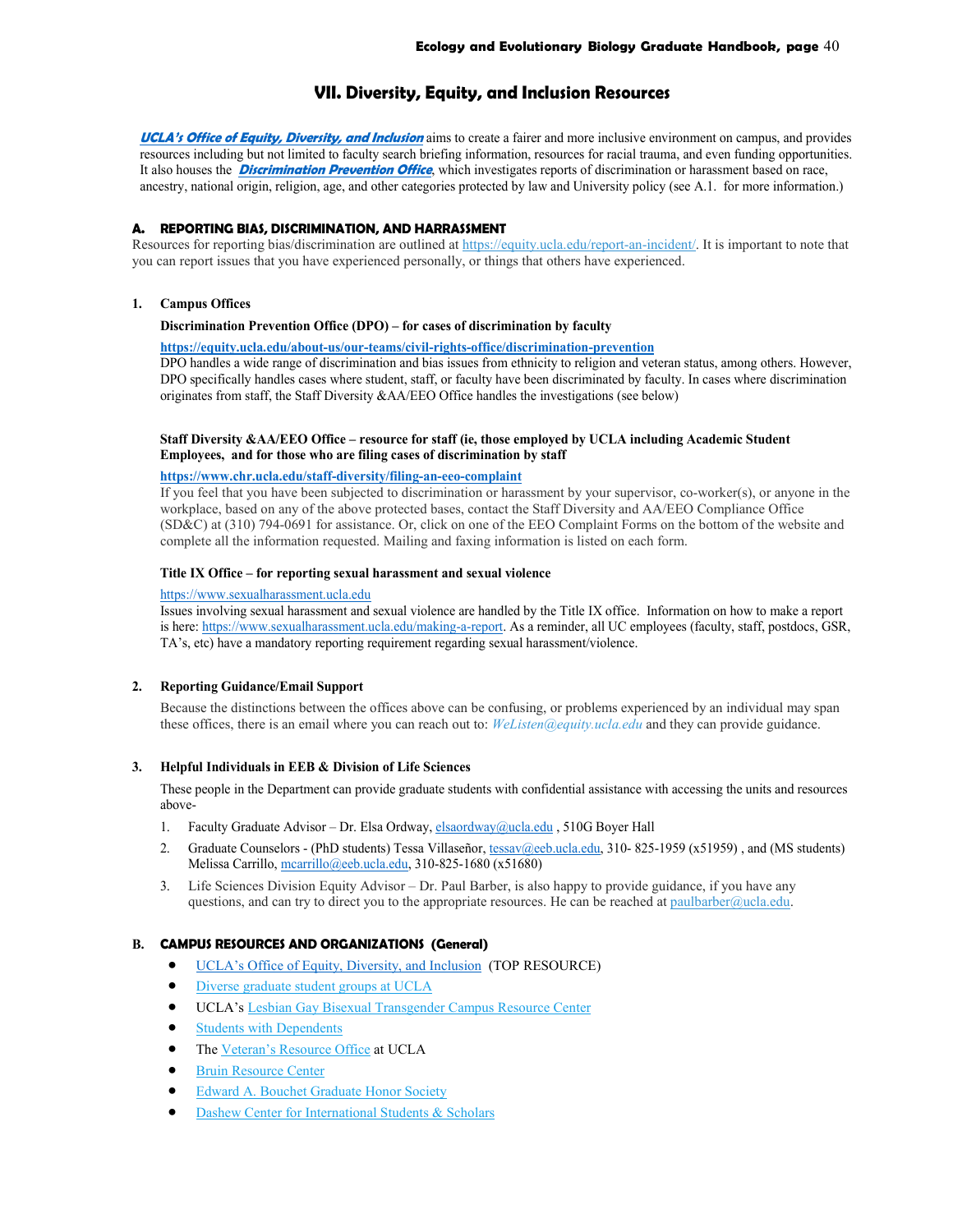## **C. CAMPUS RESOURCES AND ORGANIZATIONS (STEM focus)**

- AWiSE [\(Advancing Women in Science and Engineering\)](https://awiseucla.wixsite.com/awise)
- [Center for Diverse Leadership in Science,](https://www.ioes.ucla.edu/diversity/) hosted by UCLA's Institute of the Environment & Sustainability
- [CEILS Equity in STEM Club \(Journal Club\)](https://ceils.ucla.edu/2021/04/05/ceils-equity-in-stem-club/)
- **(Founded by an EEB grad!)** [Community College Field Biology Alliance](https://communitycollegefieldbiologyalliance.weebly.com/)
- [Environmentalists of Color Collective at UCLA](https://ecc-ucla.weebly.com/about.html)
- [SACNAS \(Society for The Advancement of Chicanos/Hispanics & Native Americans in Science\)](http://www.sacnasatucla.com/)
- [Queer and Trans in STEM](https://community.ucla.edu/studentorg/3467)
- [IBLAQ \(Indigenous, Black, Latinx, Asian, Queer\)](https://www.facebook.com/UCLAgpb/posts/the-principal-aim-of-the-indigenousblacklatinxasianqueer-iblaq-bioscience-allian/2391412894494503/), hosted by Graduate Programs in the Biosciences

### **D. ADDITIONAL RESOURCES**

### **SEXUAL HARASSMENT POLICY & PREVENTION**

UCLA policy defines sexual harassment as follows**:** Unwelcome sexual advances, requests for sexual favors, and other verbal, nonverbal, or physical conduct of a sexual nature. It is conduct that explicitly or implicitly affects a person's employment or education or interferes with a person's work or educational performance or creates an environment such that a reasonable person would find the conduct intimidating, hostile or offensive.

The UC and UCLA, and Policies and Procedures as well as Federal law on sexual harassment can be found here, [http://www.sexualviolence.ucla.edu/Policies.](http://www.sexualviolence.ucla.edu/Policies) 

Under the UC Policy on Sexual Violence and Sexual Harassment, UCLA **employees (including student employees) are obligated to report sexual harassment and sexual violence** to the Title IX Coordinator. For more information on the Responsible Employee Obligation, please visi[t https://sexualharassment.ucla.edu/reporting/responsible-employees](https://sexualharassment.ucla.edu/reporting/responsible-employees-mandated-reporter)[mandated-reporter](https://sexualharassment.ucla.edu/reporting/responsible-employees-mandated-reporter)

# **[UC](https://www.ucop.edu/uc-whistleblower/index.html) WHISTLEBLOWER POLICY**

The University of California has a responsibility to conduct its affairs ethically and in compliance with the law. If you suspect that a UC employee is engaged in improper [governmental](https://www.ucop.edu/uc-whistleblower/faqs/faq-being-a-whistleblower.html#5) activities, you should know that UC has policies that can show you how to "blow the whistle" and can protect you from retaliation if the need arises. This website provides important information for employees and supervisors about the whistleblower policies. <https://secure.ethicspoint.com/domain/media/en/gui/23531/index.html>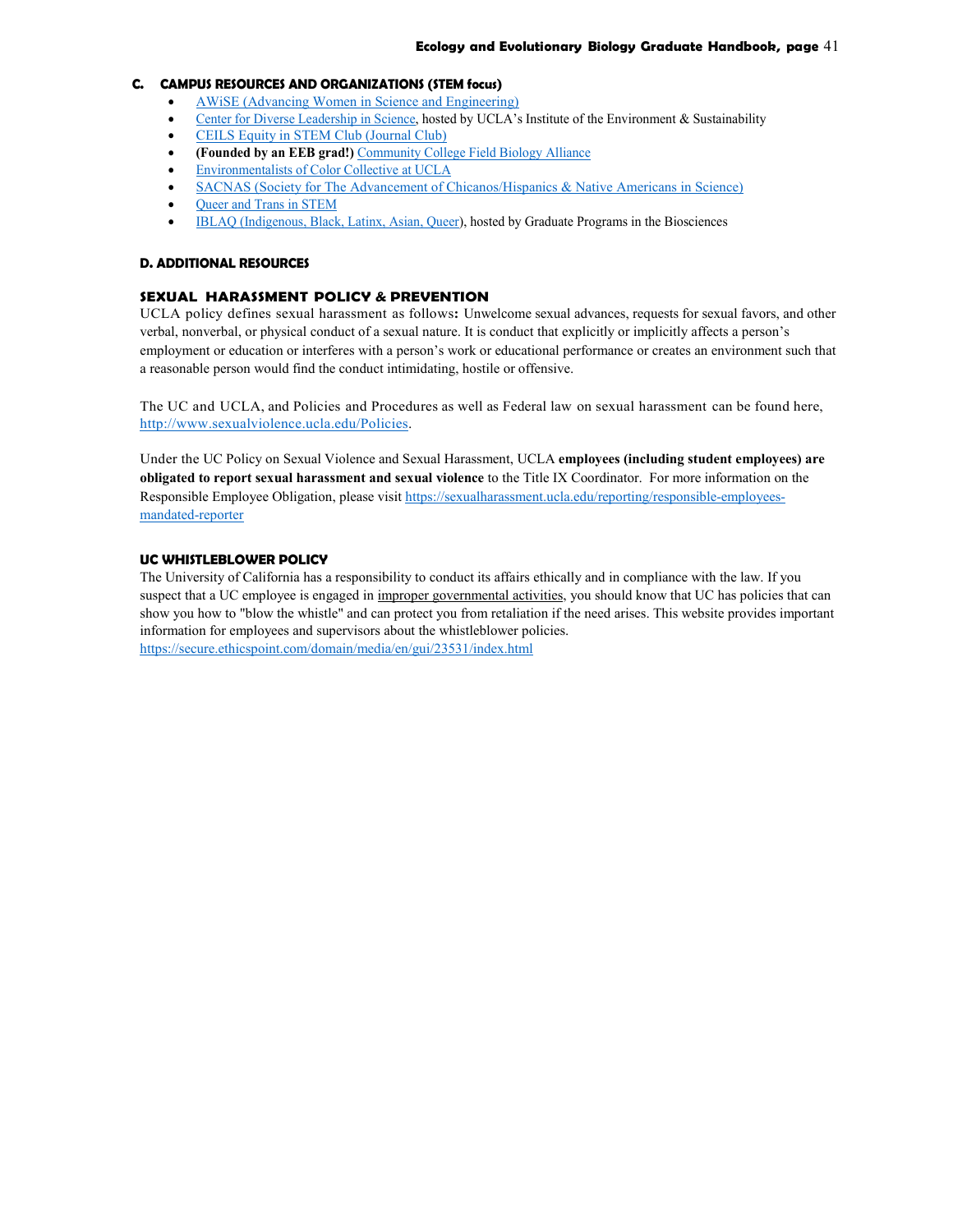# **VIII. Health, Wellbeing and Safety**

For updated information related to Covid-19, please visit UCLA's central information site here - <https://covid-19.ucla.edu/>

General information about UCLA Emergency and Safety services and procedures can be found at the Office of Emergency Management website:<https://www.oem.ucla.edu/>

# <span id="page-41-0"></span>**ARUTHER ASHE STUDENT HEALTH AND WELLNESS CENTER**

The Ashe Center supports UCLA students in the successful attainment of their educational goals through the personalized delivery of accessible, high-quality health and wellness services. Information about Covid-19 testing, vaccines and other services are available here.

### **BRUIN ALERT**

UCLA's Bruin Alert provides students, faculty and staff with real time safety updates via text, email or mobile app. To enroll please visit [https://www.oem.ucla.edu/ucla-community/students.](https://www.oem.ucla.edu/ucla-community/students)

# **CALLING FOR EMERGENCIES**

- **Dial 911** from any campus phone to contact the UCLA police
- **Dial 911** from a cell phone to contact the Los Angeles Police Department
- The UCLA Police Department's campus phone number is **51491 (310-825-1491).**

Police, Fire, Ambulance, Hazmat spills: dial 911 from any campus phone, or 310-825-1491 from a cell phone to contact the UCLA police. When making an emergency call it is important that you try to remain calm and speak clearly so that the operator understands what you are saying. Give your name, location and phone number, describe what happened, and do not hang up until asked to do so.

# **CAMPUS ESCORT SERVICE**

CSO escorts are available free of charge to walk with students, faculty, staff or visitors 365 days a year from dusk until 1 a.m. between campus buildings, local living areas or Westwood Village within the approximate boundaries of Sunset Boulevard to the north, Hilgard to the east, Wilshire to the South, and Veteran to the west. Here's how it works: 15 minutes before you need to leave, call (310) 794-WALK. You will be connected to a police dispatcher who will ask you:

- 1. where you are,
- 2. where you need to go, and
- 3. your name and a call-back number.

After you hang up, the dispatcher will radio a roaming CSO to come to your location and pick you up. Once you start to walk, the CSO will inform dispatch that the escort has begun. When you reach your destination, the CSO will likewise inform dispatch that you have reached your destination safely.

CSOs may escort you anywhere between Wilshire and Sunset, and Veteran and Hilgard (and will even go out to Malcolm on the east side, south of Westholme).

In the event of any dangerous situation, the CSO has a police radio with a direct connection to UCLA Police Officers, and is equipped with pepper spray. Visit the website here, [https://police.ucla.edu/cso/evening-escorts.](https://police.ucla.edu/cso/evening-escorts)

### **CAMPUS EVENING VAN SERVICE**

The [UCLA Safe Ride Service](https://ucla.box.com/v/saferide) is the rebranding of the Evening Van Service and provides a safe means of transportation around campus during the evening hours. The vans provide transportation between campus buildings, on-campus housing and nearby residential areas. The service is free of charge and available to all UCLA students, staff, faculty and visitors. For added safety, the vans are driven by Community Service Officers (CSOs) who carry two-way radios, providing a direct link to the UCLA Police Department. Find more details here, [https://police.ucla.edu/cso/evening-van-service.](https://police.ucla.edu/cso/evening-van-service)

### **CAMPUS ASSAULT RESOURCES AND EDUCATION (CARE)**

CARE is committed to the eradication of sexual and gender-based violence through creating and sustaining a safe, healthy, and equitable community for all people - <https://careprogram.ucla.edu/>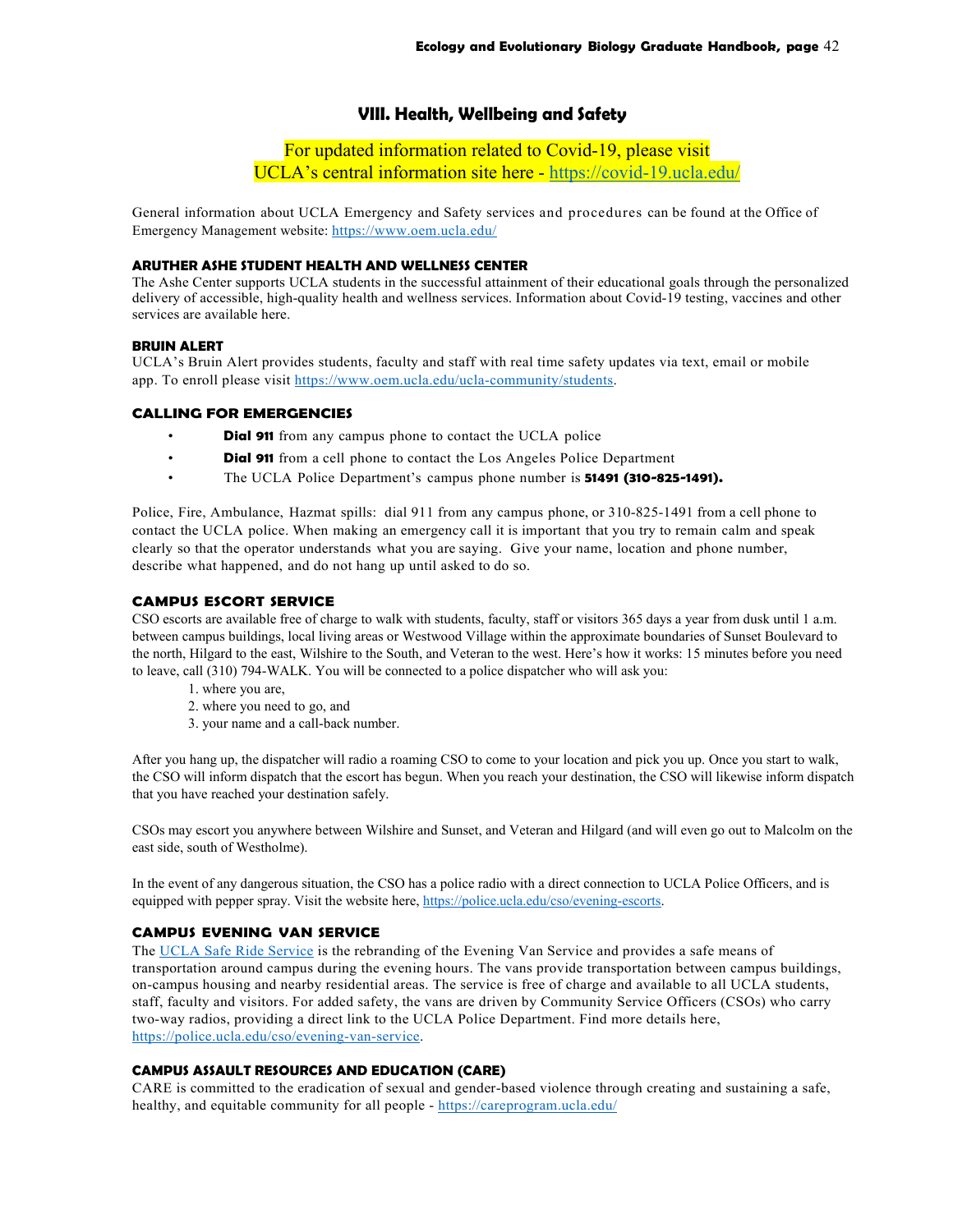### **CONSULTATION & RESPONSE TEAM– CRT**

UCLA's Consultation & Response Team (CRT) is a group of professional staff members charged with responding to reports of students who may be in distress - <https://studentincrisis.ucla.edu/>

**NOTE:** Case Managers and the Economic Crisis Response team fall under the CRT umbrella.

# **COUNSELING & PSYCHOLOGICAL SERVICES (CAPS)**

Counseling and Psychological Services (CAPS) is a multidisciplinary student mental health center for the UCLA campus. CAPS supports the academic and student development missions of the University and the Division of Student Affairs, and they're here to support your mental health needs as you pursue your academic goals. They offer an array of counseling, psychiatric, and wellness services designed to foster the development of healthy well-being necessary for success in a complex global environment. CAPS is located in the John Wooden Center West (the CAPS entrance faces the Intramural Field and Drake Stadium), and is open M-F, 8:00 A.M. to 5:00 P.M., except for University holidays. More information on Counseling and Psychological Services can be found at <http://www.counseling.ucla.edu/>

The CAPS 24/7 Crisis Counseling number is (310) 825-0768. STUDENTS EXPERIENCING AN EMERGENCY SITUATION WHEN CAPS IS CLOSED SHOULD GO TO THE UCLA HOSPITAL EMERGENCY ROOM.

### **CENTER FOR ACCESSIBLE EDUCATION (CAE)**

The UCLA Center for Accessible Education (CAE) facilitates academic accommodations for regularly enrolled, matriculating students with documented permanent and temporary disabilities. Accommodations are designed to promote successful engagement in the UCLA academic experience.

If you are interested in receiving disability-based academic accommodations, you may schedule an appointment to meet with an intake counselor in order to determine your eligibility for services. CAE is committed to ensuring all UCLA students can participate fully in the numerous educational opportunities on campus. Find more information here[, http://www.cae.ucla.edu/.](http://www.cae.ucla.edu/)

### **EMERGENCIES PROCEDURES**

Active Shooter:<https://www.oem.ucla.edu/emergency-procedures/active-shooter> Bomb Threat:<https://www.oem.ucla.edu/emergency-procedures/bomb-threat> Earthquake:<https://www.oem.ucla.edu/emergency-procedures/earthquake> Fire:<https://www.oem.ucla.edu/emergency-procedures/fire> Suspicious Package:<https://www.oem.ucla.edu/emergency-procedures/suspicious-package> Workplace Violence:<https://www.oem.ucla.edu/emergency-procedures/workplace-violence>

#### **EVACUATION**

If it becomes necessary for any reason to evacuate the building, two gathering places have been designated for our department: one in the Court of Sciences (for those in the Life Sciences Building), and one between the 158 Hershey Hall patio area and Greenhouse.

### **FOOD SECURITY RESOURCES**

Please visit the Health and Wellness resource page of the EEB website here,<https://www.eeb.ucla.edu/health-and-well-being/> for the most updated information.

### **FIRST AID**

If injured, employees (TAs, GSRs, Readers, etc) should obtain an Employee Referral Slip for Industrial Injury from the Personnel Office in Hershey Hall 236. The Occupational Health Facility is located at 10833 Le Conte Avenue, Room 67-120 CHS, and is open 7:00am-4:30pm, M-F. Their phone number is (310) 825-6771.

Students not employed by LSSA or the departments must go to the Arthur Ashe Student Health and Wellness Center at 221 Westwood Plaza (Bruin Plaza), Los Angeles, CA 90095, M-Th 8am-5:30pm, Fri 9am-4:30pm, and Saturdays 9am-12pm.

Main Line: (310) 825-4073 AfterHours Nurseline: (310) 825-4073, Option 2 Address: Website:<http://www.studenthealth.ucla.edu/default.aspx>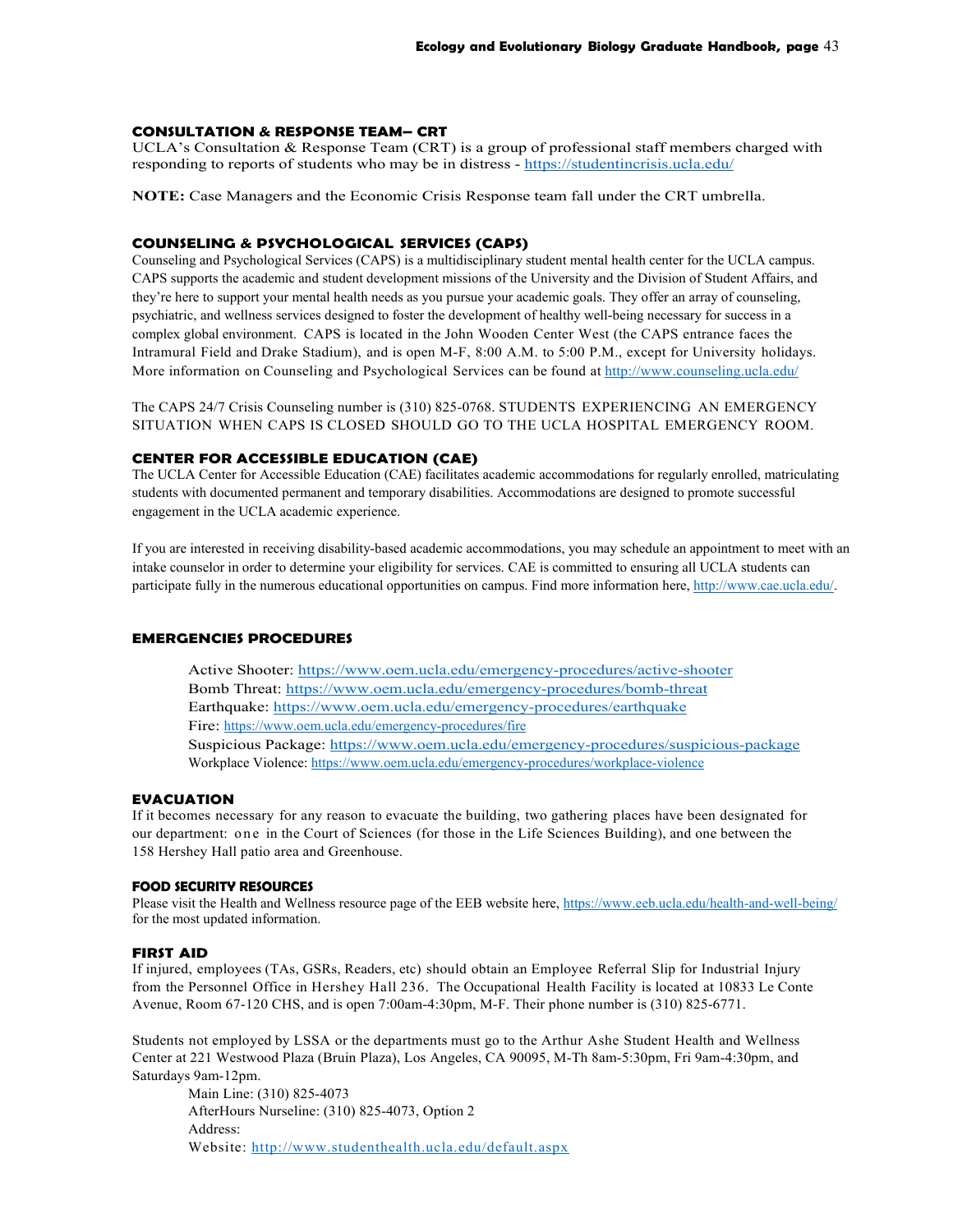#### **HAZARDOUS MATERIALS SPILLS**

Contact UCLA Police. Call 911 from a campus phone if you feel the spill is an emergency, or if using a cell phone, call 310-825-1491.

If the spill is not an emergency but requires assistance and is during normal business hours (8 a.m. - 5 p.m.), call Environment Health and Safety (EH&S) at 310-825-5689. EH&S maintains a well-trained Haz Mat Team who can handle spills of almost any size or complexity.

• If you feel comfortable and have been trained in spill cleanup, and if it is a small spill (usually less than a liter of material), you can proceed to clean up the spill yourself or with the assistance of another person.

• Determining if an item is "hazardous waste" can be difficult. The best policy is to assume all chemicals must be managed as hazardous waste and can only be disposed of through the EH&S Chemical Waste Management Program. Strict sewer, air emissions, and landfill regulations require that hazardous waste not be drain-disposed, evaporated in fume hoods, or disposed of in the normal trash. Contact EH&S for help in classifying waste as hazardous or non-hazardous.

•

### **OCCUPATIONAL HEALTH FACILITY**

OHF is chartered to provide for employee physical care and maintains outpatient clinic services to meet the special needs of employees on the UCLA campus. The clinical staff comprises of highly qualified doctors, physician assistants and nurses. Services include pre-employment physicals, in-service physical evaluations, diagnosis and treatment of work-related illness and injury, return-to-work examinations and physical evaluations, and immunizations to support health maintenance. OHF is located at 10833 Le Conte Avenue, Room 67-120 CHS, and is open 7:00am-4:30pm, M-F. Their phone number is (310) 825-6771.

### **POLICE / PHONE NUMBERS**

In emergencies, dial **911** from any campus phone.

UCLA Police Department: dial **51491** from any campus phone; dial **310-825-1491** from an off-campus phone. The UCLA Police Department web site address is<https://police.ucla.edu/>

#### **SECURITY**

Report any suspicious persons or situations to the UCLA Police Department at 310-825-1491 (x51491 from campus phone). Keep windows and doors locked when you are away from the office or lab. Do not keep valuables unlocked; do not keep briefcases, purses, laptop computers, etc., unattended. Also see "Campus Escort Service" above.

# **SMOKING**

Smoking is not permitted on the UCLA campus.